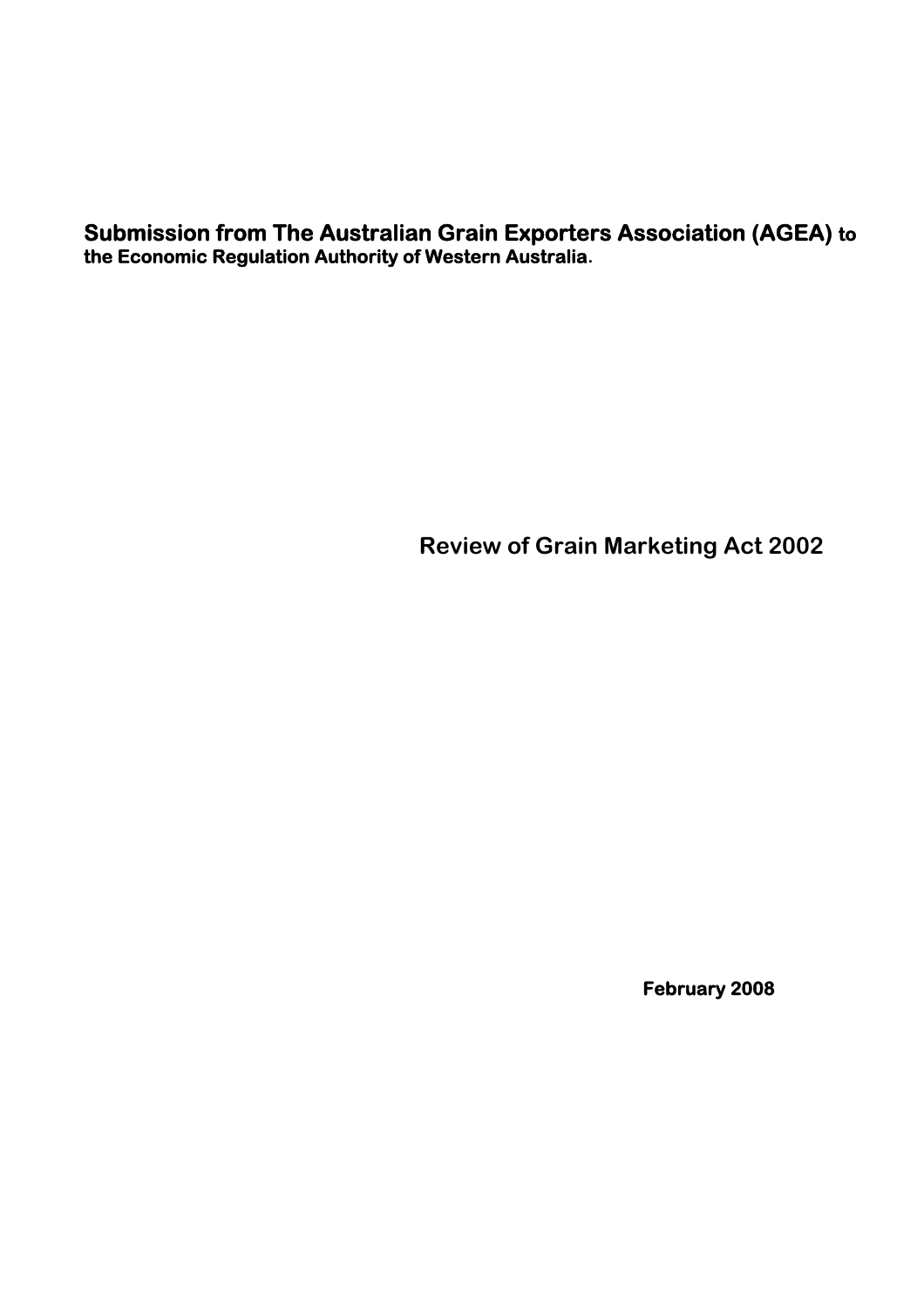### **1 Introduction**

- 1.1 This submission has been prepared by The Australian Grain Exporters Association (AGEA) in response to the review of the Grain Marketing Act 2002 (WA) by the Economic Regulation Authority. The AGEA represents several grain marketing companies in Australia. The members of the AGEA are:
	- A C Toepfer international Pty Ltd.
	- Glencore Grain Pty Ltd.
	- Bunge Agribusiness Australia Pty Ltd.
	- Cargill Australia Limited.
	- Louis Dreyfus Australia Pty Ltd.
	- Noble Resources Australia Pty Ltd.

Central to AGEA members is the philosophy that open and contestable markets are the most effective and efficient means of maximizing returns to the grains industry and the wider community. Members of the AGEA and their associates market a diversity of grains throughout the world. In significant grain producing countries, which feature open and contestable grain markets, AGEA members have often made substantial investments in infrastructure and grower services. Yet in most instances, most AGEA members have maintained only a limited presence in Australia, since market access to the most important grains has been subject to various forms of regulation by state and federal government. However, in some instances and where permitted, AGEA members have been marketing Australian grain, both on behalf of growers, and also on behalf of current and former statutory marketing authorities, who have utilized the members' extensive global grain marketing networks.

1.2 The AGEA welcomes the review of the Grain Marketing Act (2002) and in particular the appraisal of The Grains and Licensing Authority (GLA) in Western Australia. The GLA was initially created under the Grain Marketing Act (2002), to administer the grain licensing scheme for the bulk export of barley, narrow leafed lupins and canola from Western Australia (W.A). The grain licensing scheme intended to test whether or not allowing private trader's access to the W.A market, would improve price transparency, hold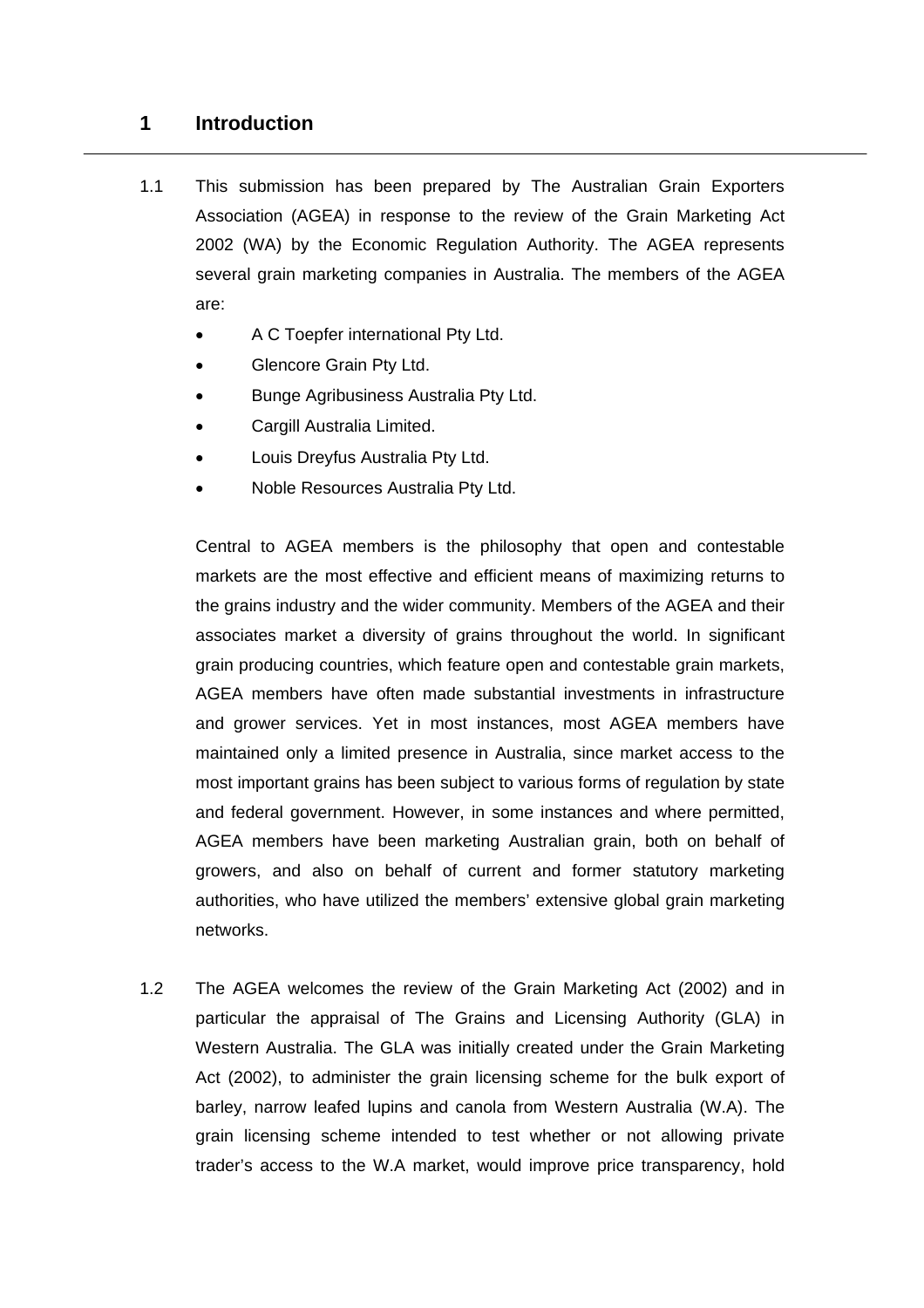established grain pools to account and improve liquidity in the highly monopolized WA coarse grain market. Indeed, as an interim system, the GLA has been largely successful. The presence of the GLA has essentially allowed individuals involved in the W.A grain industry to experience free market competition that exists in a de-regulated market, whilst gradually transitioning out of a fully regulated grain market that completely lacked any competition prior to the establishment of the GLA. Nonetheless, since the GLA's establishment, the surrounding environment in which the WA grain industry operates has changed significantly. In July 2007, South Australia joined Victoria, New South Wales and Queensland and fully de-regulated the bulk export of barley. Further, the new Labor government Minister for Agriculture Tony Burke has plans to fully deregulate bulk wheat exports by July 1 2008, in time for the commencement of the next harvest. Such events have rendered WA as the least attractive Australian state in which to purchase grain.

1.3 Today, the GLA system is no longer compatible with the current and predicted environment in which the WA grain industry operates. The costs of utilising the GLA system are significant and are ultimately worn by the growers. The WA grain industry requires a competitive, fair and efficient system, which will ensure that all W.A growers, like the growers in neighboring states, also benefit from the highest world grain prices currently on record. The benefits of a fully deregulated grain market are clearly evident. The present enquiry into the GLA provides the perfect opportunity to fully deregulate the W.A prescribed grain industry and the GLA system. Retaining the GLA in its current capacity would fail to withstand the test of reason.

### **2 The effectiveness of the operations of the GLA**

2.1 While members of the AGEA have carried out their operations competently and in strict adherence to the relevant legislation and guidelines, the GLA licensing system still imposes many unwanted restrictions relative to an open and competitive market. Of serious concern is the time delay experienced by license applicants when making an application for an export license. The entire licensing process is simply not geared towards the activities of grain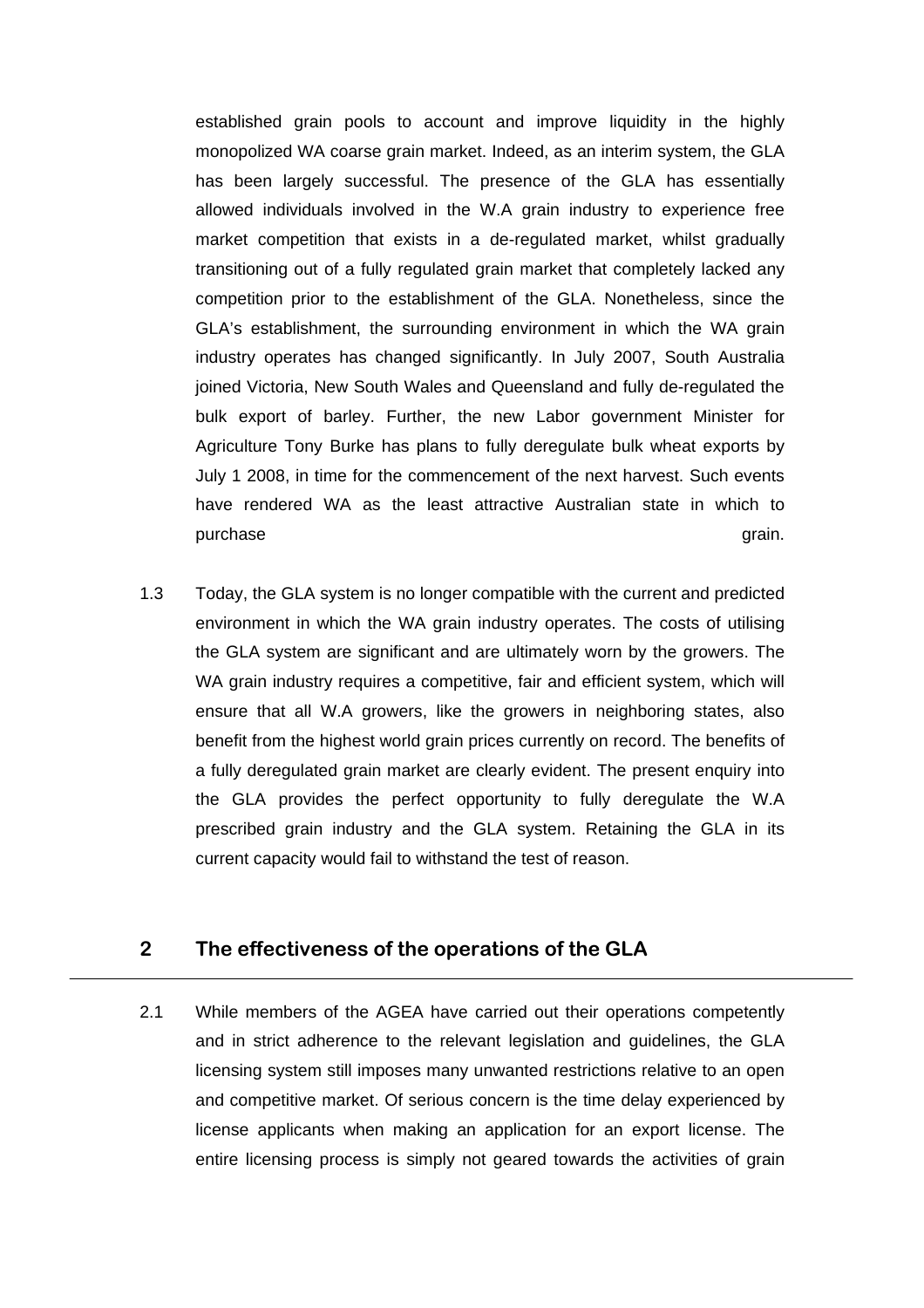exporters. Agricultural commodity markets can be very volatile comprising of many different players worldwide reacting differently to any given situation. Grain exporters will generally attempt to predict which specific markets they intend to sell grain into, yet things often don't go to plan. As each license currently issued by the GLA is receiver specific, the grain exporter would currently have to reapply for a new license should a shipment be cancelled and the exporter wish to resell to another buyer. The current GLA licensing system restricts grains marketers from implementing a contingency plan should their situation change. These unwarranted restrictions add costs and risks to license holders and reduce the quality, quantity and variety of services provided to participants in the W.A grain industry, especially growers.

2.2 In the current contestable marketing environment operating in most of Australia, grain exporters clearly identify a more efficient pathway to obtain the supply of grain for bulk exports, by purchasing from de-regulated states rather than from W.A. Exporters seeking to purchase coarse grain in W.A, specifically because of W.A's closer proximity to the Middle East and subsequent lower freight costs, can now look to neighboring South Australia as a suitable alternative. While South Australian coarse grains often need to be freighted longer distances to export markets, an exporter does not need to go through the longwinded and costly process of obtaining an export license such as those issued by the GLA, thus making South Australia a more attractive grain market than the market that lies across it's western boarder.

### **3.0 The Need for the continuation of the functions of the GLA.**

3.1 Previous justifications for the continuation of the GLA are today no longer valid. The GLA remains a cost to the primary license holder and to W.A growers. Prior to the transitory-deregulation and the implementation of the interim GLA, reform anxiety was great among individuals in the W.A grain industry. However, this air of doubt and uncertainty has now passed. W.A growers now regularly come into business contact with export license holders, who through competitive forces can offer better price, terms and conditions, than has been the case in the past. Surely if W.A farmers are now willing to deal with export license holders, they would be willing to deal with the very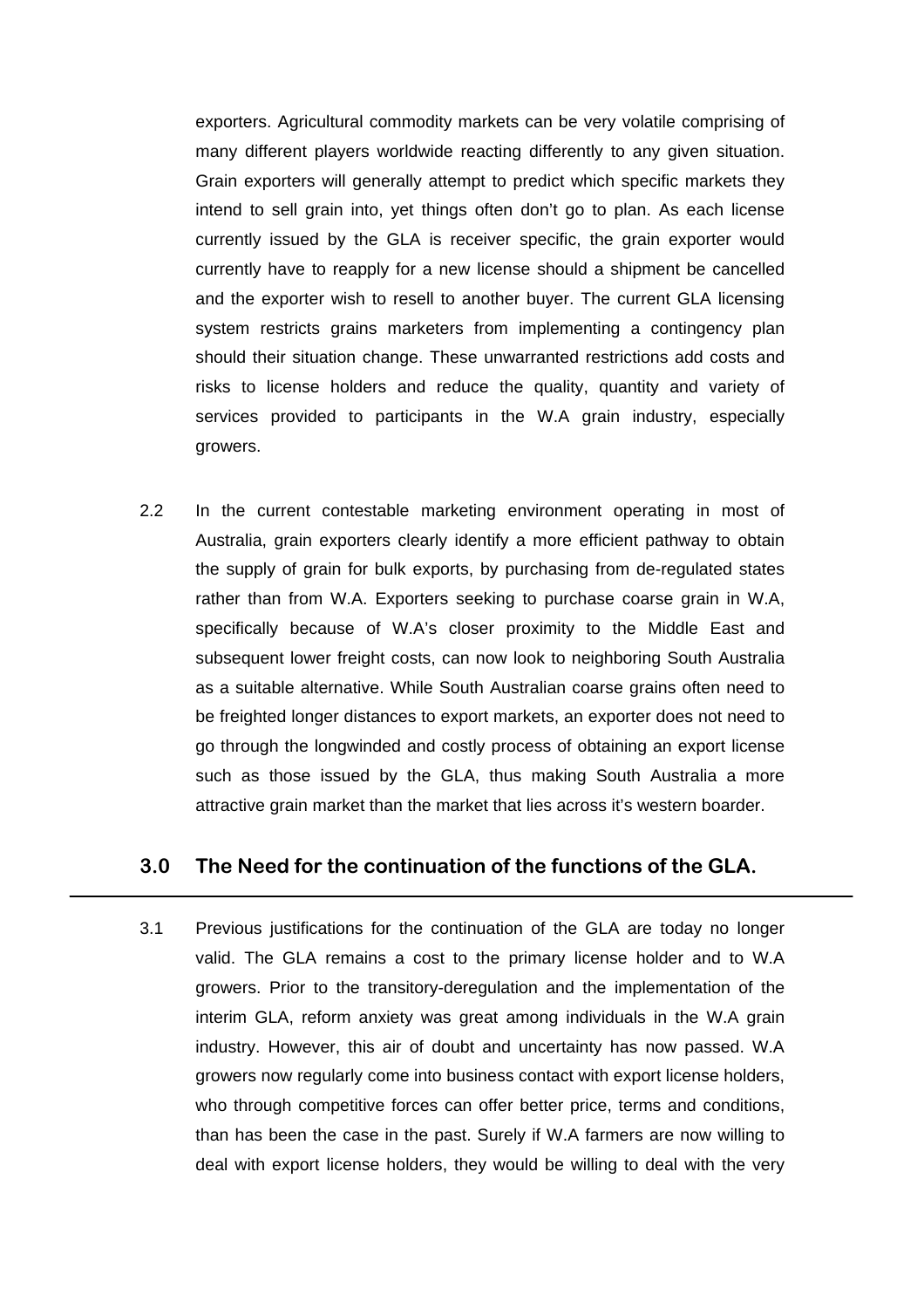same entity in a fully deregulated market environment free of costly administration fees.

# **4.0 Net Public benefit of the restrictions on the export of prescribed grain.**

4.1 The current regulatory environment in W.A has limited the participation of many service companies in the grain industry. Restricted as exporters, grain marketers have to apply for a license to each destination market, to which they may intend to export. This limits an exporters capacity to pay the full world market price as they may be unable to obtain a license for the highest paying market, or they may face the cost of applying for multiple licenses to many markets in order to be able to access the best prices. No matter what the scenario, the losers are ultimately the growers, because grain is mostly homogeneous and grain exporters are therefore going to take their business to the easiest origin in which they can access grain.

# **5.0 Assessment of the operations of pools and cash acquisition by Grain Pool Limited.**

- 5.1 Prior to the establishment of the GLA, growers of prescribed grains in W.A had few selling options- most growers sold to the pool. In a pool, the grower carries the price and freight risk as well as the risk of payment default by overseas buyers. With the implementation of the GLA system, some growers have been able to transfer this risk by contracting with exporters. The presence of the GLA over recent years, has given growers the opportunity to be able to decide whether the risk and reward tradeoff in a pool suits them better than a fixed contract.
- 5.2 The National Farmer's Federation submission on the review of the National Competition Policy Arrangements (2005) highlights that the GLA has 'greatly expanded the choices available to WA growers' and has provided farmers with other opportunities like 'being able to sell at harvest time… when actual production is known so no production risk is involved.' Further the submission states that the implementation of the GLA system has provided growers with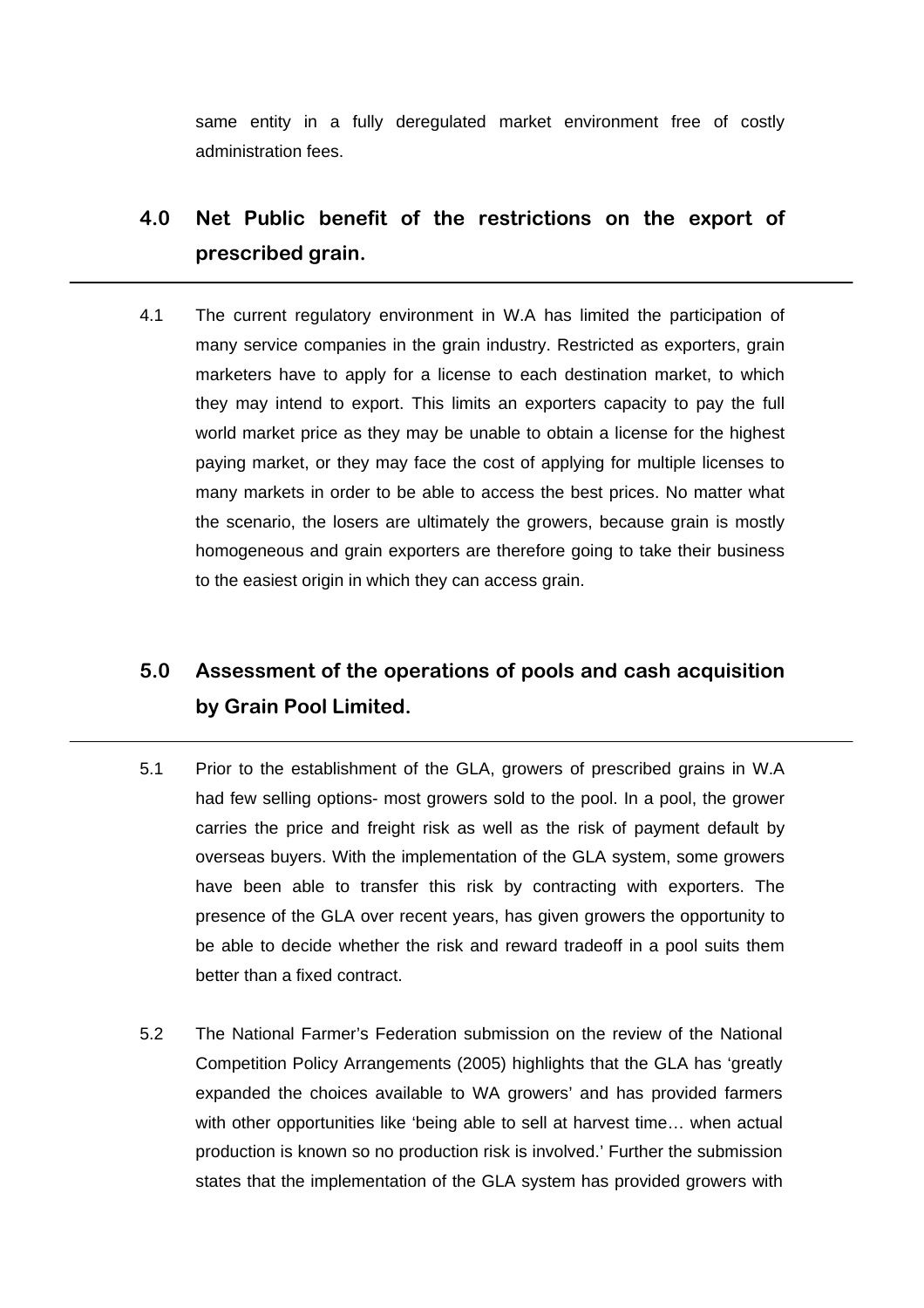'deeper liquidity in the market from forward competition, many types of contracts…that address farmers production and pricing risk needs.' Notwithstanding, there is not much evidence that the GLA/Grain Pool Pty Ltd framework created any premiums or benefits except that by introducing competition via the GLA, Grain Pool Pty Ltd, the primary licence holder, has been forced to compete in some markets for prescribed, while some growers have enjoyed higher prices and better choice in comparison with the previous monopoly marketing system, in existence prior to the establishment of the GLA. It is the AGEA's opinion that fully deregulating the W.A prescribed grain market and introducing competition will further force Grain Pool Pty Ltd to 'sharpen their pencil,' thus ultimately providing greater benefits to all W.A growers.

- 6.0 Licensing requirements governing the accumulation and trade of prescribed grains for exports.
- 6.1 The AGEA believes that the effectiveness of restrictions, imposed by licensing requirements, can only be measured against the objectives that these restrictions are supposed to achieve. Since its establishment, the GLA has simultaneously needed to satisfy the primary licence holder's wishes, whilst at the same time attempt to maximise returns to growers. In this repect, the role of the GLA can only be seen as counter productive and pending licensing applications are bound to reflect whether the GLA is today protecting the primary licence holder or the growers. This situation is unjustifiable, unsustainable and is viewed in the grains industry as an unnecessary impediment to trade. The AGEA holds the view that any form of licensing in W,A greatly limits the scope for a liquid and competitive market and thus the AGEA seeks the disbandment of the GLA.

### **7.0 Alternative regulatory models that could be applied in WA.**

7.1 The introduction of competition to market WA prescribed grains in W.A will provide significant benefits to all WA growers. This has been amply demonstrated following the implementation of fully deregulated reform models in Victoria, NSW and Queensland. The AGEA calls for the complete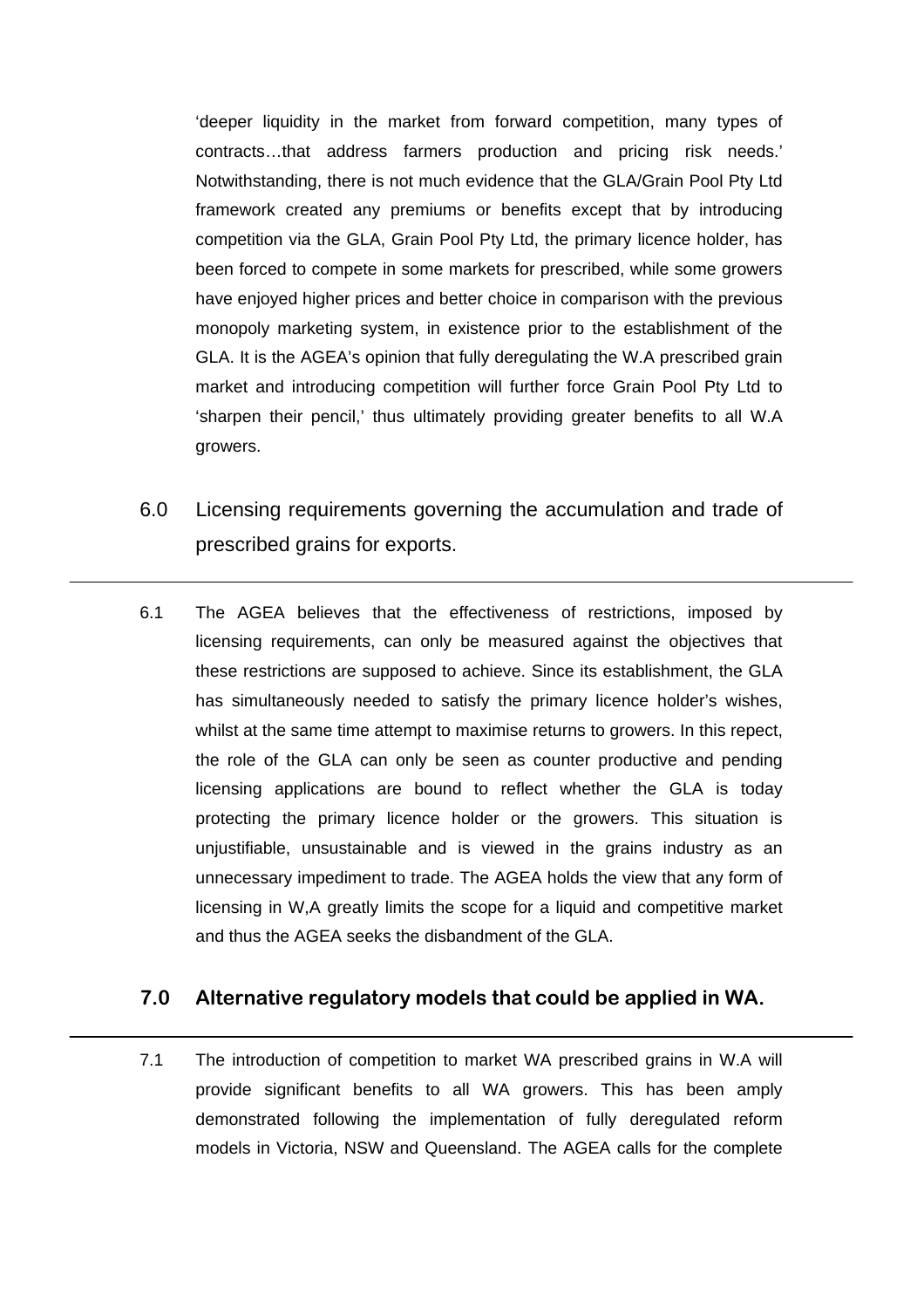removal of the bulk export licensing system for prescribed grains and recommends the following:

- Open competition to be introduced to the W.A bulk export market for prescribed grains from July 1<sup>st</sup> 2008.
- The Economic Regulation Authority (ERA) establish a system for certifying the accreditation of exporters of prescribed grains in bulk, that meet minimum financial security and ethical trading standards.
- The Economic Regulation Authority establish and secure a regime to guarantee access to designated grain storage, handling facilities, and the provision of services for the satisfactory and competitive export of commodities from WA.
- 7.2 In making these recommendations above, the AGEA envisages the role of the ERA as being similar to that of the Essential Services Commission of South Australia (ESCOSA) and, in part, similar to that of the Essential Services Commission (ESC) Victoria, in requiring exporters to meet specified standards, thereby offering security to growers.
- 7.3 The AGEA believes that implementing the alternative model proposed above will result in several positive outcomes, some of which include:
	- A range of new selling options for growers will be made available due to the newly increased presence of grain exporting companies in W.A.
	- A wider range of grower services will be made available in W.A including a year round price competitive cash markets for (prescribed) grains.
	- The introduction of new pricing options will increase and improve market signals received by growers that will in turn lead to better production decisions and an improvement in the use of the state's resources.
	- Net returns to growers will improve as supply chain costs, including trading margins, are reduced through competition.
- 7.3 The AGEA believes that these benefits mentioned above can be achieved without any negative effects on prices received by WA growers.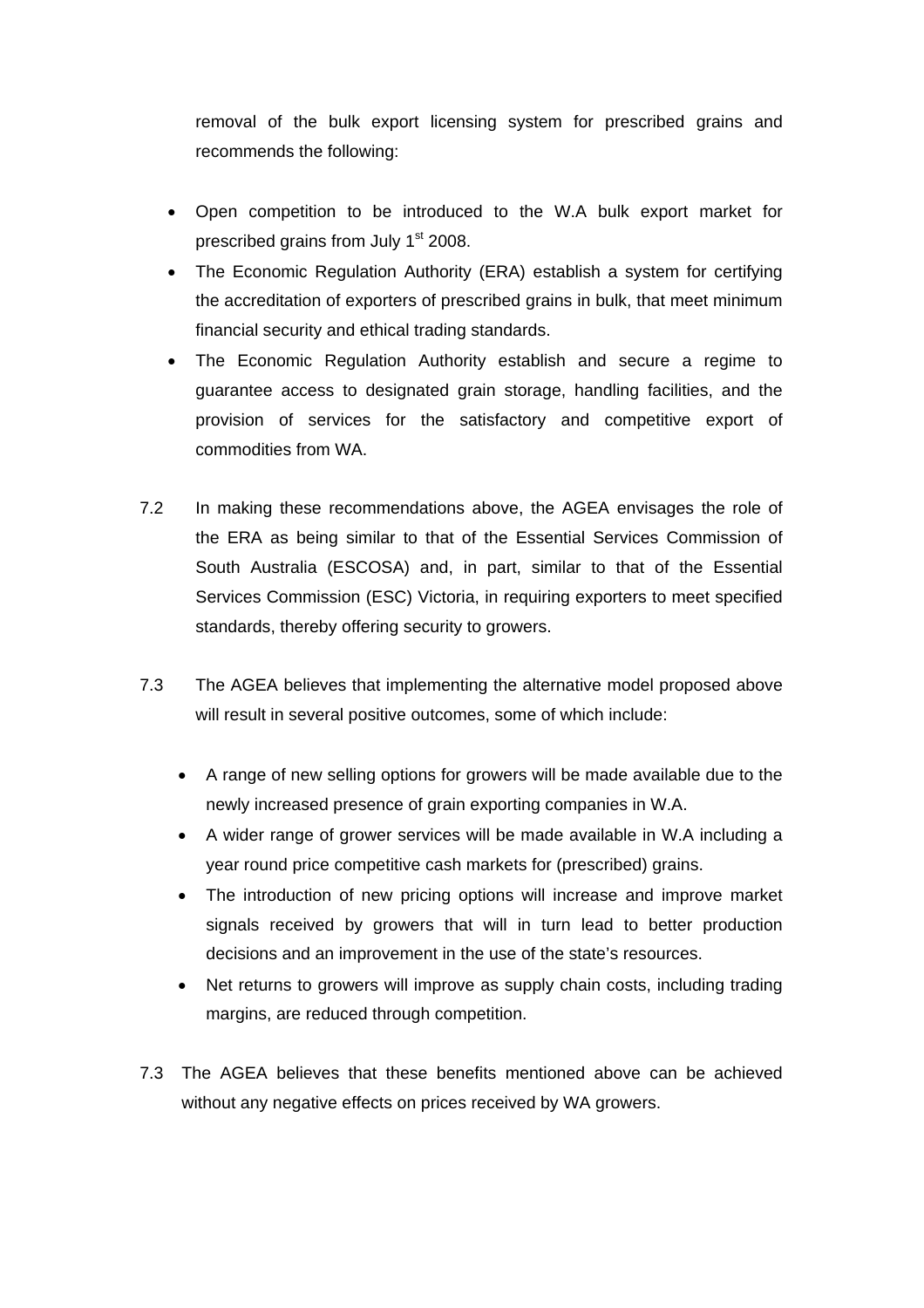### **8.0 Conclusion**

- 8.1 The AGEA believes that the GLA system should be regarded as a transitory stage to a completely open market and maintains that there is now no compelling case for the continuation of the bulk export licensing system for prescribed grains, in its present form. A major feature of the GLA is its association with the export wheat monopoly. Section 49, 'Expiry of the Act of the Grain Marketing Act 2002,' (Western Australia), states that:
	- The minister may, by order published in the *Gazette*, specify as the expiry day a day that is  $$ 
		- o Not before the order is published in the Gazette and not before the Commonwealth has passed legislation to make a relevant Commonwealth legislative change; and
		- $\circ$  As soon as practicable after the 30<sup>th</sup> of April next following the day on which is relevant Commonwealth legislative change comes into effect.
- 8.2 The Commonwealth legislative change referred to in the Act means a change ton the Wheat Marketing Act 1989 when restrictions on the export of wheat are removed.
- 8.2 The inclusion of this clause in the Grain Marketing Act 2002 (WA) clearly establishes that the future of the GLA is based on factors independent of its operational performance. It strongly suggests that the establishment of the GLA is not solely based on the merits of the system or the effectiveness of the GLA's role.
- 8.3 The AGEA submits that the GLA no longer performs the role it was originally intended to fulfil and is not maximising returns for W.A growers.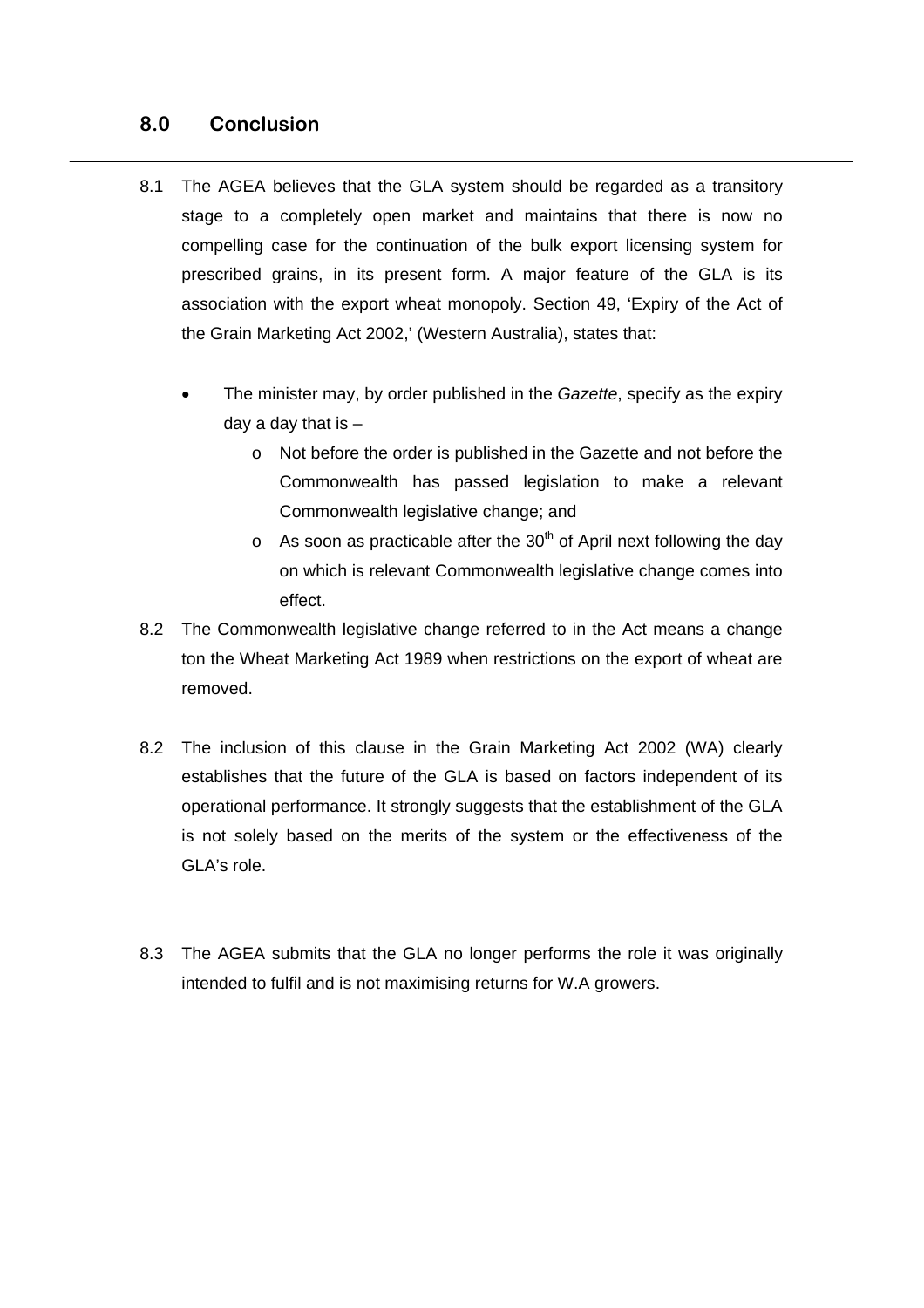A submission by the Australian Grain Exporters Association to the SA Barley Marketing Working Group

Submission prepared for the Australian Grain Exporters Association by ACIL Tasman

**August 2006**

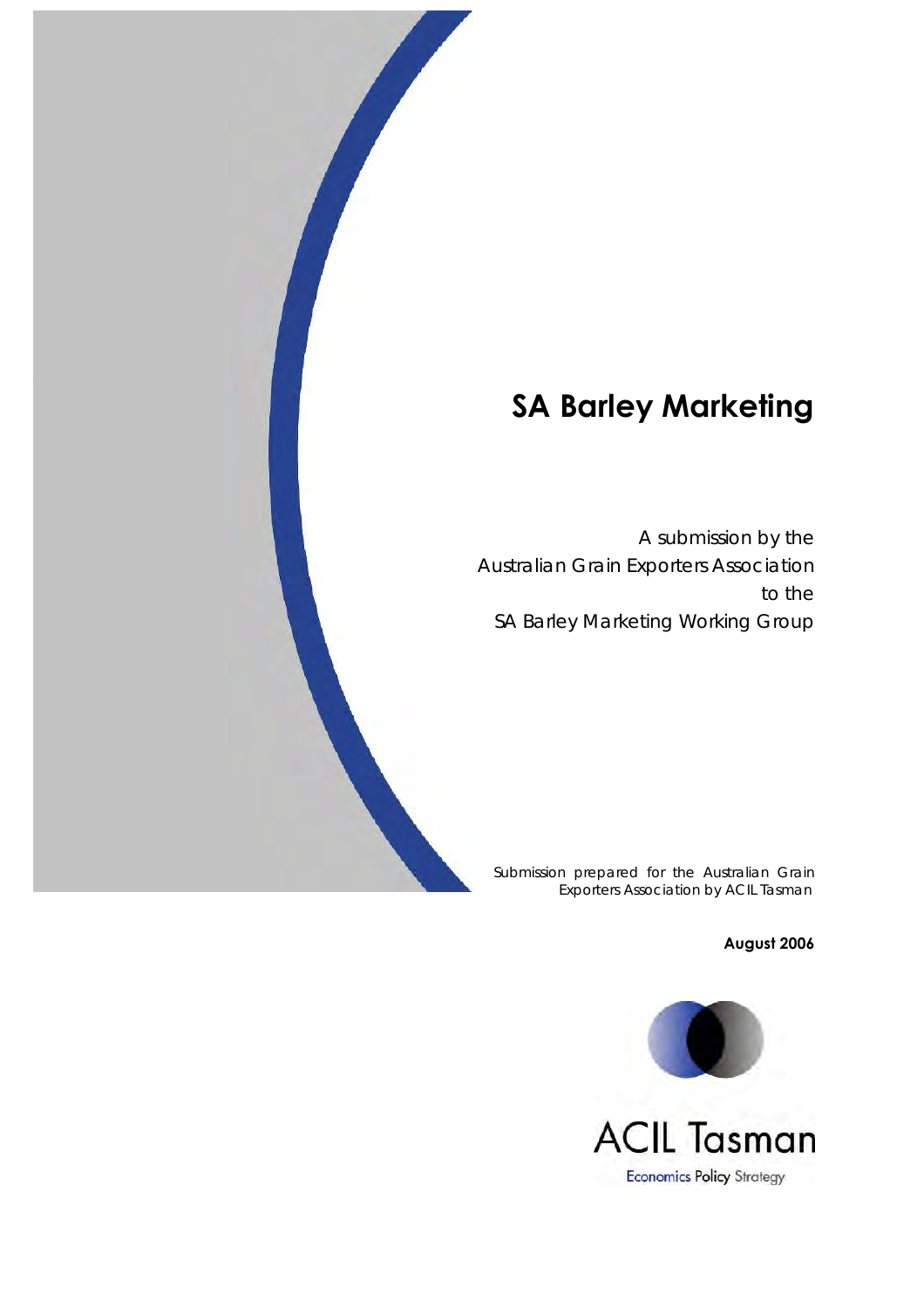### © ACIL Tasman Pty Ltd

This work is copyright. The *Copyright Act 1968* permits fair dealing for study, research, news reporting, criticism or review. Selected passages, tables or diagrams may be reproduced for such purposes provided acknowledgment of the source is included. Permission for any more extensive reproduction must be obtained from ACIL Tasman on (03) 9600 3144.

#### **Reliance and Disclaimer**

The professional analysis and advice in this report has been prepared by ACIL Tasman for the exclusive use of the party or parties to whom it is addressed (the addressee) and for the purposes specified in it. This report is supplied in good faith and reflects the knowledge, expertise and experience of the consultants involved. The report must not be published, quoted or disseminated to any other party without ACIL Tasman's prior written consent. ACIL Tasman accepts no responsibility whatsoever for any loss occasioned by any person acting or refraining from action as a result of reliance on the report, other than the addressee.

In conducting the analysis in this report ACIL Tasman has endeavoured to use what it considers is the best information available at the date of publication, including information supplied by the addressee. Unless stated otherwise, ACIL Tasman does not warrant the accuracy of any forecast or prediction in the report. Although ACIL Tasman exercises reasonable care when making forecasts or predictions, factors in the process, such as future market behaviour, are inherently uncertain and cannot be forecast or predicted reliably.

ACIL Tasman shall not be liable in respect of any claim arising out of the failure of a client investment to perform to the advantage of the client or to the advantage of the client to the degree suggested or assumed in any advice or forecast given by ACIL Tasman.

### **ACIL Tasman Pty Ltd**

ABN 68 102 652 148 Internet www.aciltasman.com.au

| Melbourne                            | <b>Brisbane</b>                 |                            | Perth                            |                          |  |
|--------------------------------------|---------------------------------|----------------------------|----------------------------------|--------------------------|--|
| Level 6, 224-236 Queen Street        | Level 15, 127 Creek Street      |                            | Level 12, 191 St Georges Terrace |                          |  |
| Melbourne VIC 3000                   | Brisbane QLD 4000               |                            | Perth WA 6000                    |                          |  |
| Telephone (+61 3) 9600 3144          | GPO Box 32<br>Brisbane QLD 4001 |                            | PO Box 7035<br>Cloisters Square  |                          |  |
| Facsimile<br>$(+613)$ 9600 3155      |                                 |                            |                                  |                          |  |
| Email<br>melbourne@aciltasman.com.au | Telephone                       | $(+617)$ 3236 3966         | Perth WA 6850                    |                          |  |
|                                      | Facsimile                       | $(+617)$ 3236 3499         | Telephone                        | $(+618)$ 9485 0300       |  |
|                                      | Email                           | brisbane@aciltasman.com.au | Facsimile                        | $(+618)$ 9485 0500       |  |
| Canberra                             |                                 |                            | Email                            | perta@aciltasman.com.au  |  |
| 103-105 Northbourne Avenue           |                                 |                            |                                  |                          |  |
| Turner ACT 2612                      | Sydney                          |                            |                                  |                          |  |
| GPO Box 1322                         | PO Box 170                      |                            |                                  |                          |  |
| Canberra ACT 2601                    |                                 | Northbridge NSW 1560       |                                  |                          |  |
| Telephone<br>$(+612)$ 6249 8055      | Telephone                       | $(+612)$ 9958 6644         | Darwin                           |                          |  |
| Facsimile<br>$(+612)$ 6249 7455      | Facsimile                       | $(+612)$ 8080 8142         | Telephone                        | $(+618)89278237$         |  |
| Email<br>canberra@aciltasman.com.au  | Email                           | sydney@aciltasman.com.au   | Email                            | darwin@aciltasman.com.au |  |

### **For information on this report**

Please contact:

Mark Barber Telephone (02) 6249 8055 Mobile 0427 604 433 Email m.barberb@aciltasman.com.au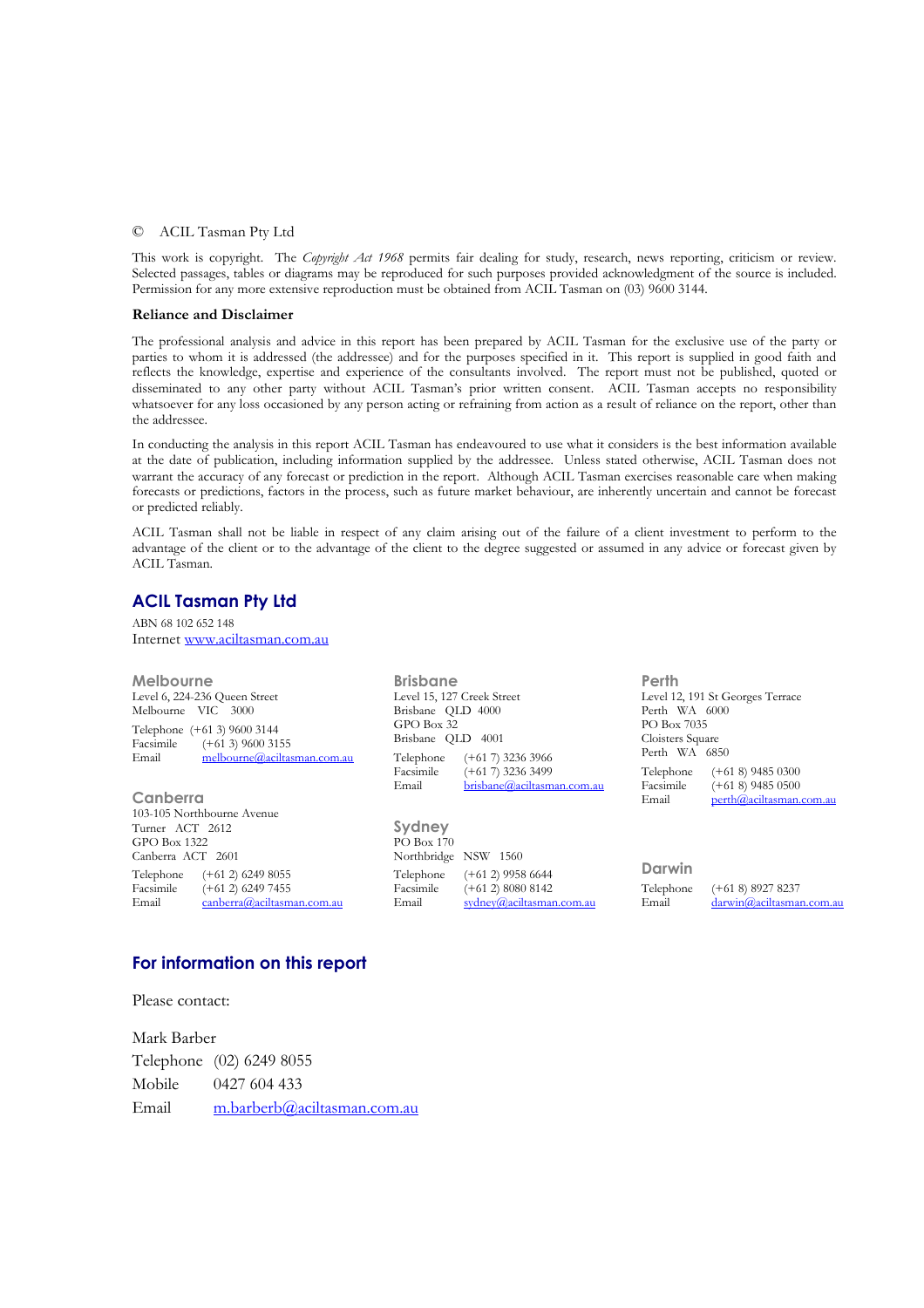



# **Contents**

|                | <b>Executive summary</b><br>$\boldsymbol{\mathrm{v}}$                       |                                                                       |                |  |
|----------------|-----------------------------------------------------------------------------|-----------------------------------------------------------------------|----------------|--|
| 1              |                                                                             | Introduction                                                          | $\mathbf{1}$   |  |
| $\overline{2}$ | How the SA barley export market would operate when opened<br>to competition |                                                                       |                |  |
|                | 2.1                                                                         | Grower adjustment                                                     | $\overline{c}$ |  |
|                |                                                                             | 2.2 Key institutions                                                  | 3              |  |
|                |                                                                             | 2.2.1 NACMA                                                           | 3              |  |
|                |                                                                             | 2.2.2 ESCOSA                                                          | $\overline{4}$ |  |
|                |                                                                             | 2.2.3 Technical and marketing support for SA barley                   | 6              |  |
|                |                                                                             | 2.2.4 How incumbent grain marketers would adjust                      | 6              |  |
| $3^{\circ}$    |                                                                             | Rationale for a competitive export barley market in SA                | 7              |  |
|                | 3.1                                                                         | International barley marketing                                        | 7              |  |
|                | 3.2                                                                         | Objectives of regulation                                              | 8              |  |
|                |                                                                             | 3.2.1 Pools and Pooling                                               | 9              |  |
|                |                                                                             | 3.3 Current oversight of the ABB export barley monopoly               | 10             |  |
|                |                                                                             | 3.4 Current barley marketing alternatives in Australia                | 11             |  |
|                |                                                                             | 3.4.1 The GLA                                                         | 12             |  |
|                |                                                                             | 3.4.2 Deregulation in Victoria                                        | 14             |  |
|                | 3.5                                                                         | Price differences attributed to competitive status of various markets | 15             |  |
|                |                                                                             | 3.5.1 Japan                                                           | 16             |  |
|                | 3.6                                                                         | What can SA learn from WA and Vic?                                    | 17             |  |
| A              |                                                                             | Key aspects of the global barley market                               | $A-1$          |  |
| B              |                                                                             | The ability to price discriminate in international barley<br>markets  | $B-1$          |  |
| C              |                                                                             | <b>Compulsory Pools and Pooling</b>                                   | $C-1$          |  |
| D              |                                                                             | Price comparisons between SA, WA and Vic                              | $\mathbf{1}$   |  |
| Ε              |                                                                             | <b>Competition policy</b>                                             | 3              |  |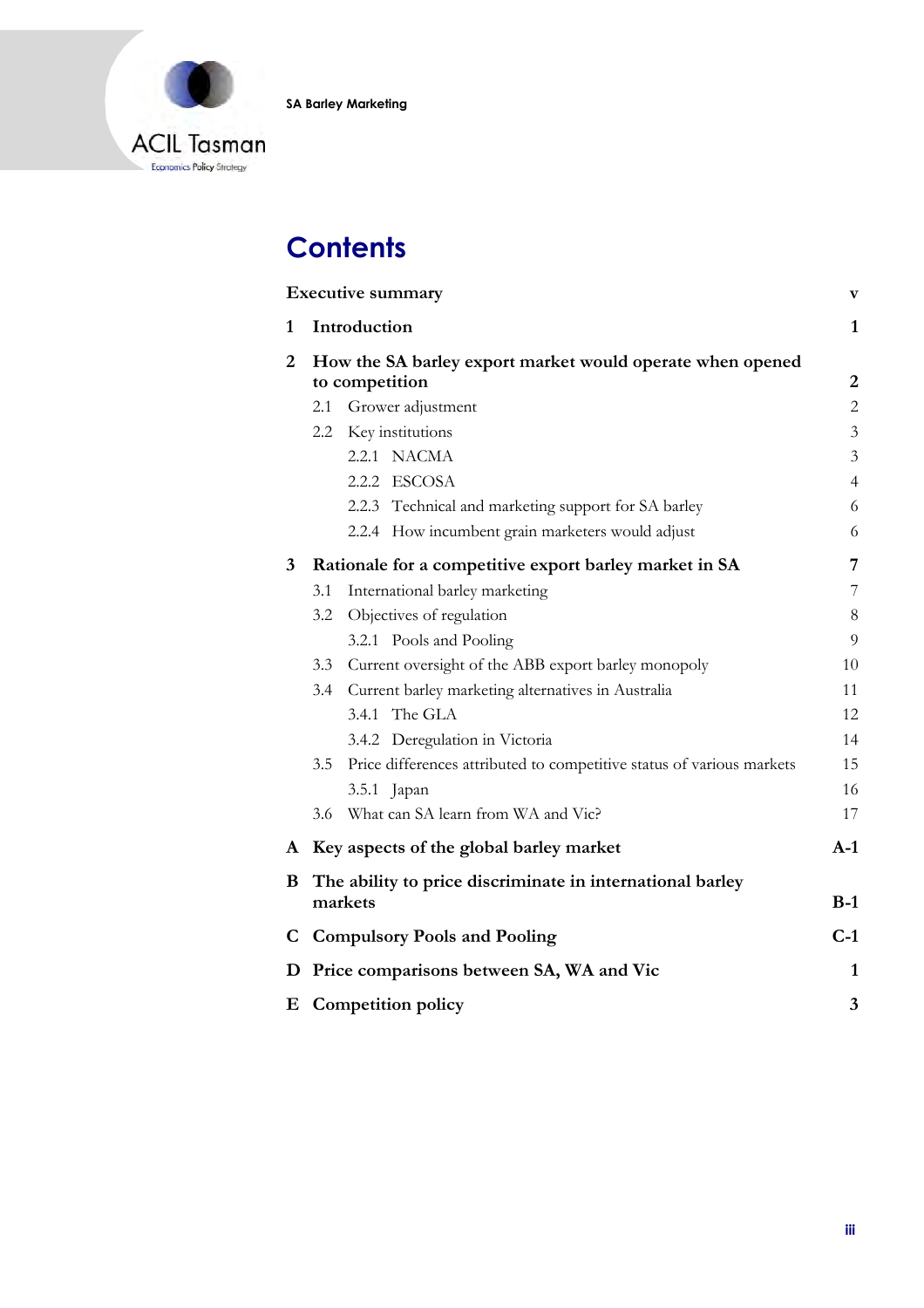

### Boxes, charts, figures and tables

| Box 1   | How the AGEA model addresses popular concerns                                    | $\overline{\mathrm{vi}}$ |
|---------|----------------------------------------------------------------------------------|--------------------------|
| Box 2   | Sparks Inc Review of the Chinese malt barley market                              | $B-3$                    |
| Box 3   | Discussions with the ABB on how pools have accommodated<br>change                | $C-2$                    |
| Chart 1 | Japanese feed barley market (USD tonne)                                          | 17                       |
| Chart 2 | International production of coarse grains 1986-2006                              | $A-1$                    |
| Chart 3 | Malting barley sales to China made by Grain Australia from the<br>$2001-02$ crop | $B-2$                    |
| Table 1 | <b>GLA</b> approved barley licences                                              | 14                       |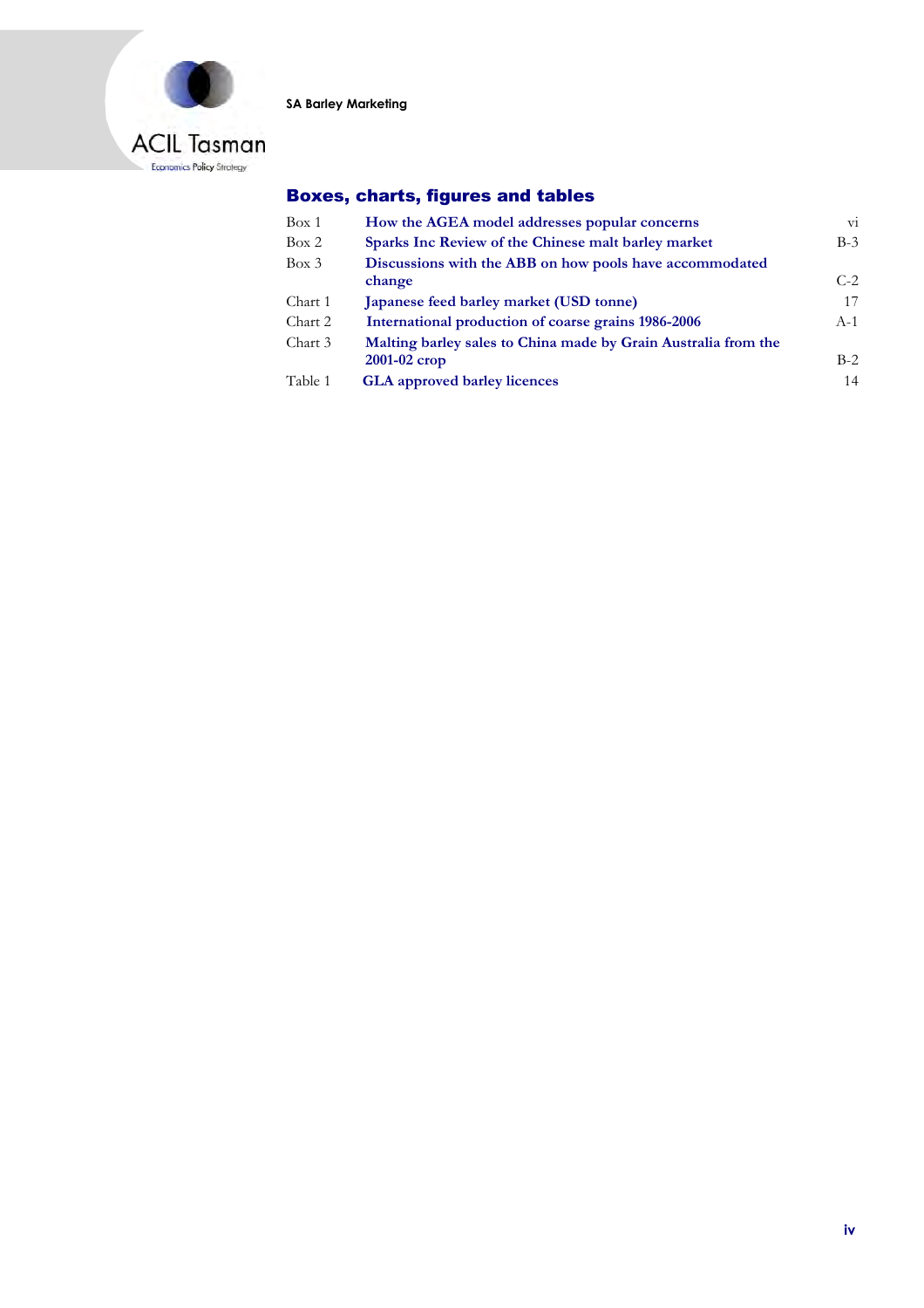

# **Executive summary**

#### **Key points of the AGEA model for the SA barley industry**

- Open competition to be introduced to the SA export barley market for both feed and malting grades from 1 July 2007
- If required, a strengthening of the National Agricultural Commodity Marketing Association's (NACMA) role in the grain market including:
	- the development of national export barley quality standards; and
	- the development of an industry self-regulated system for certifying the accreditation of barley exporters that meet minimum financial security and ethical trading standards.
- An extension of the access commitments made to the ACCC by ABB at the time of the ABB Ausbulk merger should be investigated. If an extension of the ABB undertakings are not possible then ESCOSA to establish, and secure a regime to guarantee, access to designated grain storage, handling facilities, and the provision of services, for the export of commodities.
- An SA barley promotional body, independent of commercial trading activities could be established if required, and modelled on a number of other grains industries such as pulses and oilseeds.

The Australian Grain Exporters Association (AGEA) has prepared this submission for the South Australian Barley Marketing Working Group, to consider changes to the Barley Marketing Act 1993 (SA). This submission provides evidence that the continued restriction of choice and competition in the SA export barley market is not warranted, and that there are existing industry organisations capable of ensuring that the best interests of SA barley growers and the SA community, are not only protected, but enhanced.

The AGEA calls for the complete removal of the export barley monopoly in South Australia from 1 July 2007, for the 2007-08 season. There is no clear evidence that supports the continuation of the current export barley restrictions, either for the benefit of South Australian barley growers or the South Australian community.

The introduction of competition to market South Australia's malt and feed barley will provide significant benefits to South Australian barley growers as has been amply demonstrated following reform in Victoria, NSW, and Queensland. In an open and competitive export barley market:

- a range of new selling options for growers will be offered, including a year round price competitive cash market;
- barley pools would continue to be offered so long as there was demand from growers and would be improved through competition;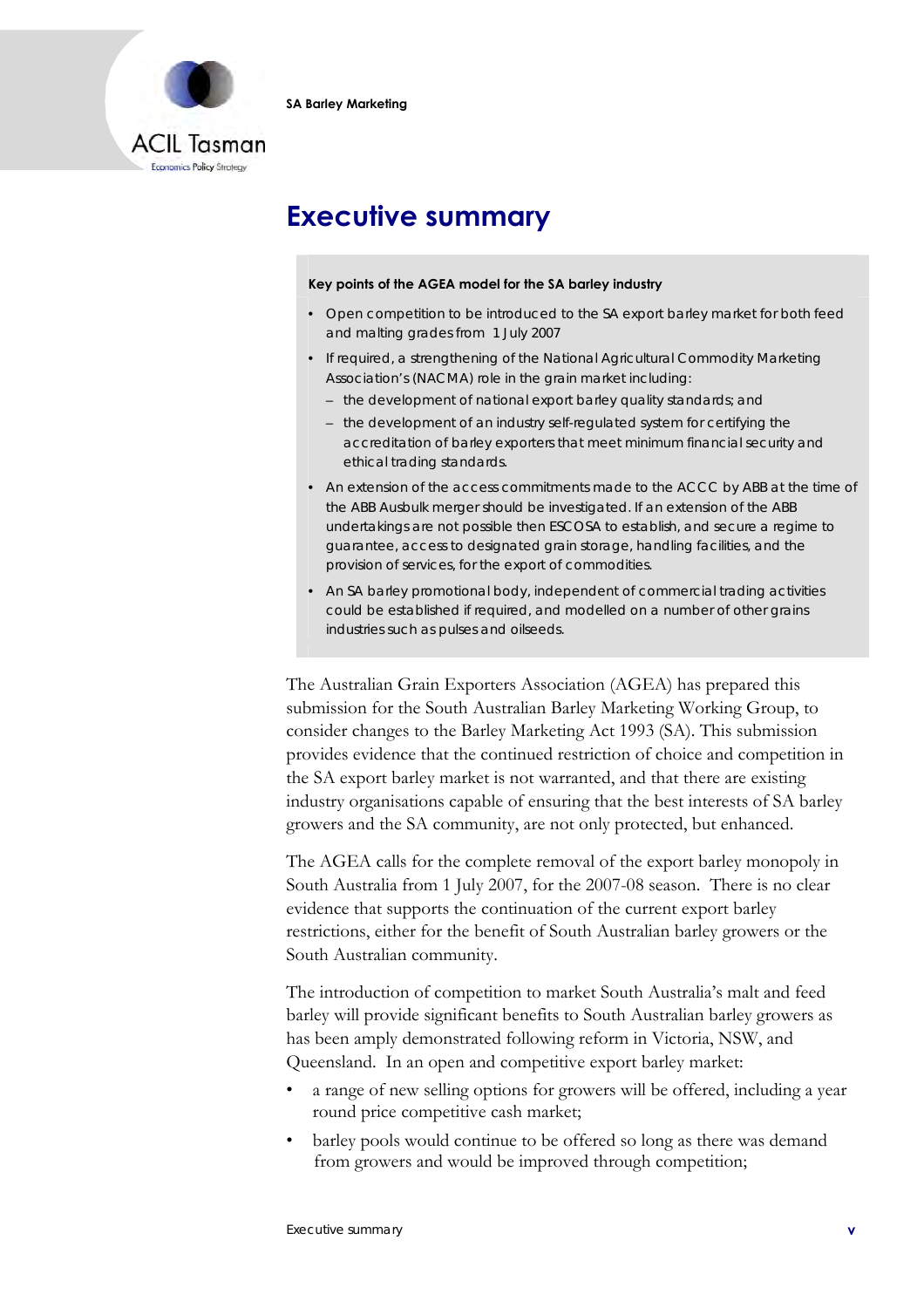

- the introduction of new pricing options will increase and improve market signals received by growers, that will in turn lead to better production decisions and an improvement in the use of the state's resources;
- net returns to growers will improve as supply chain costs, including trading margins are reduced through competition; and
- costly, and ultimately arbitrary, restrictions on competition in the commercial activities of SA barley growers, will no longer be required.

All of these benefits will be introduced without any negative price effects.

The AGEA believes that there is no compelling case for the introduction of an export barley licensing system modelled on the Grain Licensing Authority (GLA) currently operating in WA. The GLA – which is the outcome of a political compromise – is not a system introduced to maximise returns to WA growers, as its on-going justification is not dependant on its operational performance, but rather on the continuation of the national export wheat marketing monopoly.

The introduction of a barley licensing system would not provide any additional benefits to SA growers, or to the South Australian community, than those that have been enjoyed by Victorian growers since reform of the barley market in 2001. Indeed, the deadweight of another bureaucratic institution would be another net cost and should be avoided.

### Box 1 **How the AGEA model addresses popular concerns**

#### **Multiple sellers of SA barley:**

- multiple sellers mean multiple buyers, competing to accumulate grain from farmers. In a competitive cash market with multiple buyers, the market price at which a buyer can buy will usually determine the sale price. However, a short seller, that undercuts other sellers, to make a sale will then have to compete with other buyers when the sale is covered; and
- multiple sellers will look for new markets, and new buyers as well as developing innovative grain marketing products.

#### **Buyer of last resort:**

• In most sizeable barley markets there are always buyers for a range of different malting and feed barley qualities. Growers that depend on a buyer of last resort and are not producing barley suitable to buyers' needs, should not be cross subsidised by those that take trouble to produce the right quality for a buyer.

#### **Fly by night traders:**

• Growers will need to take responsibility for managing their credit exposure and selling only to reliable buyers. A good starting point would be to deal only with NACMA Members. If necessary NACMA could be called upon to provide a form of accreditation for exporters. Growers will always have the option of trading with the ABB and other grain companies, if they are concerned about the financial security of any one particular buyer.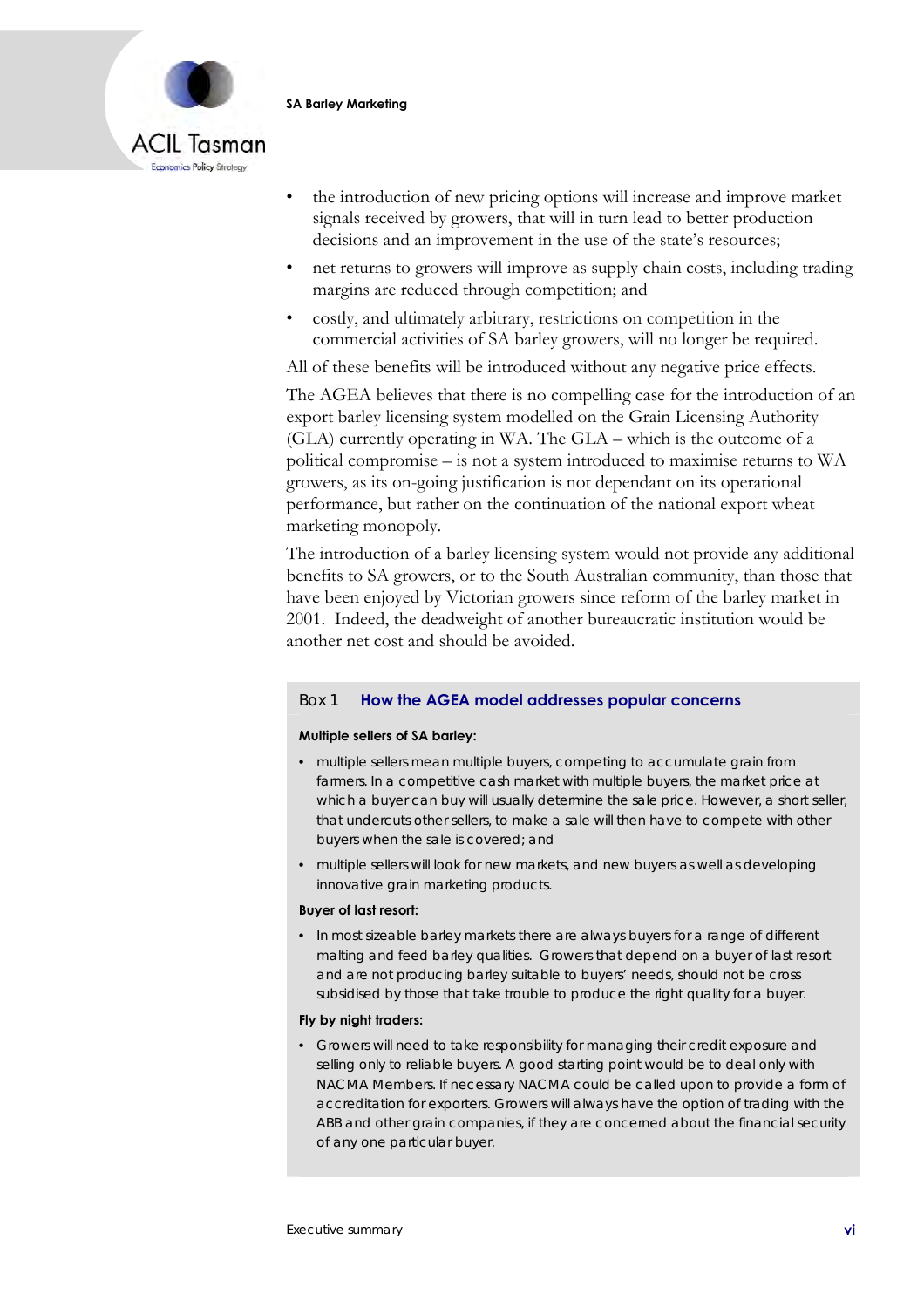

#### **Quality standards:**

• SA barley quality standards will be maintained in at least two ways. Competition to export grain will force exporters to meet or exceed the standards that overseas buyers require to maintain market share. Buyers will also be developing new, often niche, markets that will lead to increased differentiation. The AGEA model recognises the role of NACMA in establishing industry-wide grain standards and contract terms and conditions. Buyers and sellers can agree to use these standards or develop other standards to suit their own particular needs. ABB will still handle the majority of the barley crop through their storage and bulk handling network and will therefore be able to ensure that minimum receival standards are met.

#### **Promoting SA barley to world markets:**

- In virtually every other agricultural export market there is a separation of generic and industry-wide promotion and commercial trading activity. The AGEA believes that this principle is fundamental to any future SA barley marketing arrangements. The AGEA model proposes that SA barley will be promoted by private grain companies as it will be in their interests to do so, once they have made investments in barley marketing services and infrastructure in SA. There are also a number of government agencies that can fulfil this role, as they do for a range of other SA primary products. Alternatively, a separate SA (or Australian) barley promotional body could be established, if required, based on other industry models such as Pulse Australia, and the Australian Oilseed Federation (AOF).
- The formation of a separate barley marketing organisation should also be considered in the context of potential changes to the national wheat export market.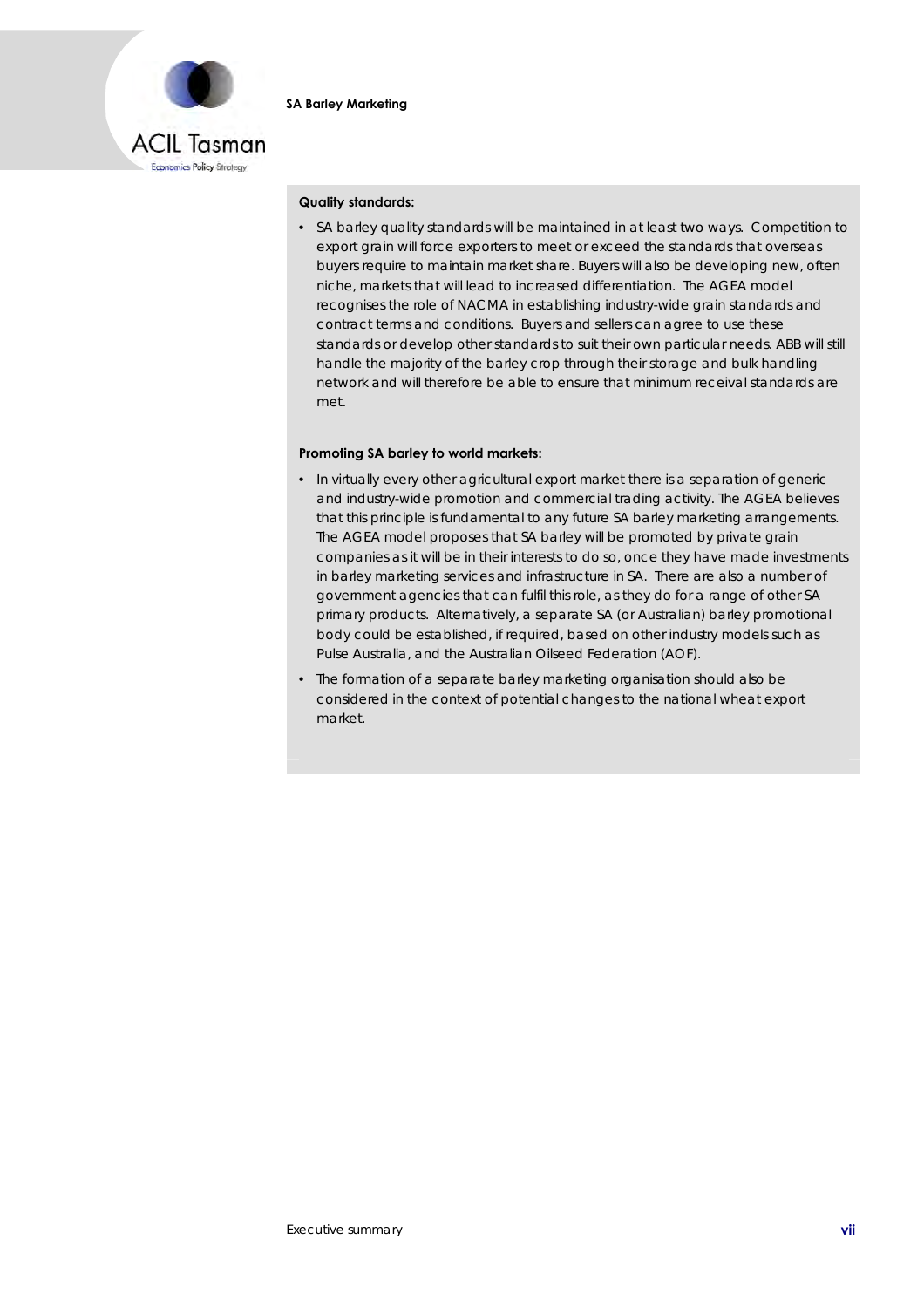

# **1 Introduction**

This report was commissioned by the AGEA, as their submission to the S A Barley Marketing Working Group. The AGEA represents several grain marketing companies in Australia. The members of the AGEA are:

- A C Toepfer International (Australia) Pty Ltd.
- Glencore Grain Pty Ltd.
- Bunge Global Markets Australia Pty Ltd.
- Cargill Australia Limited.
- Louis Dreyfus Australia Pty Ltd.
- Noble Grain Australia Pty Ltd.

The AGEA was formed in 1980 by a group of private grain exporters to promote their philosophy that open and contestable markets are the most effective and efficient means of maximising returns to the grains industry and the wider community.

Members of the AGEA and their associates market a diversity of grains throughout the world.

In most instances, the AGEA members have a limited presence in Australia since market access to the most important grains has been the subject of various forms of regulation by State and Federal Governments. However, in many instances, and where permitted, these companies have been marketing Australian grain, both on behalf of growers, and also on behalf of current, and former statutory marketing authorities, who have utilised their global grain marketing services.

Where AGEA members do have significant access to the grain market in a particular country, the investments they have been prepared to make in infrastructure and grower services have at times been substantial.

There have been at least 25 major studies on the impact of grain market regulation in Australia over the past 10 years. In almost all cases the reports have been ex-ante to reform; few reviews are conducted ex-post. The main reason for this is that prior to reform anxiety is greatest, prompting a desire for detailed studies to be carried out and various views to be canvassed. Before this reform, commentary, inspired by vested interests whose main concern is self-preservation, has at times approached an almost hysterical pitch, but tended to quickly disappear after the event. An important objective of this submission is to show that the angst that typically precedes reform is not warranted.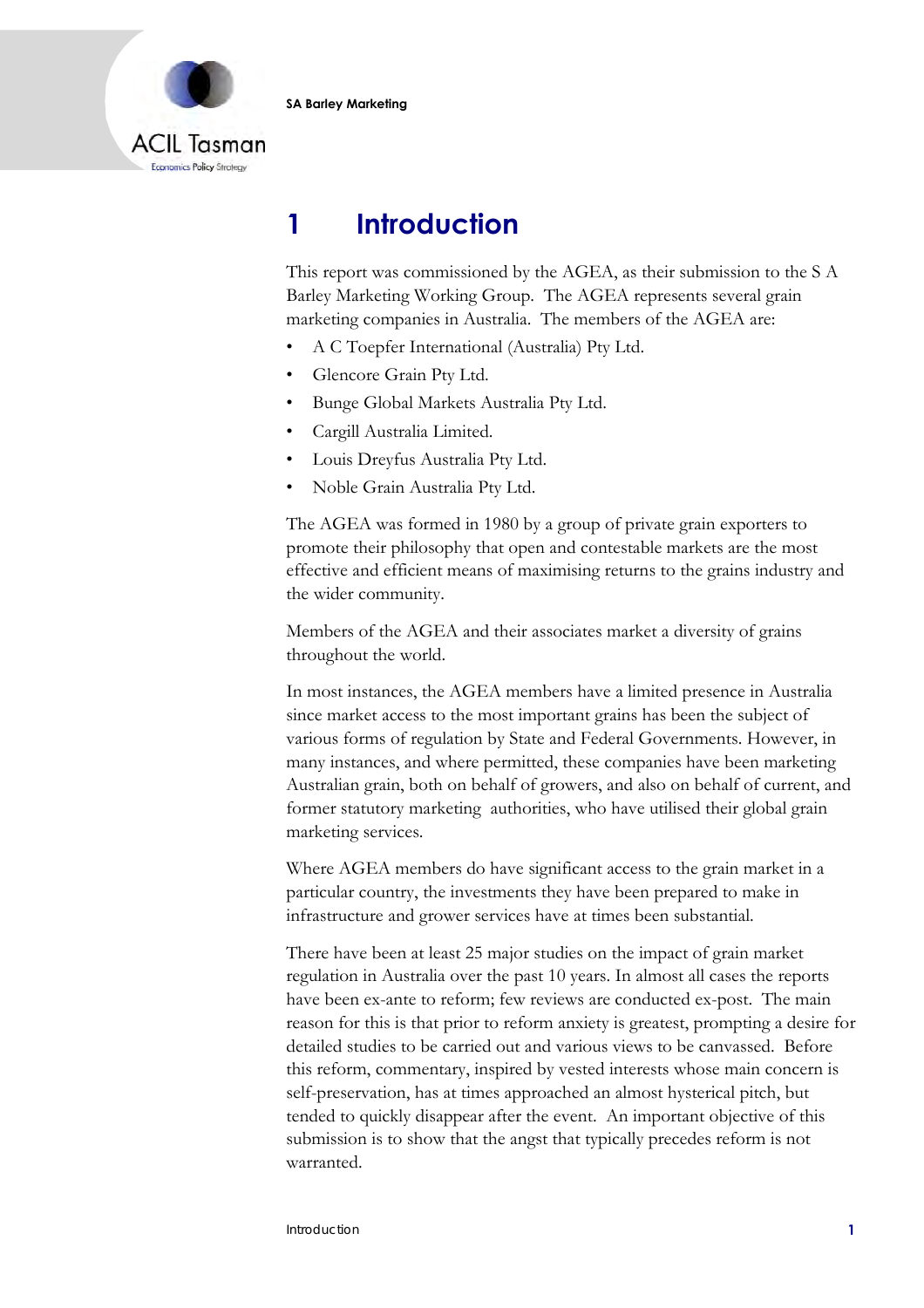



A consistent finding of virtually all of the analyses conducted to date suggests that any price effects attributable to a change in grain market regulation are difficult to ascertain and any price differences are likely to be small. This suggests that any market power held by the incumbents is likely to be small or non-existent. All of the anecdotal information, particularly when SA and Victorian prices are compared is that there is a significant price difference of between \$10 and \$20 per tonne.

**The interests of the AGEA and SA barley growers are well aligned – AGEA members depend on profitable grain growers for a continued and expanding supply of high quality grain to market.** 

# **2 How the SA barley export market would operate when opened to competition**

The AGEA proposes that the SA export barley market be opened for competition from 1 July 2007. The following sections outline;

- how growers have adjusted to competition where markets have been reformed and reorganized;
- the key institutions that operate in competitive markets to protect growers and the wider industry interests;
- how new market entrants access storage and handling infrastructure; and
- how the incumbent marketer has managed the adjustment.

## **2.1 Grower adjustment**

Experience in Victoria, NSW, Queensland and Western Australia suggests that barley growers will quickly adjust to a competitive market environment and take advantage of new marketing opportunities with little or no disruption to their business operations.

The main reasons behind these successful transitions are covered in section 3 where experiences of partial and full reform in WA and Victoria are examined in more detail. However, the main reasons for these efficient transitions are summarised as:

- the incumbent marketer, in each instance, has maintained significant market share through their previous long-standing presence as a single buyer for some time after the introduction of competition;
- familiar pooling options continue to be offered to growers;
- prices have remained at least at pre-competition levels and there is considerable anecdotal evidence that higher net returns to growers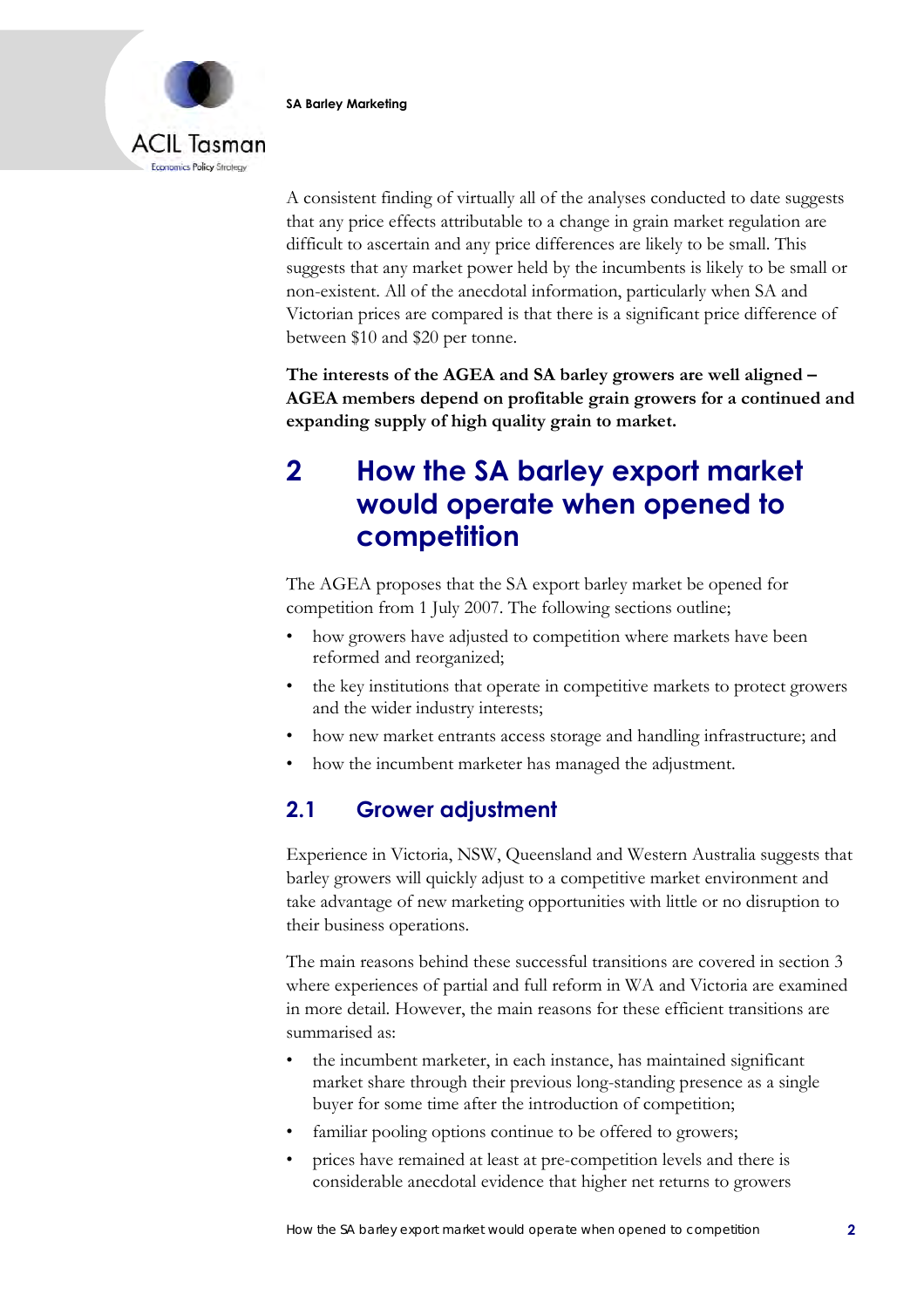

eventuate as costs, particularly pool managers' commissions and grain company margins, decline as competition increases; and

• a number of commercial and publicly funded market information services are introduced and utilized by growers.

In the case of WA, NSW, Vic and Queensland the intention to introduce additional competition into export grain markets was clearly signalled to growers and the industry, well in advance, to allow necessary adjustments to be made.

## **2.2 Key institutions**

There are two institutions that the AGEA believes could play a key role in a competitive SA export barley market, if required. These organizations are:

- the National Agricultural Commodity Marketing Association (NACMA); and
- the Essential Services Commission of SA (ESCOSA).

In addition to these organisations a SA barley market promotion and technical support organisation may be required. However, this organisation will need to be developed in the context of a national approach to grain market promotion that may be required after the Federal Government responds to the findings of the Cole inquiry.

### **2.2.1 NACMA**

The AGEA believes that an industry self regulation approach to would provide the most efficient method of ensuring that the interests of growers and the wider SA barley industry are protected. This is because industry and growers can together develop a system of oversight for certifying export marketing of South Australian barley that is responsive to their needs now and in the future.

An organisation upon which an export industry accreditation body could be modelled or adapted to provide these services is the National Agricultural Commodity Marketing Association (NACMA).

All of the members of the AGEA are members of NACMA, so is ABB Grain and the Grains Council of Australian (GCA). A number of barley and wheat growers are also members of NACMA and most growers are familiar with the grain standards and contract forms that NACMA has developed for most broad acre crops in Australia.

NACMA is the Australian industry's self-regulatory body representing and servicing the commercial interests of the Australian grains industry. NACMA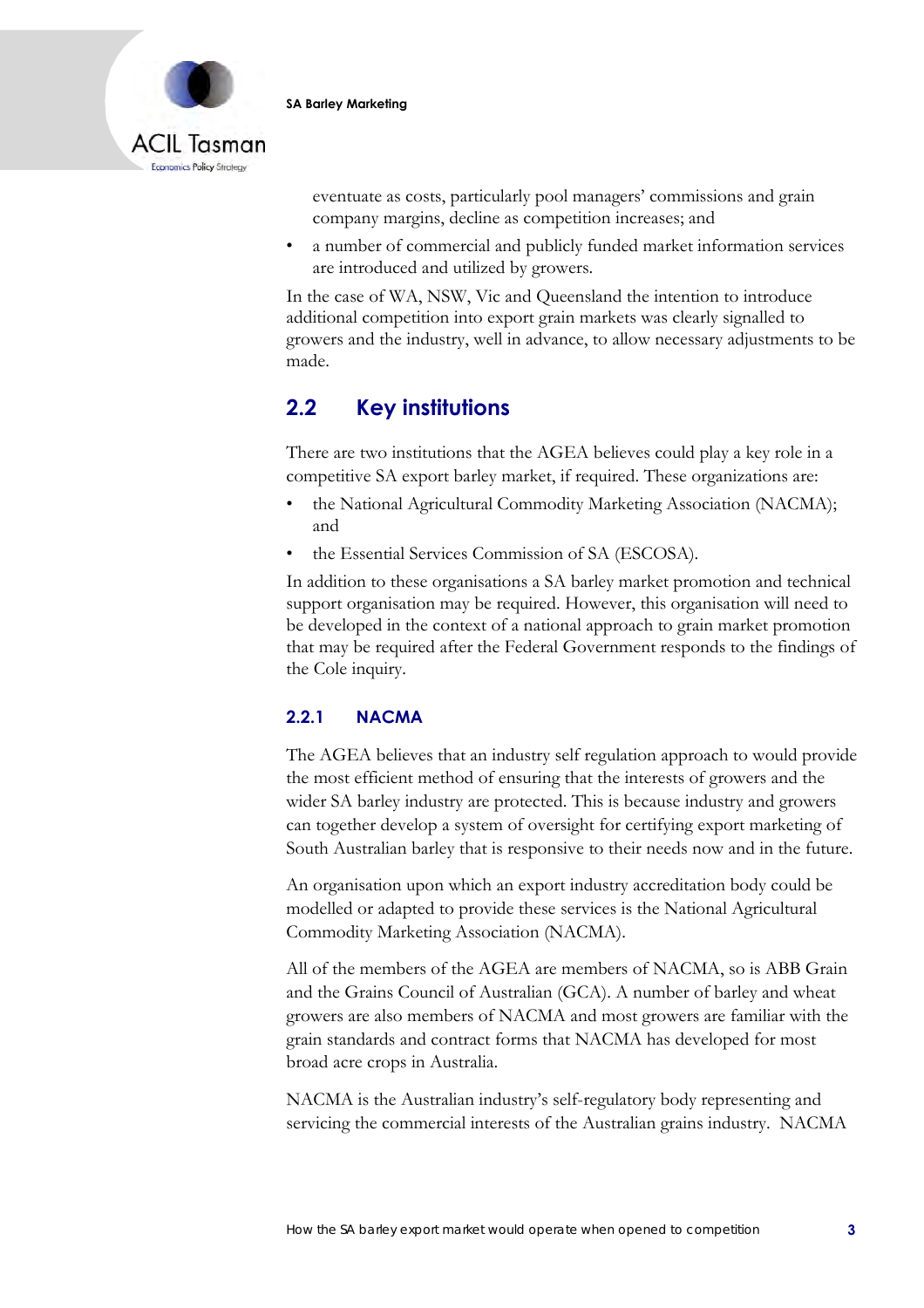

is an independent and non-commercial body that operates to ensure the smooth facilitation of trade and commerce within the grains sector<sup>1</sup>.

NACMA's main core functions at present are:

- standardising grain quality specifications, contracts and trade rules enabling smooth facilitation of trade;
- the provision of a cost effective mediation and dispute resolution service for the entire industry, not just NACMA members; and
- trade information services that include the latest trading tools, education programs, etc.

The AGEA believes that the Working Group should carefully assess the need for an independent body to provide some form of export market accreditation for grain marketing companies wishing to export South Australian barley. If such a body were deemed necessary the Working Group could consult with NACMA as to its capacity to provide this service. If required, a certification system could be developed to provide the following assurances to growers, industry participants, and government alike, that the grain marketing company holding the certificate:

- is reputable and trades in an ethical manner;
- is experienced and has the financial capacity to export Australian barley;
- invests in education and training programs for staff;
- will enhance the reputation of the South Australian barley industry in export markets;
- uses a uniform pricing system for delivery to country silo or port elevator, as approved by NACMA;
- uses NACMA trading contracts; and
- discloses all contracts terms and conditions to growers (and ensures that growers understand and accept them) and, in the event of a dispute, will enter into a dispute resolution process, such as that provided by NACMA.

AGEA believes that an industry self-regulation system such as NACMA could provide, if necessary, a transparent and secure trading environment that will gain the confidence of growers who are already enjoying the benefits of NACMA, when they trade a range of other grains, both in SA and throughout Australia.

### **2.2.2 ESCOSA**

At the time of the ABB Grain Ltd/Ausbulk Ltd/United Grower Holdings merger, ABB Grain Ltd made certain undertakings to the ACCC in relation to

<sup>&</sup>lt;sup>1</sup> Providing commercial rules and standards for the Australian Grains Industry, NACMA 2006. More information on NACMA can be found at www.nacma.com.au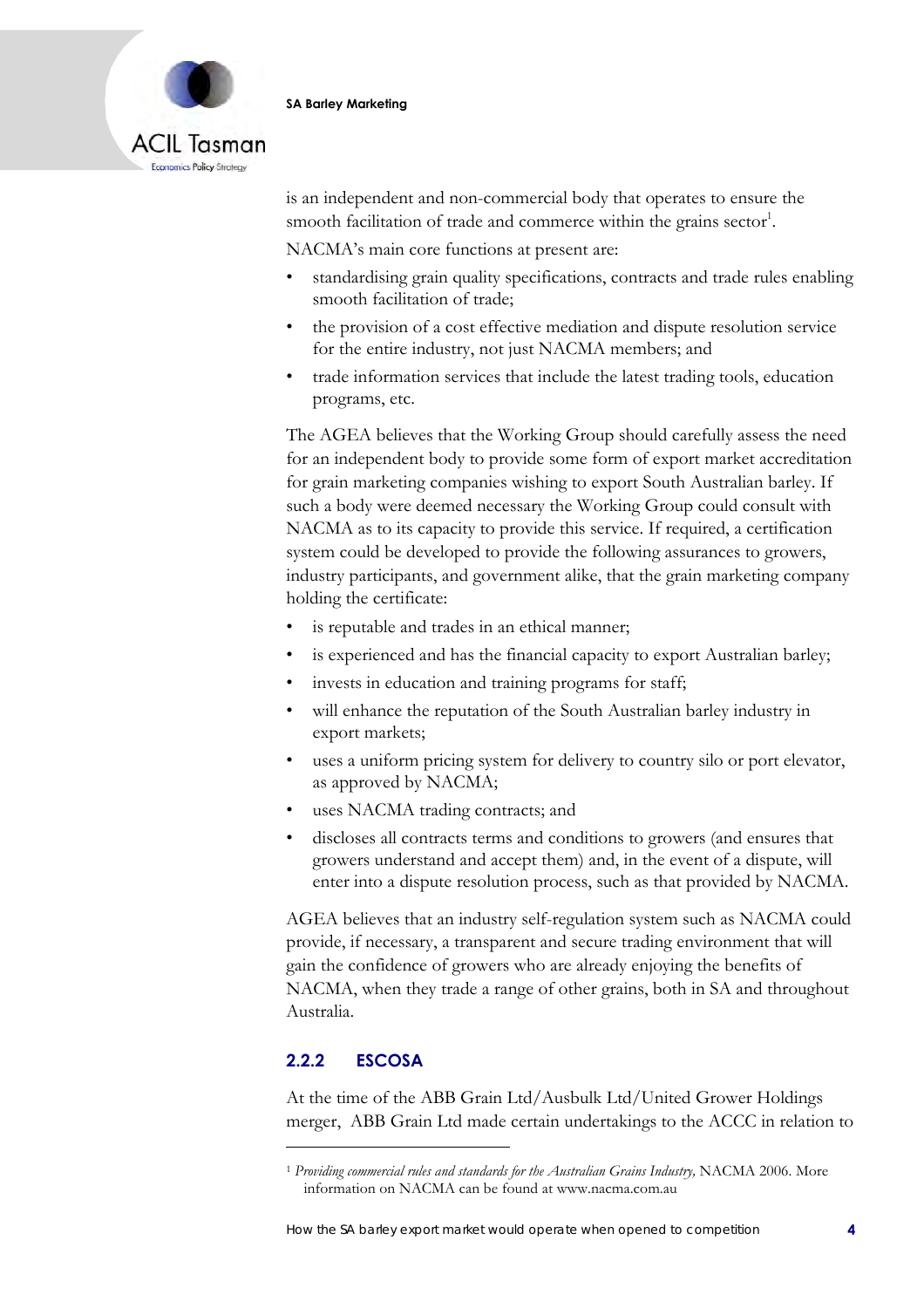

access to the SA storage and bulk handling system and the provision of services.

The AGEA considers that those undertakings should be extended and modified to cover access for new entrants as this would avoid the need for an administratively expensive new access regime. However, in the event that the undertaking given by ABB Grain Ltd to the ACCC cannot be extended, then the AGEA supports a system to be established and administered by ESCOSA.

ESCOSA is the Essential Services Commission of South Australia. Generally, its role is to protect the long term interests of South Australian users of utilities with respect to the price, quality and reliability of essential services whilst also:

- promoting competitive and fair market conduct;
- preventing misuse of monopoly or market power;
- facilitating entry into relevant markets;
- promoting economic efficiency;
- ensuring consumers benefit from competition and efficiency;
- facilitating maintenance of the financial viability of regulated industries and the incentive for long term investment; and
- promoting consistency in regulation with other jurisdictions.

In both South Australia and Victoria access to railways and bulk grain loading facilities at ports is assured by their respective Essential Services Commissions. Whilst there is no specific legislation covering terminal silos in South Australia, ABB Grain Ltd is a Regulated Operator and Regulated Service Provider in respect of the Port of Ardrossan and a Regulated Operator in respect of the other six grain loading ports, so it is subject to ESCOSA monitoring and direction, if necessary.

In the event that barley could be exported from South Australia by several marketers in competition with each other, ESCOSA would have an important role to play in ensuring that new entrants to the market could obtain access to country and port storage and loading facilities owned/operated by a competitor (in this case ABB Grain). Use of those shared facilities would have to be on the basis of ESCOSA's role in protecting the interests of users of the essential services outlined above.

Sharing of bulk storage and loading facilities is already practised in Victoria. For example, Graincorp owns and operates the regulated terminals at Geelong and Portland, at which it is obliged to provide access to its facilities on 'fair and reasonable terms'. The Essential Services Commission of Victoria has the power to arbitrate any disputes over the conditions of access that cannot be resolved through commercial negotiation.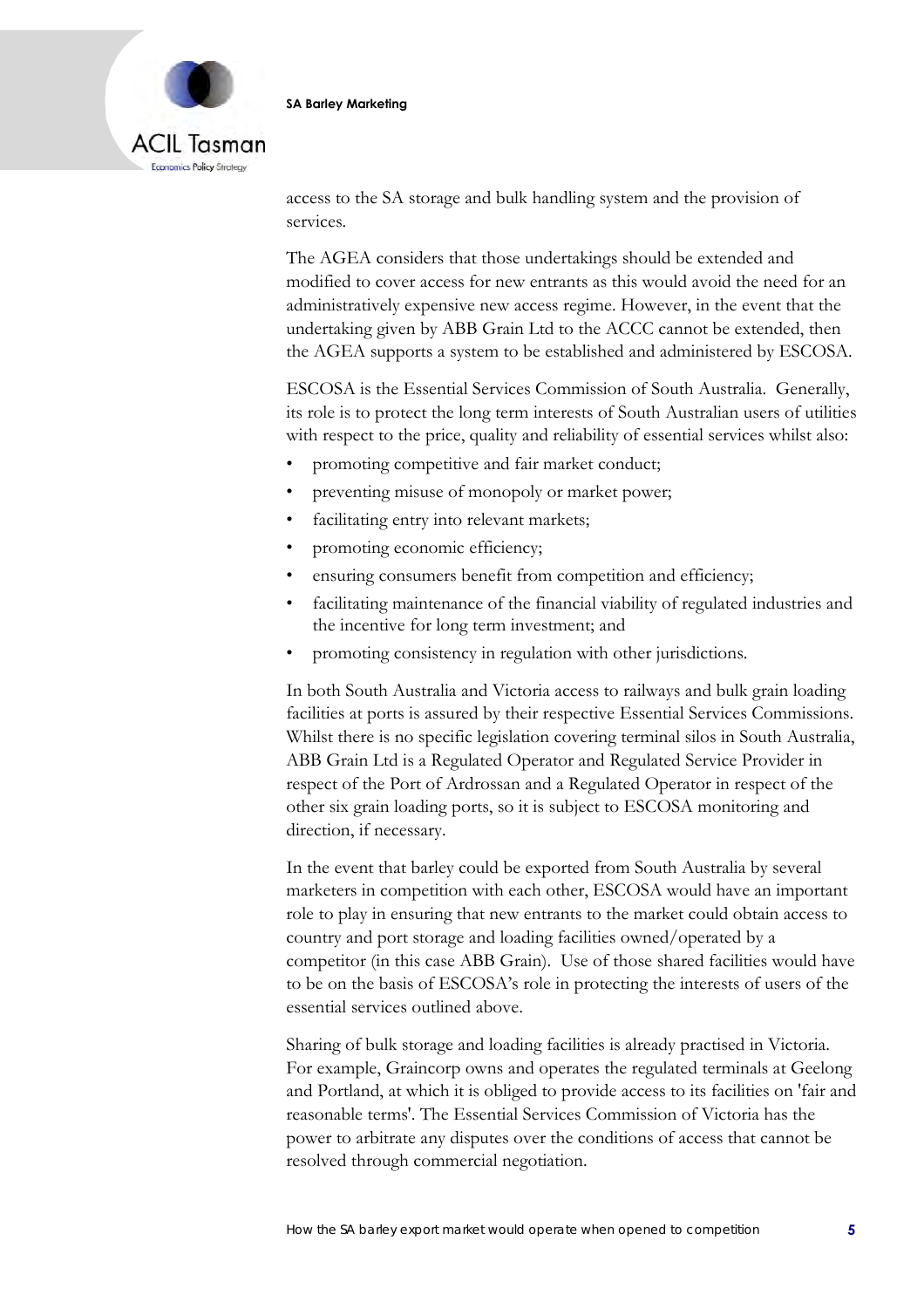

### **2.2.3 Technical and marketing support for SA barley**

The AGEA is not immediately convinced of the merits of a separate barley promotion body for Australia or South Australia. The AGEA is of the view that private traders have an incentive to promote Australian barley to maximise prices, find new buyers and increase market share, as do voluntary groups of barley growers.

Having said that, the AGEA acknowledges that there are a number of such promotional organisations operating in several other agricultural industries that are popular with growers

There are several organisations upon which a barley promotional organisation could be based, including:

- the Australian Oilseed Federation;
- the Wine and Brandy Corporation; and
- Pulse Australia.

The AGEA does not object to such a body being formed and, in the event that a clear need were to be established, the AGEA would actively support its creation.

The overarching principle of the creation of a barley industry promotional body would be to separate it from commercial trading interests. This would allow the organisation to act in the interests of all SA barley growers and allow the funding of the organisation to be transparent.

### **2.2.4 How incumbent grain marketers would adjust**

As outlined in section 3.4.2, the export barley market was opened to competition in Victoria on 1 July 2001. Since that time, the incumbent marketer has maintained significant market share through its previous longstanding presence as a single buyer. Moreover, in response to competitors it has improved its services to growers with cash bids, forward contracting options into cash markets, deferred payment options, and greater disclosure of pricing structures.

Through its historical and close relationship with barley growers, ABB Grain Ltd is in a prime position to secure its role on a competitive basis. In addition to selling export barley, ABB Grain Ltd's commercial activities extend to storage and handling services, a freight service, on-line market information service, grain processing and cleaning, testing for quality attributes, a malting operation, containerisation, engineering, maritime services and fertilizer distribution. Its track record stands it in good stead not only to survive, but to prosper in response to the opportunities opened up by market reform.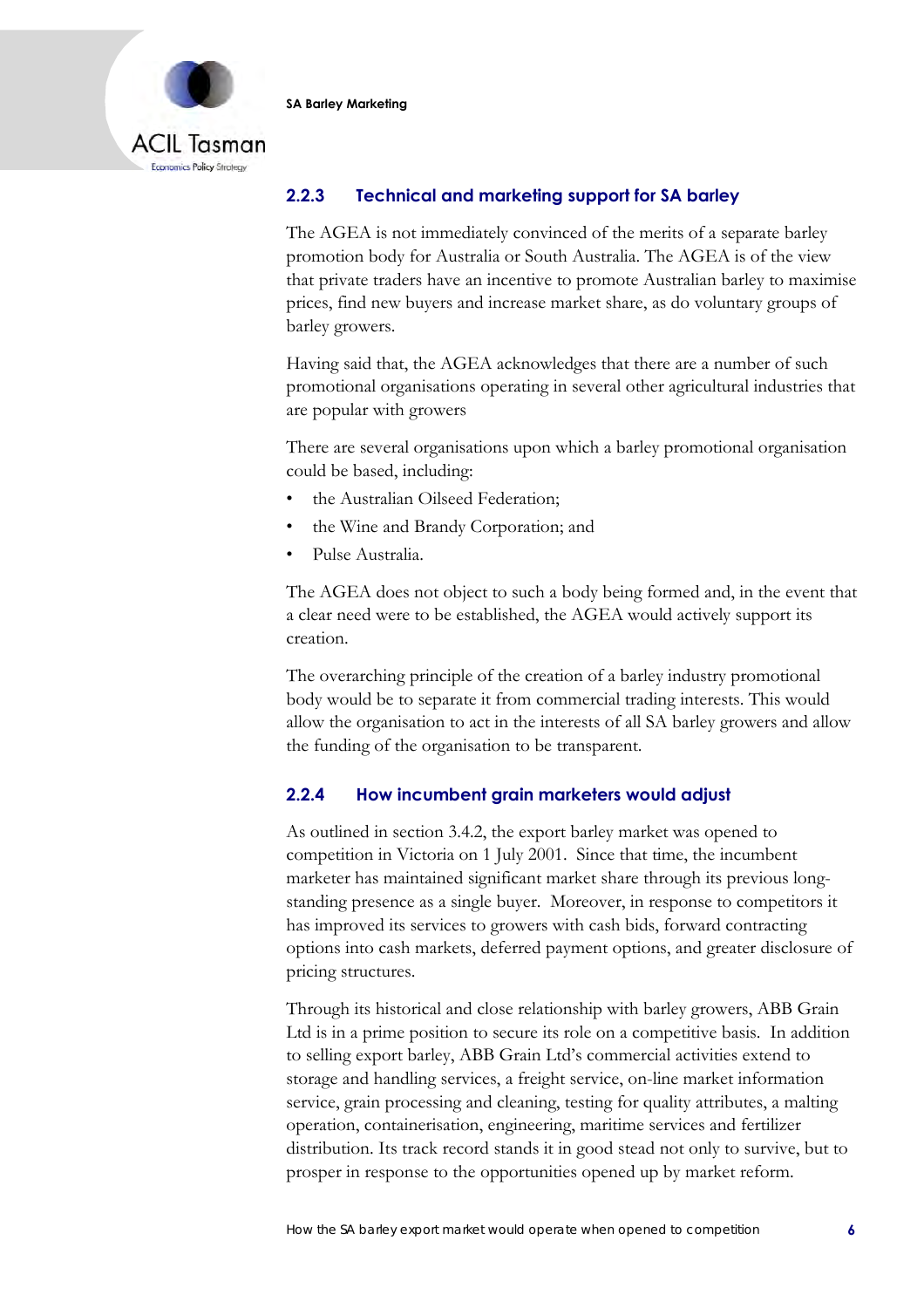

# **3 Rationale for a competitive export barley market in SA**

# **3.1 International barley marketing**

The international barley market has some unique features that provide the context for any discussion of changes to the South Australian barley export monopoly. The most important aspects of the international barley market are:

- the Saudi Arabian Government has fixed the level of subsidies on feed barley imports which means that domestic prices will now track international prices and not be fixed;
- the Japanese Food Agency has introduced a simultaneous buy/sell system allowing a number of new entrants into this market;
- the regulatory changes in Saudi Arabia and Japan are reshaping the nature of the international barley market. Elasticity of demand in these markets is likely to increase, which may reduce any capacity, assuming there was any, that there may have been for the ABB to price discriminate;
- tith a reduction in the influence of the Saudi subsidies and changes to Japanese buying, an international barley futures market may emerge;
- China may become a more important market for Australian malting barley, but it is a highly competitive market, demonstrating a willingness to regularly substitute Australian malting barley with cheaper, lower quality barley from the EU (see box 1 below);
- the way barley is marketed is different from wheat. Grain marketing companies buying and selling barley do not have a dominant international barley futures market to benchmark price and provide price discovery. To successfully buy and sell barley, as with other grains, it is necessary at all times to be fully aware of the supply and demand balances of a number of key exporting and importing countries; and
- the barley market is continuously created on the views of individual companies which can and do vary from one another from time to time, but generally the market appears to be reasonably efficient.

Given the volatility of international barley markets and the lack of an internationally recognised derivatives market the ability to trade a number of 'origins' (sources of supply) of barley is an important risk management tool for grain marketing companies. Multiple origin trading means that a marketer can source grain from a number of origins around the globe for different markets. However, buyers can, and regularly do, specify the origin of the barley they wish to purchase. The advantages of being able to trade grain in this manner are: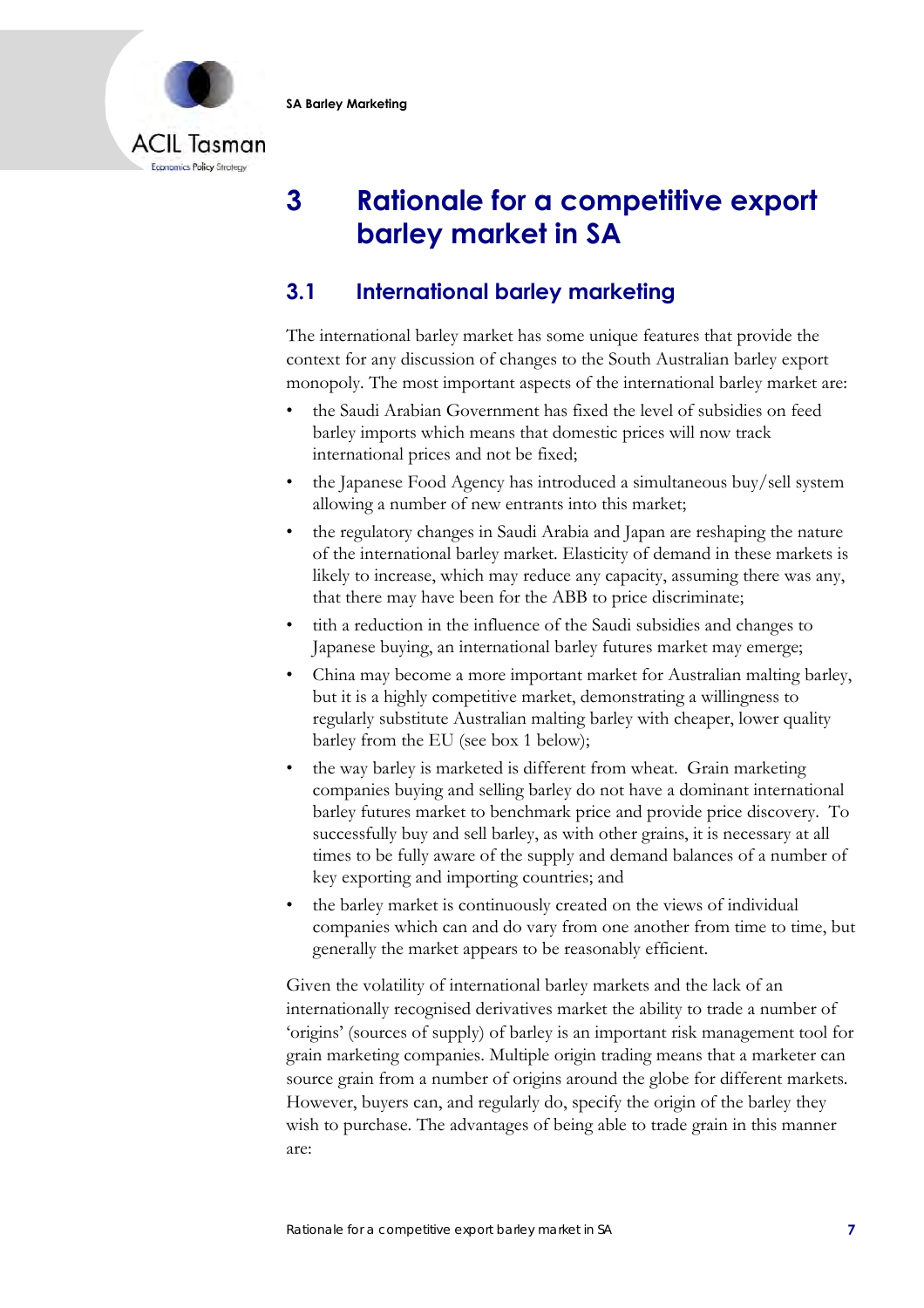



- a marketer is not dependant on a single supply of grain and consequently subject to variations in production from this source;
- a marketer trading multiple origin has the incentive to invest in supply and demand information for a wide range of producers and consumers;
- scale economies can be developed as the marketer can spread the costs of the business over a much larger potential source of grain; and
- shareholders of a company trading a single origin will need to be compensated for the increased risk of trading in this manner which will be reflected in the margin charged by the marketer.

The ability to trade a number of sources or origins of grain does not lead to a marketer 'cherry picking' markets or playing one source off against another. In a competitive market a marketer that tries to extract 'rents' will find that other marketer will quickly identify the variation in price and bid it back to world price levels. The term for this type of trading activity is 'arbitraging', by which competition ensures markets remains in relative equilibrium.

# **3.2 Objectives of regulation**

In the AGEA's view the objectives of the current barley market regulation are no longer being achieved, and are unlikely to have been fulfilled for some time. It follows that the legislation restricting competition in the SA export barley market should be repealed as soon as possible.

The aim of regulation of the SA barley export market was to increase growers' returns by:

- capturing monopoly rents from the rest of the world (by price discriminating between markets of different elasticities of demand) and transferring them to South Australia barley growers;
- providing a mechanism to counter asymmetry of information between a small number of large-scale buyers and a large number of small-scale barley growers; and
- capturing economies of scale and scope that are not otherwise available to grain marketing companies.

Many independent studies commissioned for various reviews of grain market regulation over several years, and the AGEA's analysis and members' experience of the international barley market, clearly show that the objectives of regulation are either no longer relevant or can be achieved by means other than a restriction of competition.

• Modern international grain markets, particularly feed and malt barley markets, preclude the ability of any marketer, either state backed or private, to price discriminate (see appendices A and B). There is no independent or clear evidence to suggest that any statutory backed marketer has been able to exercise market power for any of Australia's major grains. Where an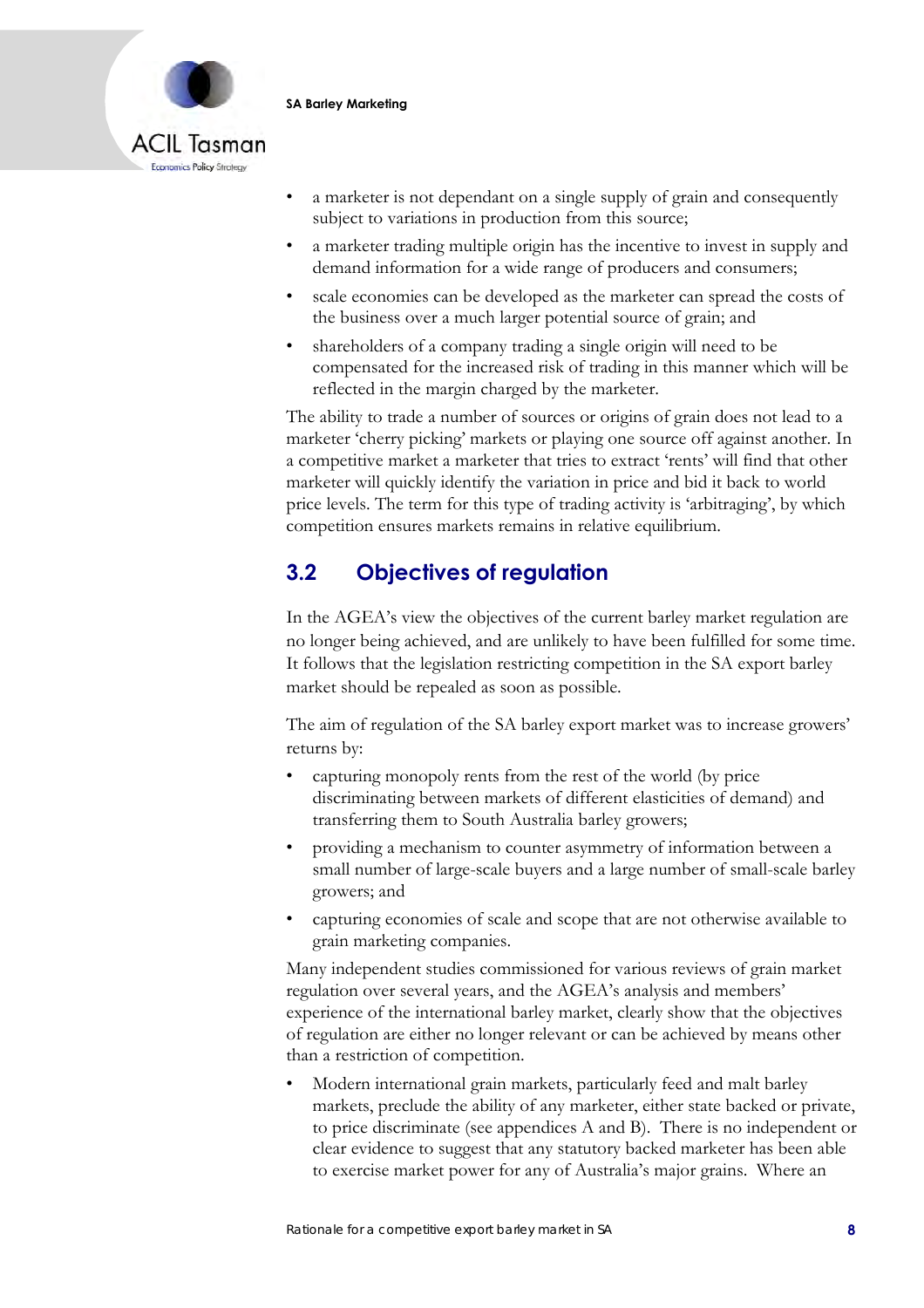

enhanced price has existed it has been due to other factors such as quality differences, timing of delivery, financial arrangements or special needs of the purchaser which are already built into the price. Evidence of the ability to set a price – due solely to the statutory status of the seller – that has been presented by monopoly marketers to previous studies is unconvincing (see appendix B section B.1).

- To the extent that asymmetry of information existed decades ago between major marketers and small growers, it has been overcome by:
	- advances in technology such as the internet which provide low cost, easily and promptly obtainable, high quality and up to date domestic and international barley price information;
	- a proliferation of private and public market information service providers; and
	- a rising awareness of markets and marketing options by growers.
- Similar scale economies to that of the ABB are achieved and exceeded by a number of international barley marketers. The ABB pool service charges of between \$AUD6.00 and \$AUD7.00 per tonne, which is higher than a number of comparatively sized pools, and that of the AWB national pools as reported by the WEA, in a normal wheat production year suggest that either scale economies are not achieved by ABB or are not being passed on to growers<sup>2</sup>.

### **3.2.1 Pools and Pooling**

Another of the problems of regulation that restricts competition in grain markets is that any benefits, if there are any, need to be equitably distributed to barley growers.

The benefits or costs that may flow from regulating a grain market can only be efficiently distributed to all grain growers through compulsory pooling. However, pools are grain marketing products that are also offered in competitive markets. Thus regulated markets are dependant on pools, but pools can be offered as a grain marketing product in regulated, partially competitive and fully competitive markets.

Pools smooth prices over time and between growers, creating a degree of cross subsidisation that is not present in most other grain marketing products. This cross subsidisations leads to:

• distorted grain prices, leading to inaccurate production decisions by farmers; and

<sup>2</sup> ACIL Tasman, 2005, Marketing Western Australian Wheat, an analysis of the effects of export wheat monopoly on the Western Australian wheat industry, July.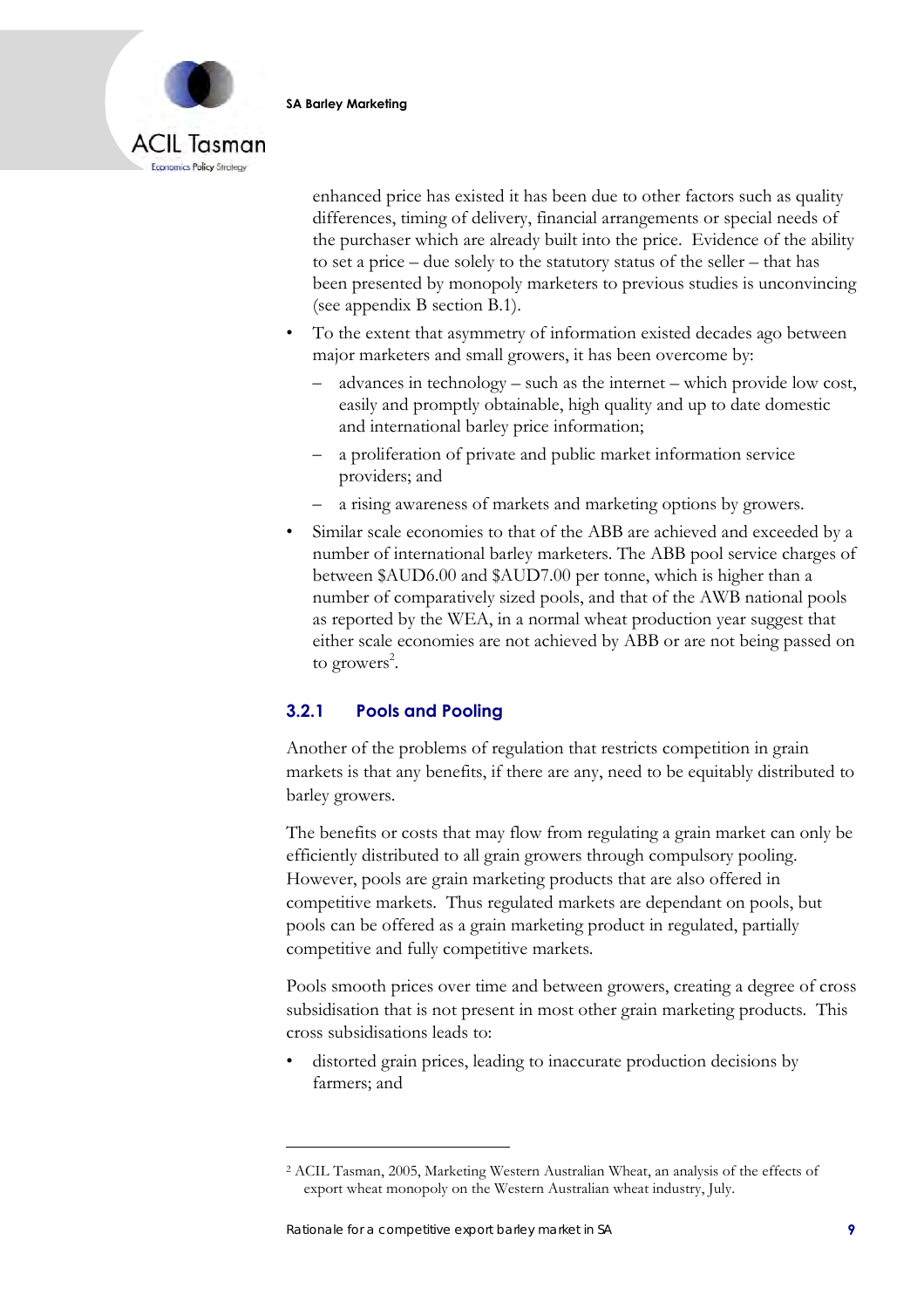



• inefficient resource allocation by farmers, which diverts resources from higher value uses.

Inefficient resource allocation impacts on all South Australians as barley growers may use resources that could be better utilised in other enterprises or by other sectors of the economy. Moreover, all South Australians are denied the full benefits of competition policy reform in addition to the \$AUD3.0 million in competition payment already lost (see Appendix E).

## **3.3 Current oversight of the ABB export barley monopoly**

Originally, the state government in SA was considering its future marketing arrangements for barley given the prospect of continuing to lose National Competition Policy (NCP) payments of the order of \$3 million each year. Potentially, the reforms could have been to introduce a fully competitive market or, in transition, a WA style Grain Licensing Authority (GLA).

However, to pacify critics and supposedly to accommodate the SA Government's wish for some reform, the ABB has opted for several transparency measures instead. These are explained from the ABB website.

In August 2005 ABB, together with the South Australian Farmers Federation (SAFF) Grains Council, developed a three-pronged strategy to enhance the transparency of ABB's management of the growers' single desk. The strategy involves producing a concise ABB Pool Performance Report; providing third-party access to ABB's export barley pool; and allowing an independent auditor to examine the operations of the pool. The audit process will be overseen by the recently established South Australian Barley Single Desk Transparency Committee.

While the introduction of the transparency measures appears to be a genuine attempt to increase the accountability of ABB Grain's management of the pool it appears to be governance rather than performance oriented. While monitoring the governance of the pool is important to ensure growers' interests are being looked after, it does not provide any assessment of the benefits that the export barley monopoly produces for South Australian growers.

Even if the Transparency Committee were established to measure the performance of the ABB Grain there are considerable questions about how this would be accomplished. To assess the performance of ABB Grain a suitable benchmark needs to be established. This has proven to be an almost impossible task when the experience of attempts to benchmark AWB Ltd and CWB are considered.

In 2001 the CWB commissioned Dr Richard Grey from the University of Saskatchewan to develop a benchmarking methodology to measure the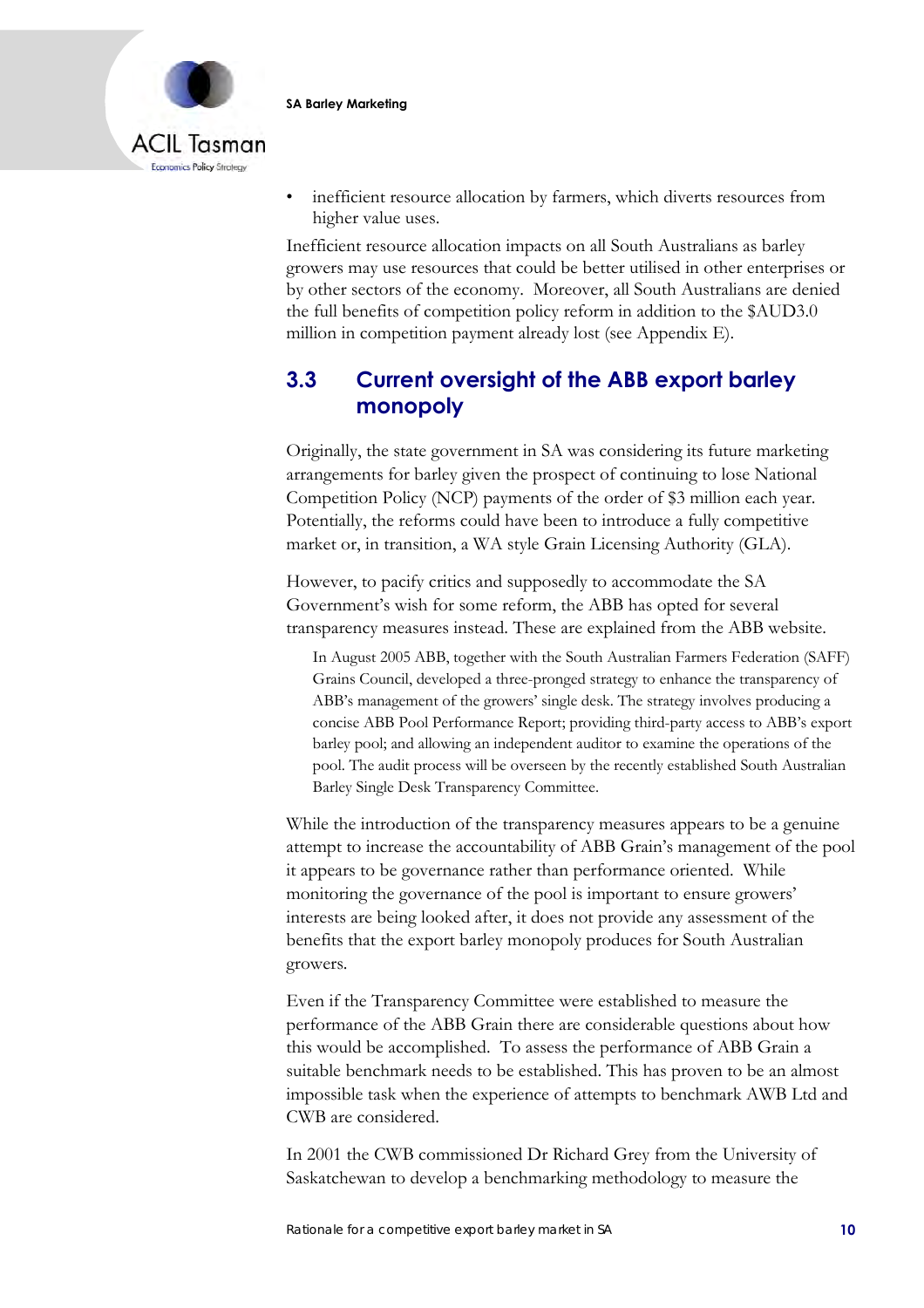



performance of the CWB. The task given to Dr Grey was to develop "meaningful benchmarks that will measure the performance of the CWB relative to a market where multiple sellers exist." In his final report, he defined "performance" as "net farm gate prices received by Canadian farmers under single desk selling versus the net farm gate prices Canadian farmers would have received under identical conditions if the CWB did not exist."

A Sparks Inc (Sparks 2003) review of the methodology developed by Dr Grey and his colleagues commissioned by the Alberta Grains Commission concluded that the methodology developed by Dr Grey was flawed, mainly due to the use of inappropriate prices, costs and a failure to adjust for distortions caused by the export monopoly. What Sparks was referring to was a lack of understanding by Dr Gray of what the 'other wise' (the absence of the CWB monopoly) would be.

In Australia, the Wheat Industry Benchmark (WIB) is used to measure the performance of the AWB. The basis of the benchmark is what a passive manager of the pool would do. A passive manager is loosely defined by the WEA as a manager that does not establish any price risk management, currency or trading strategies. This appears to be an even worse attempt than the CWB as the 'otherwise case' chosen by the WEA; a passive manager is clearly not what would arise if multiple traders were competing to market Australian grain. Thus the WEA's approach is not a credible measure of the performance of the AWB Ltd.

The difficulty of benchmarking a monopoly trader raises the same issues that confront a licensing system but on a sale by sale basis. A credible licensing authority must answer the same question that benchmarking AWB Ltd and CWB have failed to answer, that is, "what would the 'otherwise' be?"

Sparks Inc also concludes that measuring marketing performance for any organisation should include a measure of total returns, not isolated to unit price. In other words, volumes sold relative the tonnage available should also be benchmarked.

## **3.4 Current barley marketing alternatives in Australia**

The SA Barley Marketing Working Group has two approaches to reform of the barley market from which to draw when considering its recommendations. They are the partially competitive model adopted in Western Australia, and the fully competitive model in Victoria. While a great deal of information has been produced on the GLA, little has been written on the introduction of a fully competitive market in Victoria. This suggests that the GLA model requires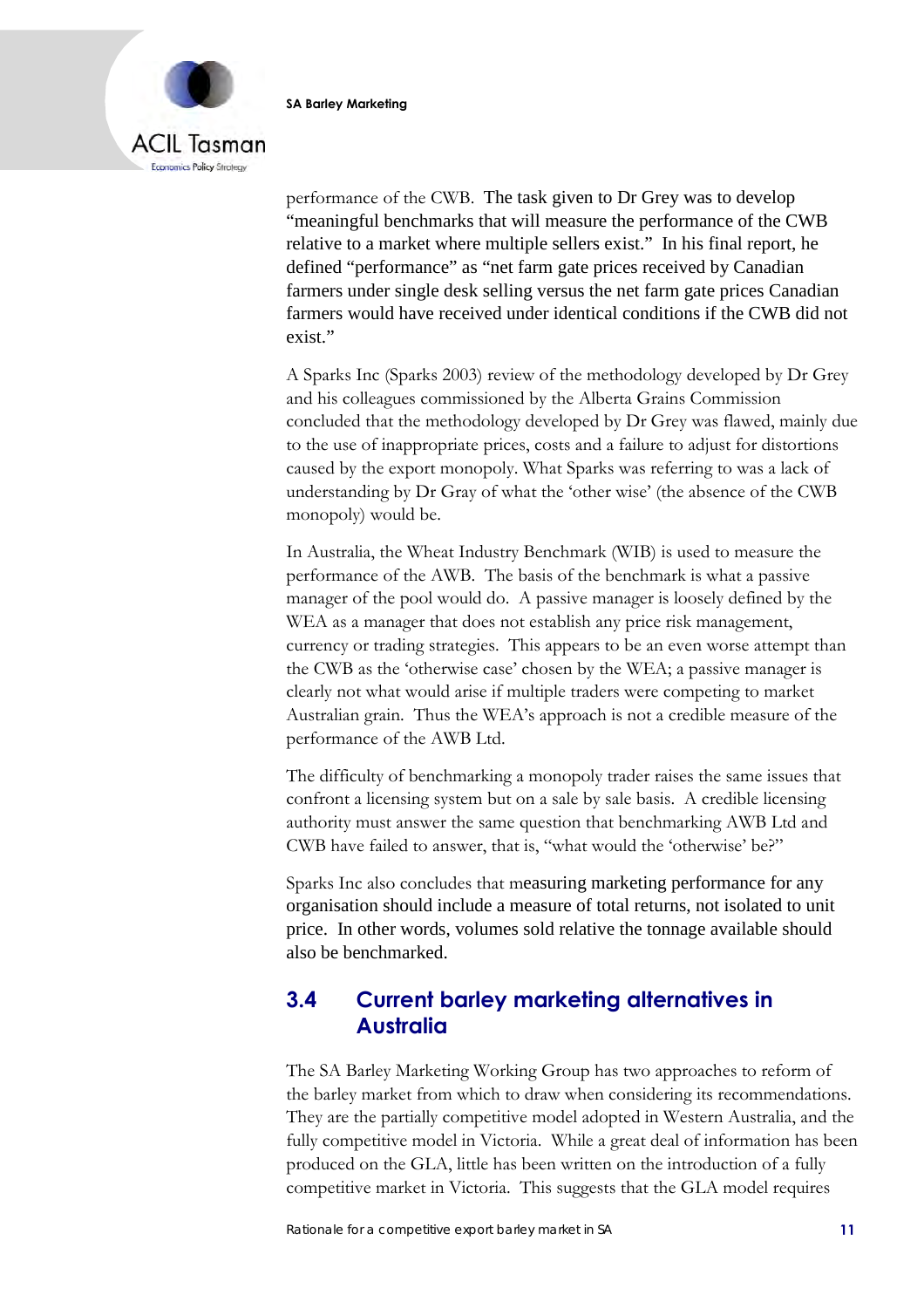

repeated investigation and raises considerable debate, while in Victoria the system works smoothly and efficiently, so there are no calls for re-regulation.

### **3.4.1 The GLA**

The Grain Licensing Authority was created by the Grain Marketing Act 2002 to administer the grain licensing scheme which allows the issuing of Special Export Licences for prescribed grain exports, in bulk, from Western Australia. Licences are not required for prescribed grains exported in bags, and containers, or for the bulk export of certain value added grains.

The key roles of the Authority are to:

- manage the licensing scheme, which includes the ability to issue Special Export Licences, and administer the activities of the Main Export Licence Holder. (Part 3)
- exercise power of entry for ascertaining whether there has been a contravention of the Act. (Section 22).
- cancel a licence when a contravention of its conditions occurs. (Section 37)
- grant a Special Export Licence authorising its holder to
	- buy any prescribed grain specified in the licence for the purpose of its export in bulk and in accordance with the Act; and
	- export in bulk any prescribed grain specified in the licence to any market specified in the licence. (section 29)
- place conditions on the licence that the Authority thinks are appropriate.(Section 33)
- seek additional information on licence applications necessary for proper consideration of the licence. (Section 35(2))

For the purposes of this submission the key aspects of the GLA that the SA Barley Marketing Working Group should consider are:

- it has been well utilised by growers;
- the barley pools have continued to operate in WA and have had to improve the services they provide to match the limited competition they now face;
- there is now a substantive body of information that has been generated which indicates that the market power of the Grain Pool of Western Australia was substantially less than popularly believed prior to the introduction of the GLA;
- growers now have a genuine cash marketing option, particularly early in the season;
- additional marketing options have been introduced for growers; and
- the GLA is costly to administer; if a similar situation applied in SA the cost would be approximately \$350,000 per years or 22 cents per tonne of barley exported.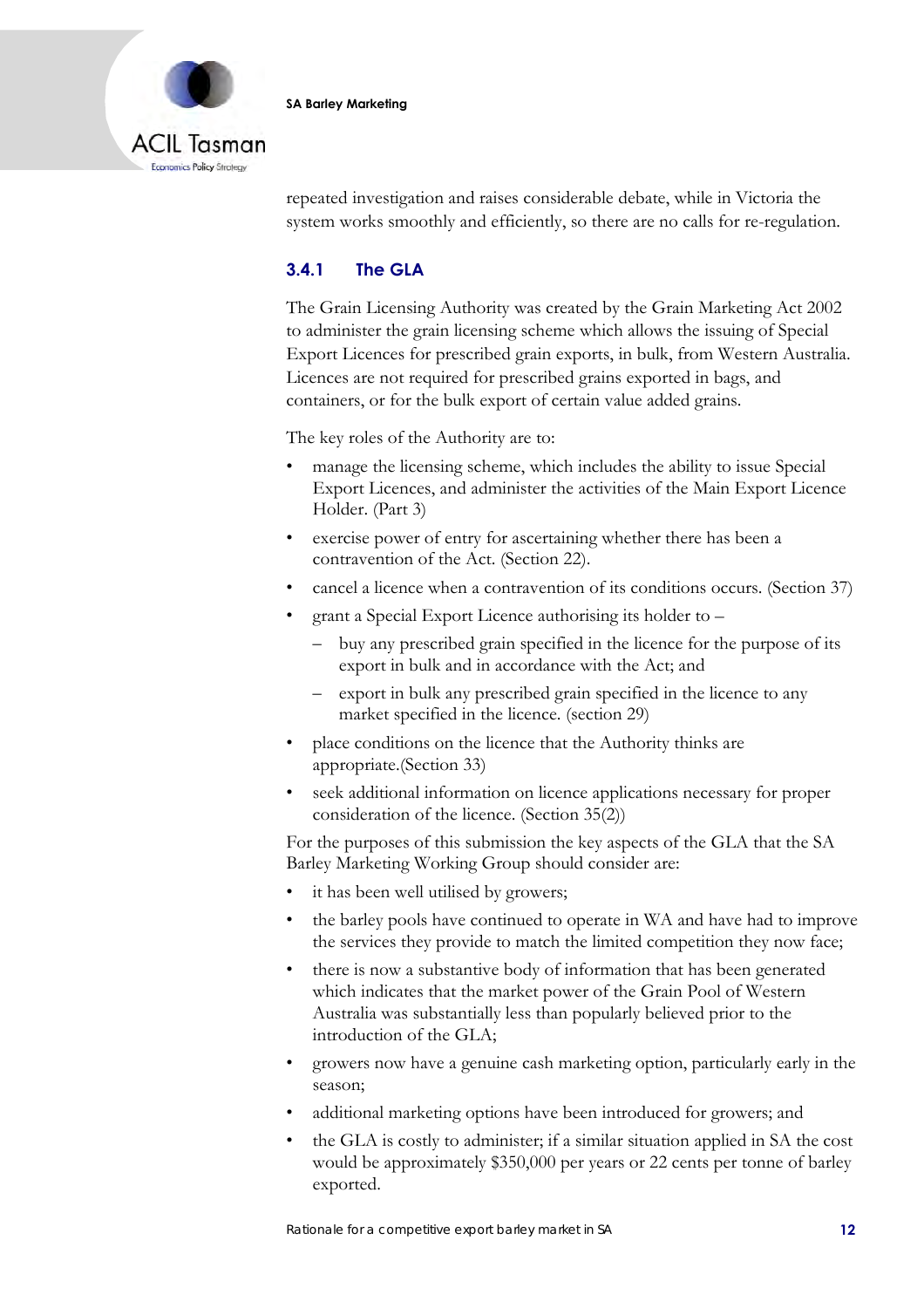

While the GLA system does provide access for grain companies to the WA market there are serious problems these companies face when dealing with a licensing system. They are:

- risk of not getting a licence;
- political risk, which on the whole is not well understood, and cannot be well managed by grain marketers which will be factored into the margins required to operate in partially competitive markets;
- costs and risks are reflected in the price a grain marketer is willing to pay for the grain; and
- the licensee is required to nominate the intended destination and identity of the buyer for each sale in the application. This is a major constraint for a marketer, particularly when making sales on a forward basis. If the sale is not executed the marketer cannot divert the cargo to another buyer or another destination This situation is likely to explain why a number of licences are not shipped against.

A major feature of the GLA is its association with the export wheat monopoly. Section 49, Expiry of the Act of the Grain Marketing Act 2002 (Western Australia), states that:

- the Minister may, by an order published in the *Gazette*, specify as the expiry day a day that is –
	- not before the order is published in the *Gazette* and not before the Commonwealth has passed legislation to make a relevant Commonwealth legislative change; and
	- as soon as practicable after the 30 April next following the day on which a relevant Commonwealth legislative change comes into effect.

The Commonwealth legislative change referred to in the Act means a change to the Wheat Marketing Act 1989 where restrictions on the export of wheat are removed.

The inclusion of this clause in the Grain Marketing Act 2002 (WA) clearly establishes that the future of the GLA is based on factors independent of its operational performance. It strongly suggests that the establishment of the GLA is not solely based on the merits of the system or the effectiveness of GLA's role.

The Working Group should take into account that the GLA was established for reason other than maximising returns for WA growers.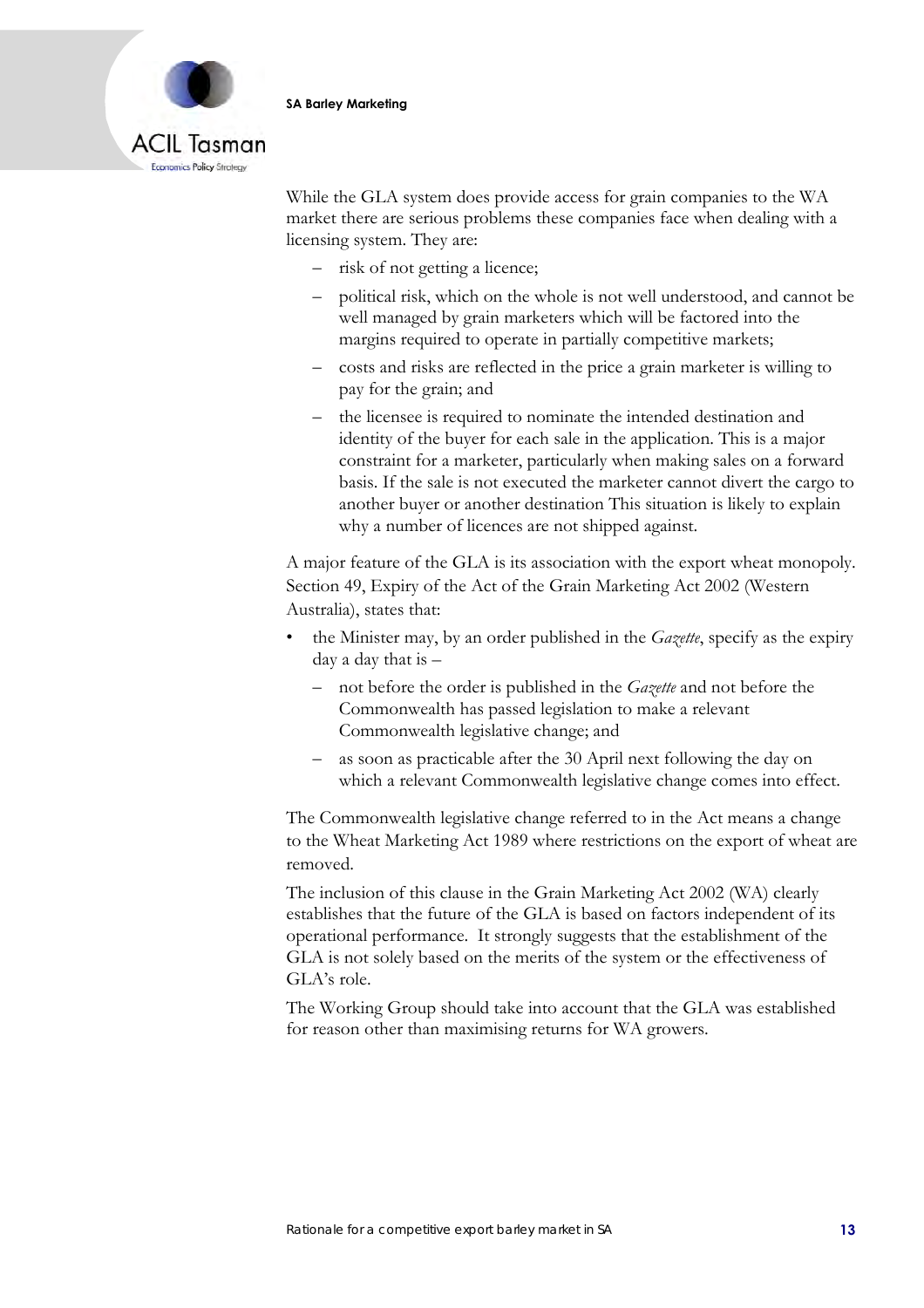

### ACII Tasman Economics Policy Strotegy

| <b>Grain</b>                   | <b>Region</b>         | <b>Tonnage Approved</b> |           |           |            |           |           |              |
|--------------------------------|-----------------------|-------------------------|-----------|-----------|------------|-----------|-----------|--------------|
|                                |                       | 03/04                   | 04/05     | 05/06     | 06/07      | 07/08     | 08/09     | <b>Total</b> |
| Feed                           | <b>Middle</b><br>East | 433,000                 | 401,000   | 580,000   | 280,000    | 110,000   | 110,000   | 1,914,000    |
|                                | China                 |                         |           | 35,000    |            |           |           | 35,000       |
|                                | Asia                  | 35,000                  |           |           |            |           |           |              |
| Malting<br>barley              | China                 |                         |           | 145,000   | 85,000     | 50,000    | 95,000    | 375,000      |
|                                | Asia                  |                         |           |           |            |           |           |              |
| <b>Total</b><br>barley         |                       | 468,000                 | 401,000   | 760,000   | 365,000    | 160,000   | 205,000   | 2,324,000    |
| <b>WA barley</b><br>production |                       | 3,170,000               | 2,080.000 | 2,598,000 | 2,039,000f | 1,829,000 | 1,829,000 |              |
|                                |                       | 14.7%                   | 19.3%     | 29.3%     | 17.9%      |           |           |              |

### Table 1 **GLA approved barley licences**

*Data source:* GLA

### **3.4.2 Deregulation in Victoria**

The export barley market was opened up to competition in Victoria on 1 July 2001 and should provide ample evidence for the SA Barley Marketing Working Group that the concerns expressed prior to reform were not warranted as few, if any, growers in Victoria have called for the reforms to be reversed.

Key features of marketing reform in Victoria that the review committee should consider are:

- genuine cash bids, particularly for malt barley are available all year;
- there are now forward contracting options into cash markets which were not previously available when ABB was the only buyer;
- prices are now transparent, as FOB values are available to all growers on a daily basis, so that when charges, freight and other costs are deducted farmers can accurately compare prices on offer;
- most of the cash-sellers of barley have enjoyed very prompt payment terms from competing business;
- buyers have developed selling options and terms in response to growers' demands; for example deferred payment options are still available to growers from these cash buyers to spread tax across income years, and cash advances have been made by many of these cash buyers to growers requiring some additional funds prior to harvesting their contracted crop;
- there are now value-adding options for farmers (although they are small and often relate to the terms of the trade if opportunities are emerging). For example some farmers are storing grain on-farm and charging for the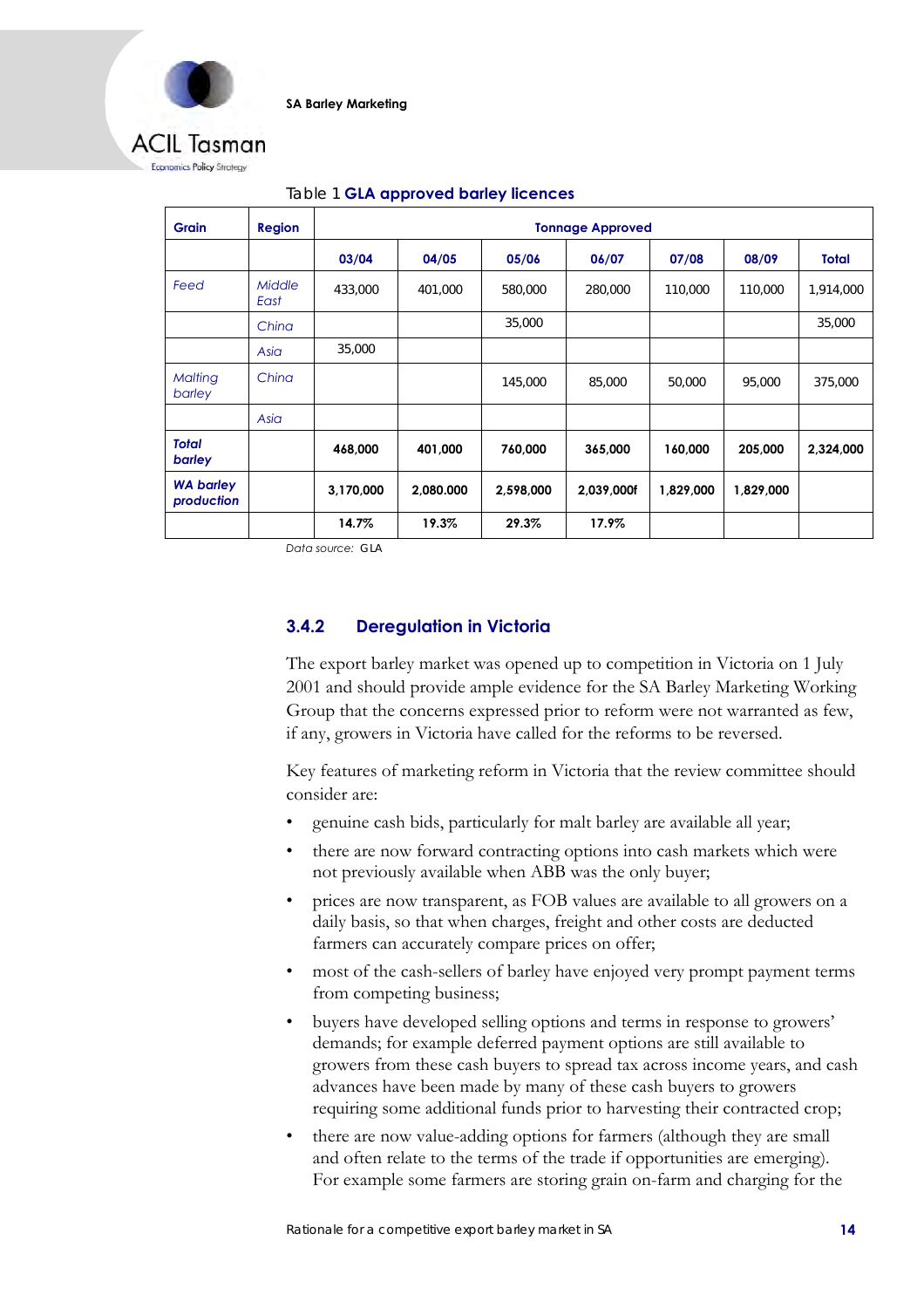

service, which provides limited but important marginal competition for the dominant bulk handling companies; and

• a substantial container market was developed to better service many smaller Asian markets almost on a just-in-time (JIT.) service, in which ships leave Victorian ports every week to make consistent supply possible without requiring enormous stockpiles or funding.

## **3.5 Price differences attributed to competitive status of various markets**

There has been a great deal of analysis conducted on the prices differences in the WA, SA and Victorian markets since 2001. The general consensus of all of the independent reviews is that while there are price differences from time to time, there is no conclusive evidence of a sustained price advantage for any market. A summary of some of the more widely quoted price comparisons can be found in appendix D.

Having said that there is no conclusive proof of price differences attributed to the regulatory status of a particular market, anecdotal evidence of a significant price difference between SA and Victoria is substantial. Even some of the most respected industry analysts concede that for extended periods of time, usually around harvest, the Victorian barley prices can often be \$AUD10 to \$AUD15 per tonne higher than comparable South Australian grades and zones.

Malcolm Bartholomaeus, a long standing grains industry analyst and South Australian grain grower, commented on the difference between South Australian and Victorian barley prices at the ABARE Regional Outlook Conference in 2004<sup>3</sup>:

The real issue surrounding the barley single desk is the inability for growers to protect themselves against a year on year drop in barley prices. The same futures based tools available to wheat growers are not available to barley growers. There is no mechanism to ensure that true market values are offered for barley in the forward market other than via a free market…

The free market in Victoria has helped. No longer can cash prices for feed barley or malting barley be set too low in the Adelaide division relative to Victorian prices. However, the influence of the Victorian market does get watered down as we move north and west of Adelaide. As well, South Australian prices have to trade slightly lower than Victoria prices for the price signals to be set up that allow feed barley to move from South Australia into Victoria. Also, because of limitations on exporting South Australian barley,

<sup>3</sup> Bartholomaeu, M, Current Issues for Single Desk Arrangements for Wheat and Barley, ABARE Regional Outlook Conference, Murray Bridge, September, 2004.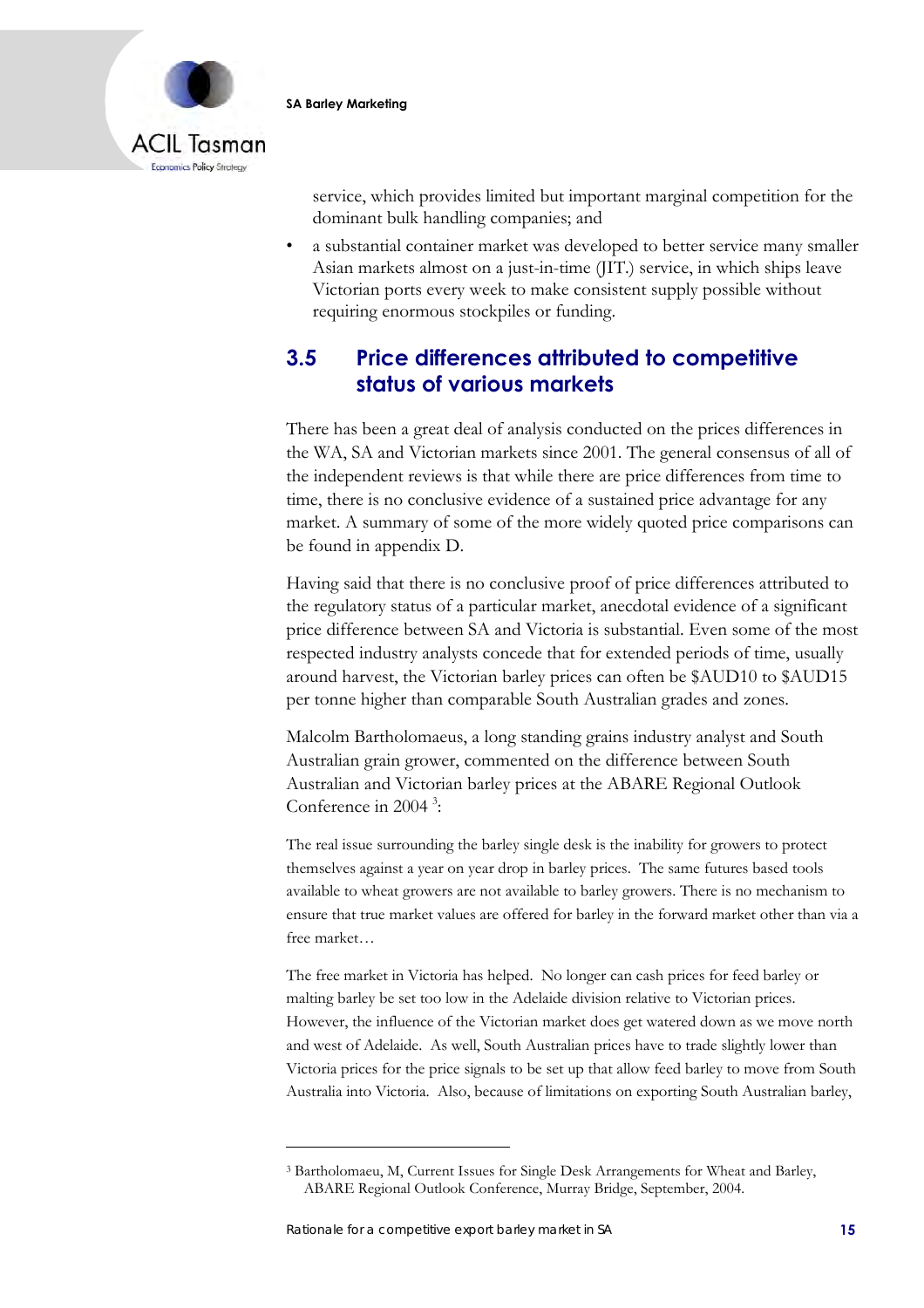

but not on exporting Victorian barley, we can still see large price differentials at the border during harvest.

Malcolm Bartholomaeus concluded his presentation by saying that:

For barley, the changes are lagging those of wheat, with no third party access to ABB pools, and distortions being created in the cash market by the pooling system. We are also seeing the domestic market being distorted in Victoria because of exports of feed barley when often there is not an exportable surplus. The single desk on barley will come under increasing pressure from a range of parties, because the system is no longer as compatible with current business.

### **3.5.1 Japan**

Japan is often cited as an example of where the ABB is able to exercise market power. However, the conclusions of several independent analyses suggest that the enhanced prices paid by the Japanese are due to factors other than a restriction of competition in export markets in Australia.

Story 2005<sup>4</sup>, suggests that the enhanced prices that are paid by Japanese buyers, after adjusting for inherent quality differences, for feed barley are likely to be due to:

- a desire by Japanese buyers to secure supplies of high quality feed barley;
- the cost of extended payment terms; and
- the reservation of a year-round supply of grain provided by some Australian statutory marketers

An important question raised by Storey is whether the enhanced prices paid by the Japanese are sufficient to cover the costs of supplying the additional services. Over-servicing of customers is a common characteristic of statutory backed trading enterprises.

<sup>4</sup> Story Marketing Services, Grain Marketing in Western Australia, *An assessment of the existence and extent of price premiums which result from market power available to the main export licence holder*. August, 2005.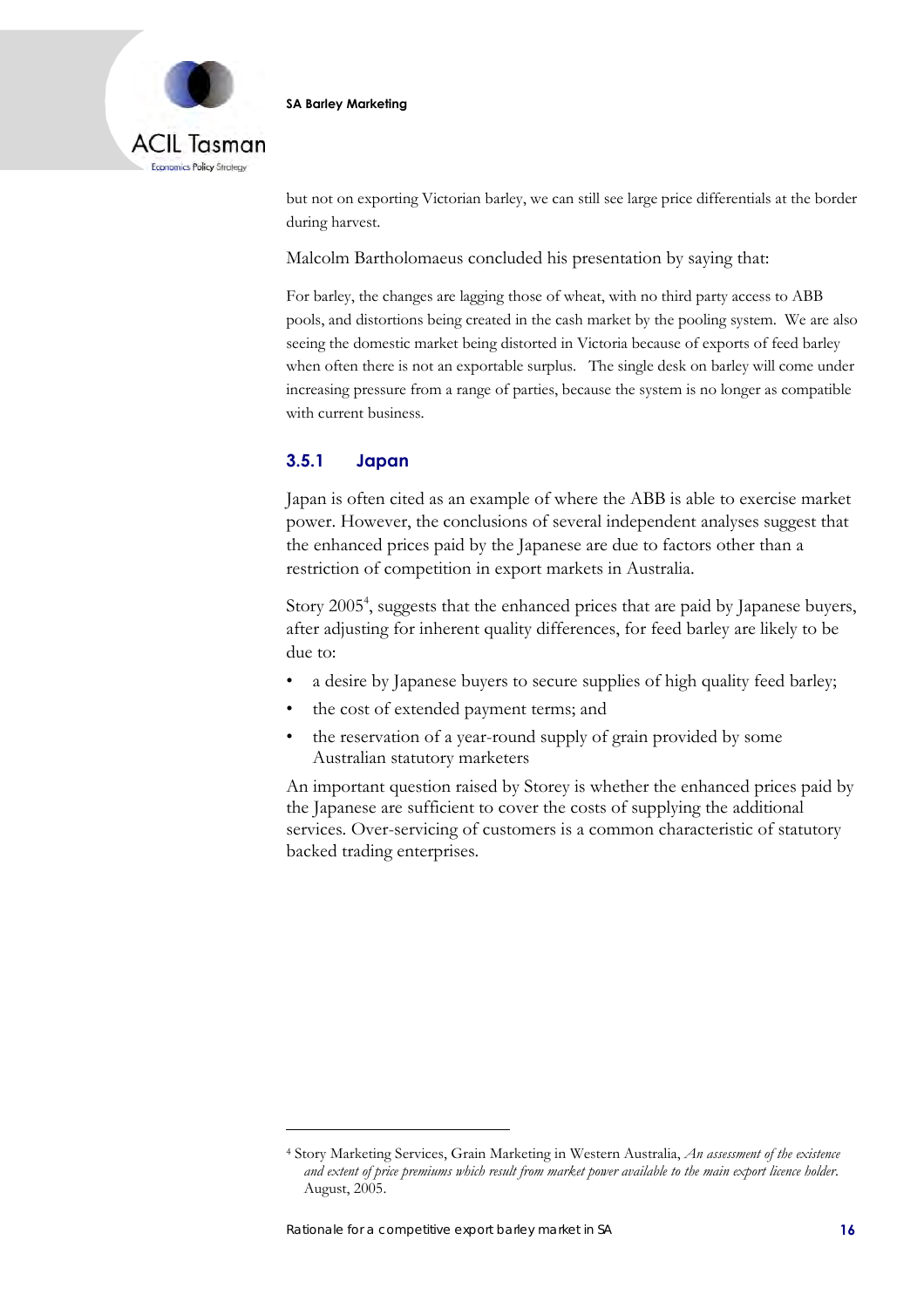



### Chart 1 **Japanese feed barley market (USD tonne)**

Sparks 2004

Data source: Japanese Ministry of Finance

Australian barley has enjoyed an enhanced price in the Japanese market, due to its bright colour and consistency (see Chart 1). This enhanced price is referred to by the Japanese as the 'Australian premium'. As can be seen in Chart1 the 'Australian premium' declined between 1997 and 1999. This decline occurred before any of Australia's export markets were reformed.

### **3.6 What can SA learn from WA and Vic?**

This paper has presented a number of arguments for the introduction of a competitive export barley market in South Australia. The main arguments presented are:

- price differences for malt and feed barley, as experienced in Western Australia and Victoria, are extremely difficult to attribute to changes in regulation. However all of the analysis carried out suggests that there is no negative impact, with the debate largely centred on the size of the increase in price in competitive markets;
- in partially and fully competitive markets growers are offered a wider variety of marketing options. Victorian growers now enjoy liquid cash selling opportunities for both malt and feed barley all year;
- the GLA model, while creating a number of new marketing opportunities for growers (including improved pool and cash products from the incumbent marketer), creates a level of uncertainty as to the issuing of licences that is difficult for applicants to manage and is ultimately reflected in the application price and the level of investment marketers are willing to make in WA;
- the GLA model is not based on the benefits it generates for WA growers as its continuation is reliant on factors independent to its operational performance, that is, changes to the national wheat export monopoly;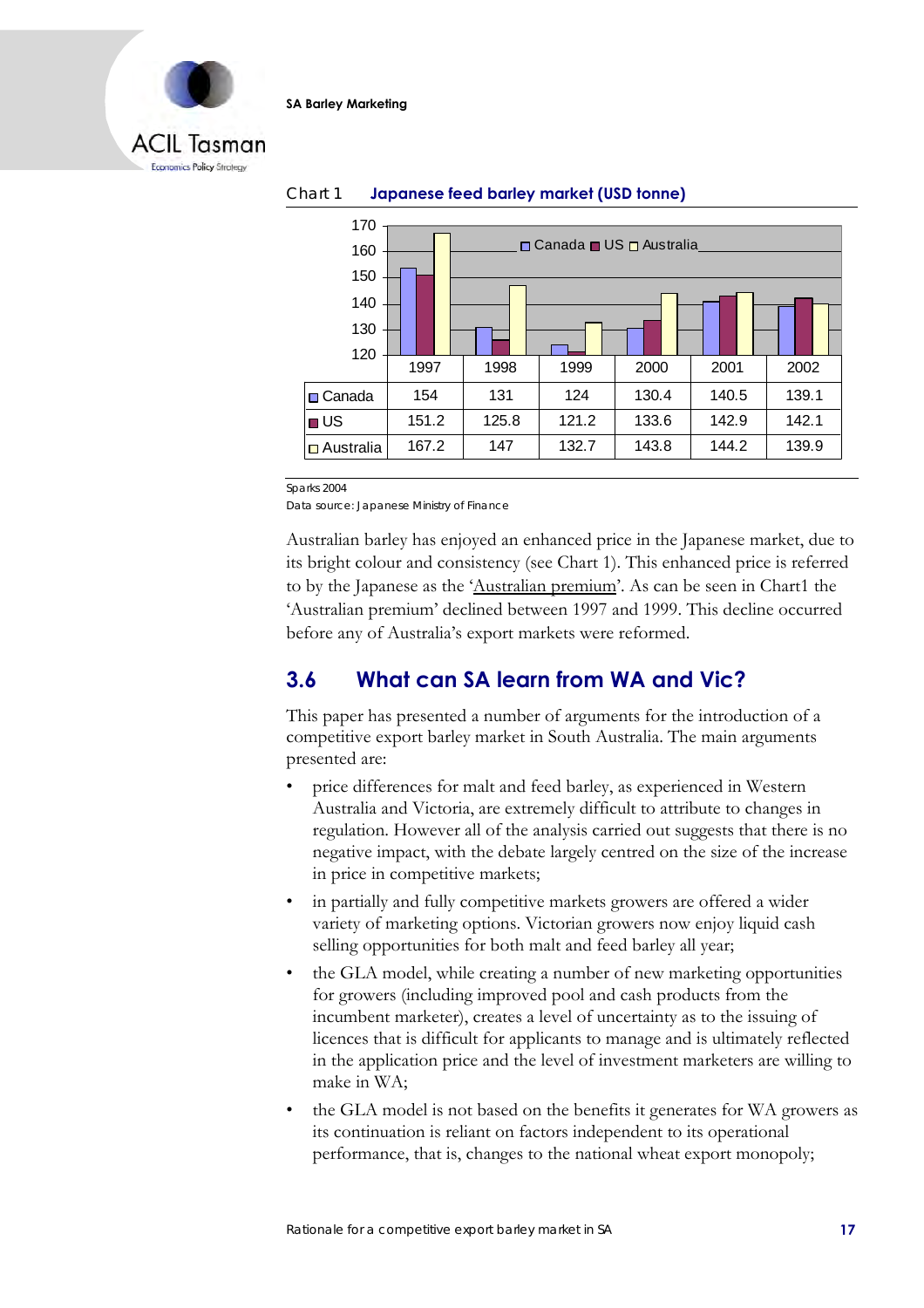

- the GLA model also retains a significant government involvement that creates additional cost to administer. This government involvement attracts considerable lobbying activity and appears to generate continuous reviews and performance reports tieing up public resources; and
- continuation of the current SA barley marketing arrangements is not likely to be consistent with future COAG NCP agreements and therefore may deny the SA community the benefit of future competition payments in addition to the \$3.0 million per annum lost to date.

There is no compelling argument for the introduction of a licensing system where marketers, other than the incumbent, are restricted from operating in particular markets. The preferred model for the AGEA is a free, open and competitive market with an objective and transparent system for licensing exporters, overseen by NACMA.

The introduction of a barley licensing system in SA should only be considered by the SA Barley Marketing Working Group if all of the following circumstances can be established:

- SA growers require a period of transition to a fully competitive market;
- that there are features of the current barley export arrangements in SA that do deliver net benefits to SA growers that cannot be achieved other than by legislation to restrict competition and that those features can be preserved by a barley export licensing system;
- there are demonstrated benefits to the general community in South Australia;
- that the costs of running a barley licensing system (direct operating costs) and wider industry compliance costs) are less than the benefits created;
- the main licence holder can demonstrate unambiguously the ability to price discriminate where it claims to have market power (see Appendix B); and
- the Authority be wound up at a specified time or, if before that time, one or more of the circumstances above no longer applies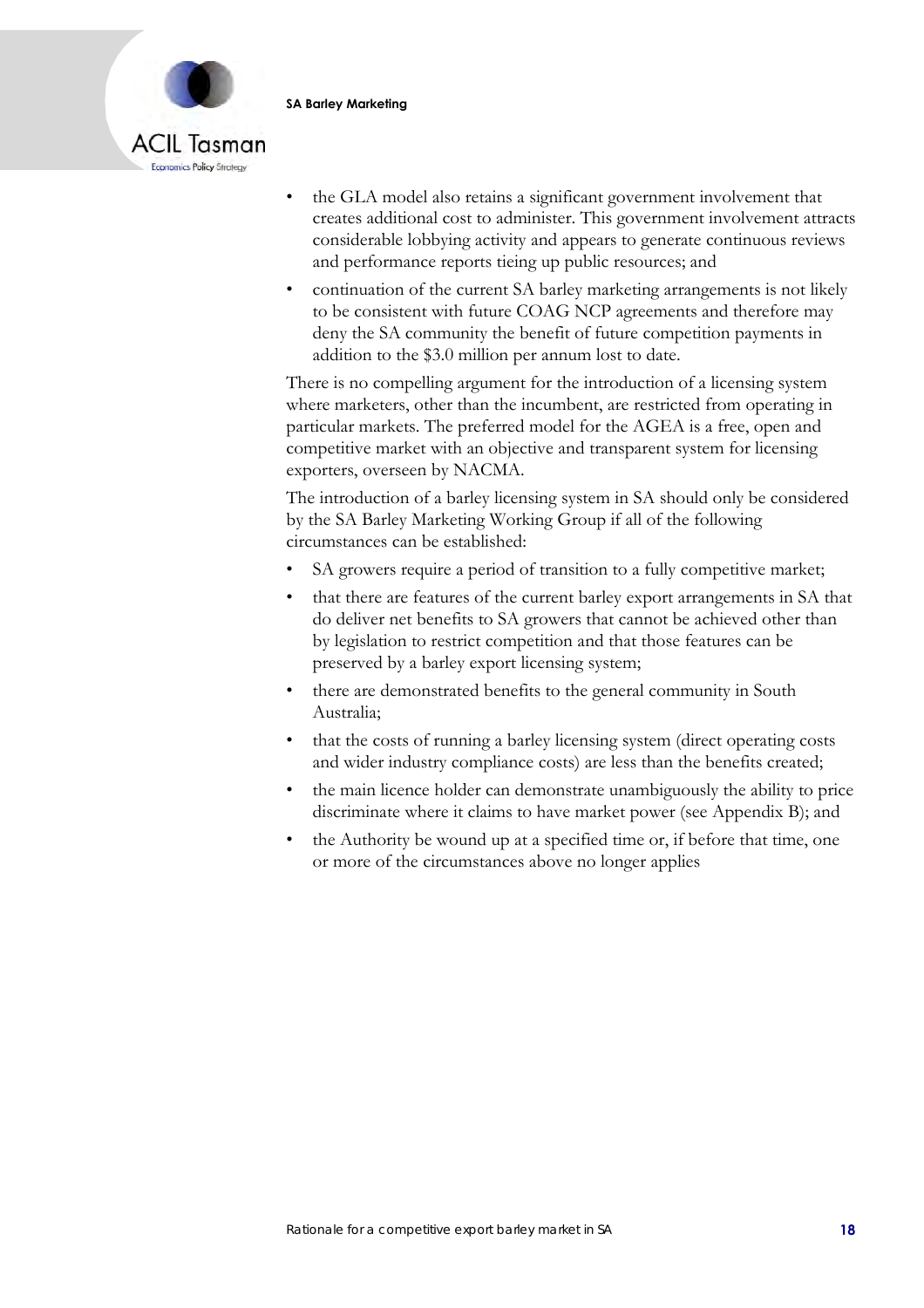

# A Key aspects of the global barley market

## A.1 Key aspects of the global barley market

The global barley market has some unique features that need to be taken into account when considering the options for reform in South Australia.

Key aspects of the global barley market:

- Total international barley trade has averaged 14.6 million tonnes over the past 5 years (Sparks 2004), which is approximately 10-12 percent of total barley production.
- Total Australian exports of barley have averaged 3.988 million tonnes (ABARE 2004) which is 66% of total Australian production and 27% of total world trade.
- On average South Australia exports 2.1 million tonnes of barley per annum this is 45 percent of total Australian barley exports.
- On average South Australia exports 75 percent of the barley produced in the State each year.
- Australian feed barley exports have averaged 2.64 million tonnes, which is 66% of total Australian exports and 20% of total world feed barley trade. Australian feed barley exports are 2.6% of total world coarse grain trade.
- Australian malting barley exports have averaged 1.35 million tonnes per annum which is 33% of Australian exports and 32% of world trade. Almost all of Australia malting barley exports is purchased by China which imports close to 50% of its total malting barley requirements from Australia.
- The dominant markets for South Australian barley are Saudi Arabia, China and Japan.
- In 2001 ABB Ltd formed a joint barley marketing company with the Grain Pool of Western Australia (owned by CBH). This joint venture is a strategic marketing arrangement where ABB and the GPWA jointly negotiate prices but do not pool grain. This joint venture exports grain from all of the major Australian barley producing states including Victoria.

When considering the international barley market the dominance of feed barley substitutes such as corn and sorghum need to be taken into consideration as outlined in the chart below

### Chart 2 **International production of coarse grains 1986-2006**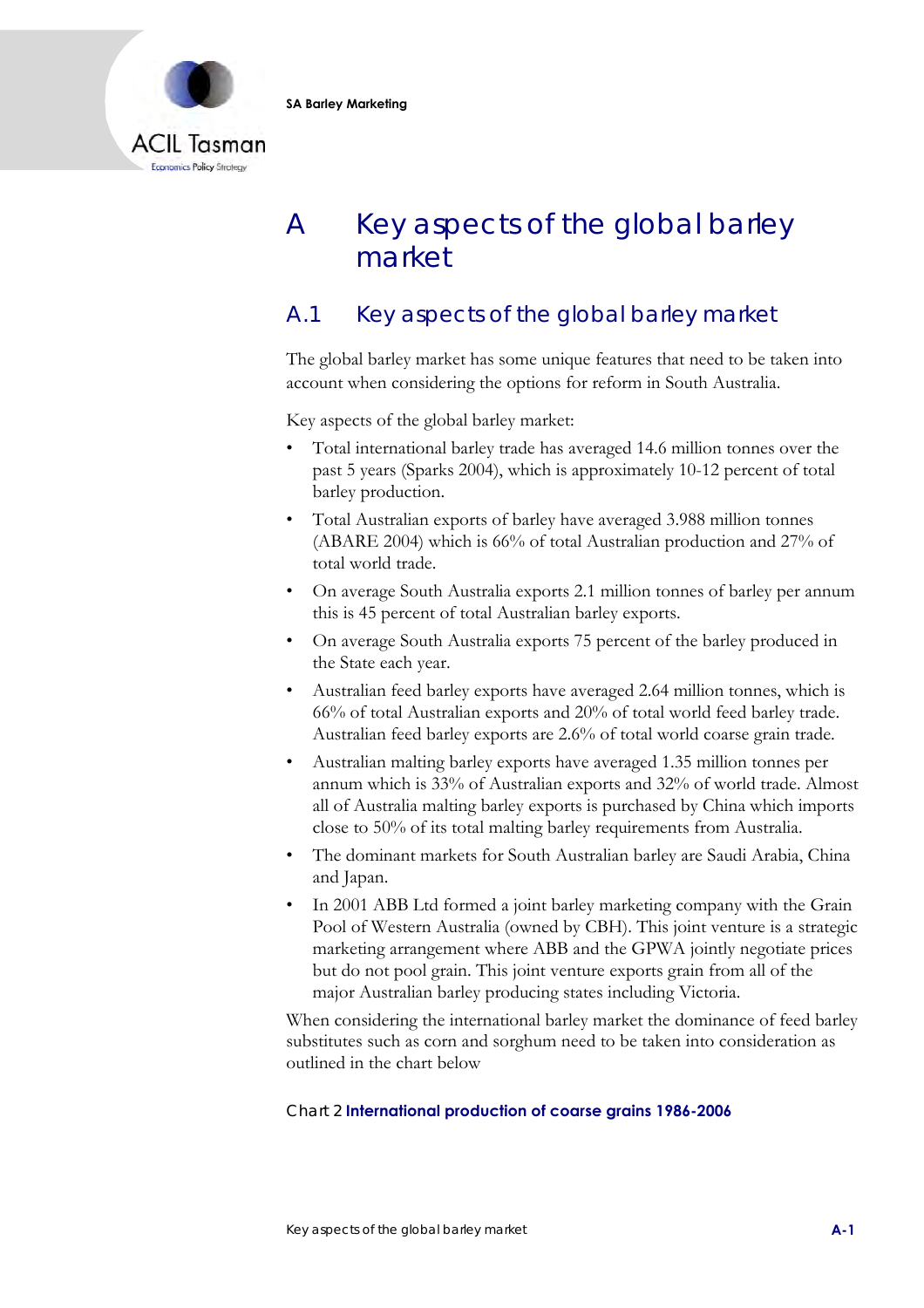



*Data source:* USDA

While South Australia enjoys a significant share of the world malt and to a lesser extent the feed barley market, feed barley needs to be seen in the context of the total coarse grain market, as much of it is readily substituted for barley.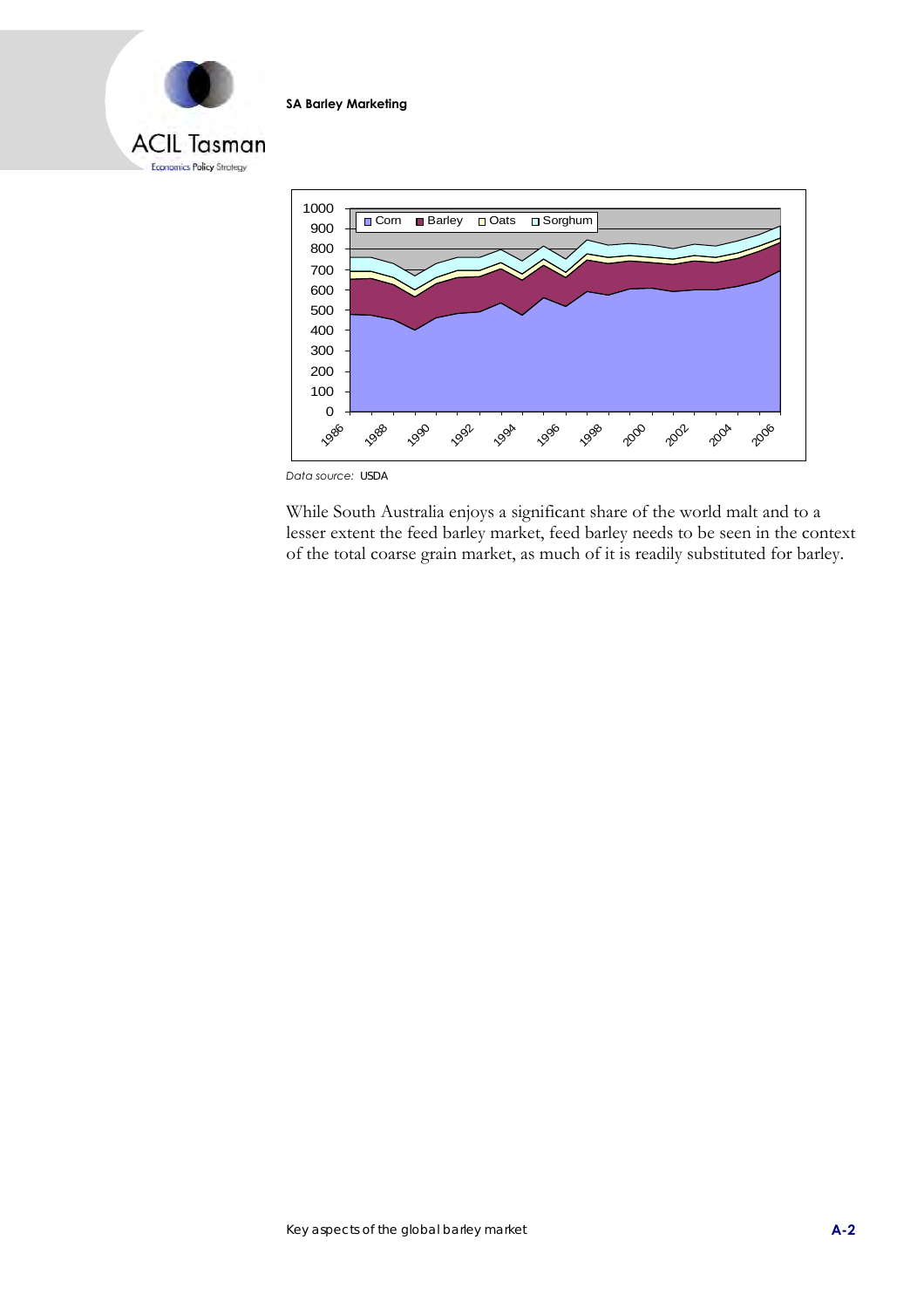

# B The ability to price discriminate in international barley markets

Market power is defined in the Victorian Government Review of the Victorian and South Australian Barely Market Act 1993 (1997) as the ability to:

- identify buyers with different elasticity of demand;
- increase the price of the low demand elasticity market by withholding grain; and
- sell the surplus grain to the high elasticity markets who will purchase more at the same price to that paid at lower quantities.

The increased value of the total grain sold is the quantity of grain sold at the higher price multiplied by that price assuming that the elastic market buys all of the additional grain with no effect on price.

To be able to obtain market power a barley marketer needs to:

- have a detailed and highly accurate understanding of the elasticity of demand for a range of buyers all of the time;
- have a comprehensive knowledge of all of the relevant supply and demand factors for the grain being traded and substitute grains;
- acquire sufficient quantities of the grain to be able to restrict supply to target markets;
- have a full knowledge of rival suppliers' behaviour; and
- be able to apply the knowledge in the above points not only at the point of sale but over time as well. In the case of the ABB this knowledge must be able to be applied over the life of the entire pool.

If the barley marketer does not meet all of these criteria then the strategy can produce at best a return no different from general market returns but additional cost will have been incurred in storage and financing, or worse the total value of the grain could diminish. At worst, if this strategy fails the average price achieved will be significantly lower if the elasticity of the lower price market is misjudged and the increased supply to this market causes a price fall.

### B.1 A Grain Australia example of price discrimination

The following chart was provided by the Grain Australia to ACIL Tasman in 2004 as an example of the market power that it believes it had been able to exert as a result of the regulation of the barley market in Western Australia and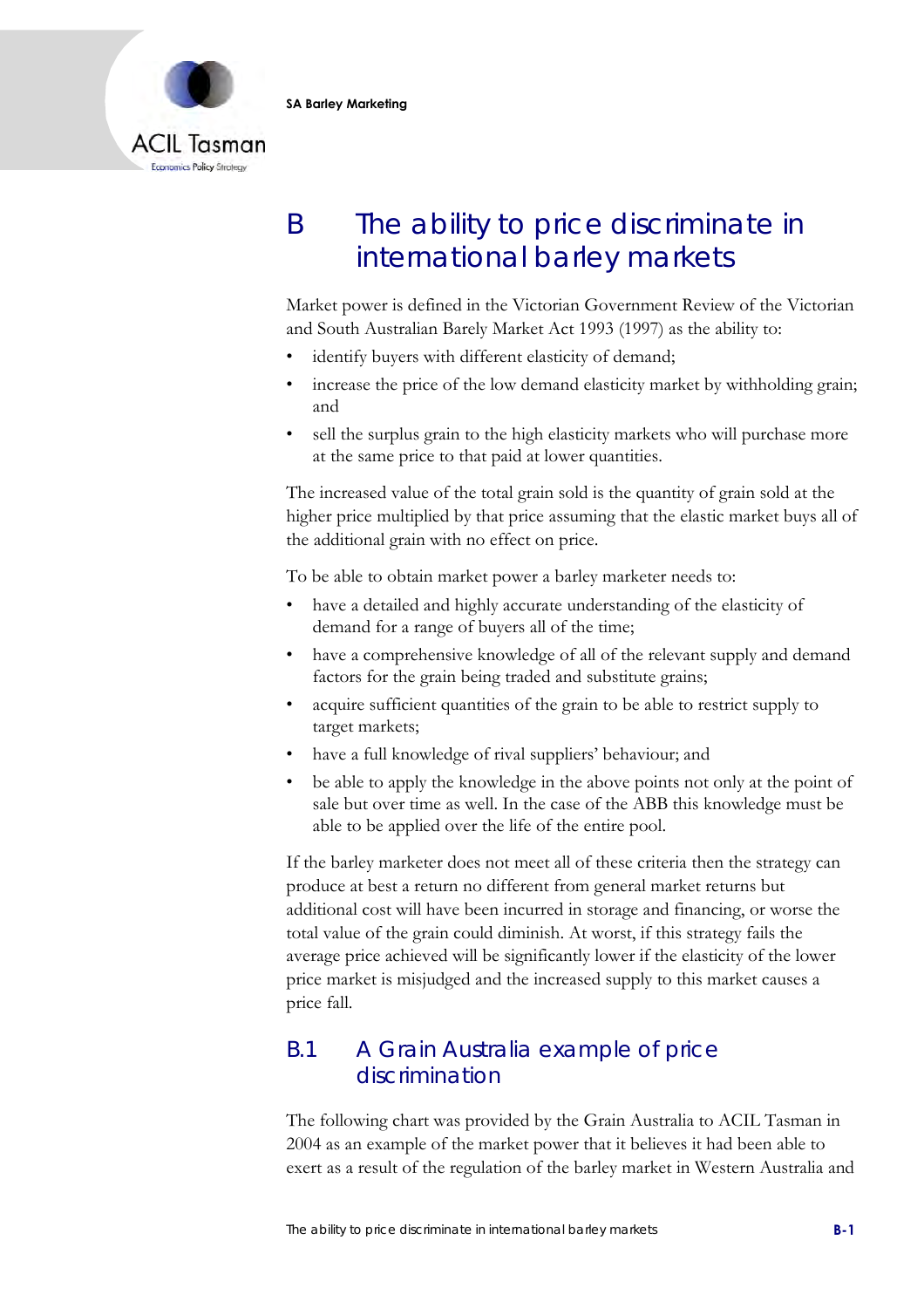

South Australia up until 2003. Grain Australia believes that the chart illustrates how it withheld malting barley from sale to the Chinese market with the result that the price was forced up in late 2002 through to early 2003. ACIL Tasman believes that this chart was used extensively by Grain Australia to advance its cause during grower meetings conducted in 2004.





**a** GPPL 2004

*Note:* Provided to consultants by the GPPL

Grain Australia representatives explained that grain, that would normally be offered for sale from the 2001-02 pool, was purposefully held back until July 2002. This created a situation where Grain Australia held the only significant quantity of malting barley in the world from July 2002 to February 2003, making it a strong seller. The Chinese, unable to buy from another source, were forced to pay prices set by Grain Australia. Grain Australia describes this as a clear demonstration of their market power that stemmed from the single desk. Grain Australia claimed that this market power would diminish if multiple sellers of Western Australian and South Australian malting barley were allowed to compete with the GPPL in certain markets.

While market power may have been held by Grain Australia at this time it is difficult, if not impossible, to prove based solely on the information presented in the chart. There were a number of factors impacting on the barley market at this time that could provide alternative explanations of the outcome.

In June and July 2002, dry conditions were affecting cereal and oilseed crops in both North America and Australia. At the time, the USDA was making significant downward revisions to international barley crop forecasts each month during 2002. In July, the USDA estimated that Canadian barley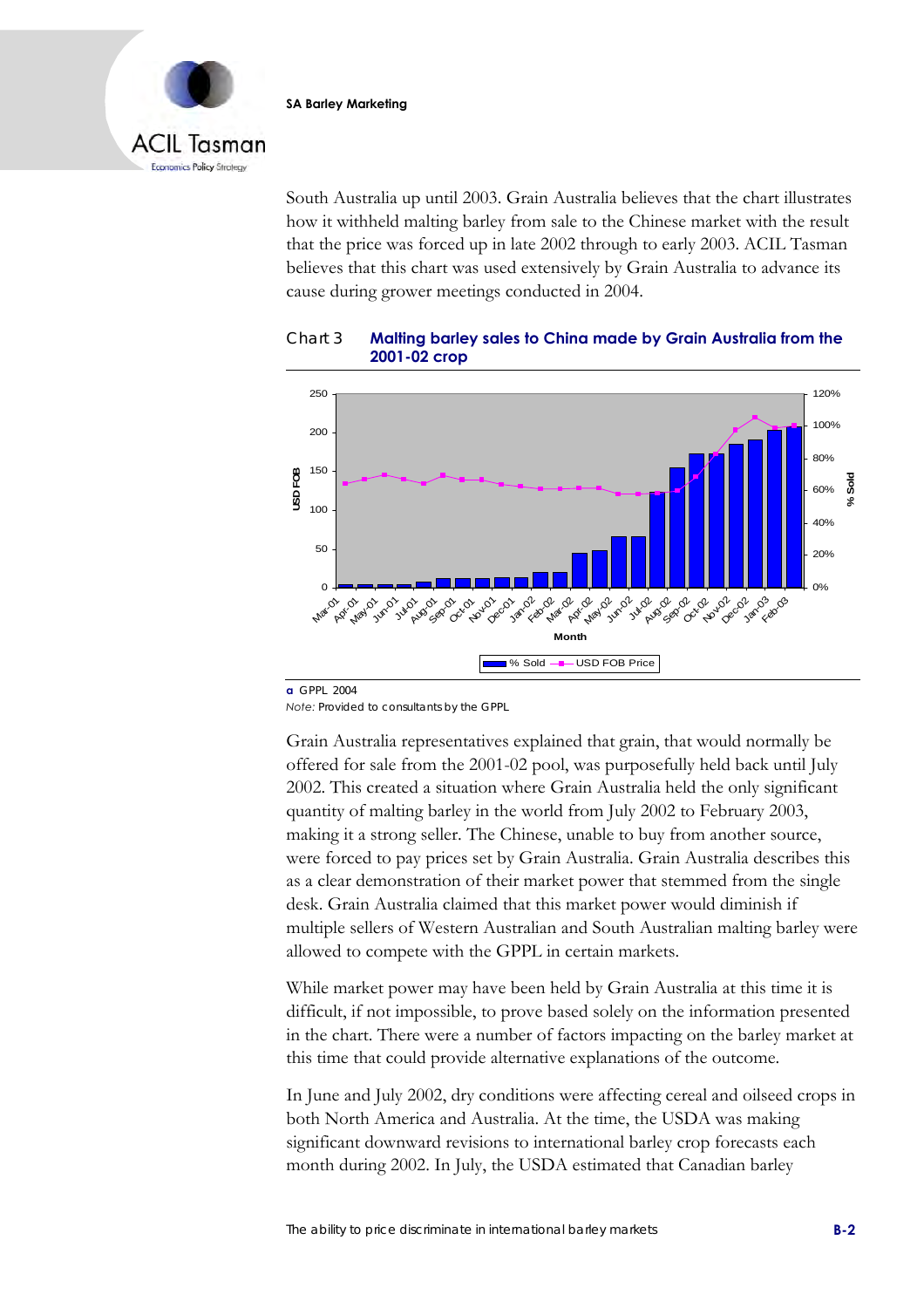

production was likely to be 3.0-4.0 million tonnes less than expected. By August 2002, the USDA estimated total world barley production would be well over 4.0 million tonnes, lower than initially forecast. In a world trade situation of 15 million tonnes this represented a decline of 20-30 per cent. With demand estimated to remain stable, the projected reduction could only mean that prices would rise, especially when production declines in other grains were predicted.

Another aspect of the chart that Grain Australia failed to point out to ACIL Tasman was that by August 2002, 80 percent of the sales to this market had already been made prior to an increase in the price. In addition to this, between June 2002 and July 2003, approximately 40 percent of total volume of grain sold was traded at the lowest point of the market.

#### Box 2 **Sparks Inc Review of the Chinese malt barley market**

Sparks Inc review of the Chinese barley market:

"China is known to exploit its position as a major malt barley importer, leveraging the considerable competition between Australia and the EU and Canada. China is well aware of the perishable nature of malting barley which looses germination capacity over time reducing quality. Exporters need to ship within a certain time after harvest to avoid a drop in quality. For these reasons the Chinese market is considered to be amongst the most competitive and, therefore, lowest returning destinations in the world. In times of surpluses among the major exporters, competition become fierce into China with Chinese buyers responding well to price, a scenario that tends to depress values into China relative to other destinations.

"Chinese buyers are very sensitive to price [reducing any possibility of market power] and so do not refuse competitive price offerings from any of the major suppliers. With a proportionately smaller growing region, Australian quality and yield variability are proportionately higher in a given year than Canada. However, Australian exports in the range of 90% of its production, which makes it a very aggressive seller into China.

"China is also well known for importing good quality cheap EU feed barley (graded as 'Fair Average Quality') for use as malt. This is fully dependent on price but underscores China's sensitivity to price over quality."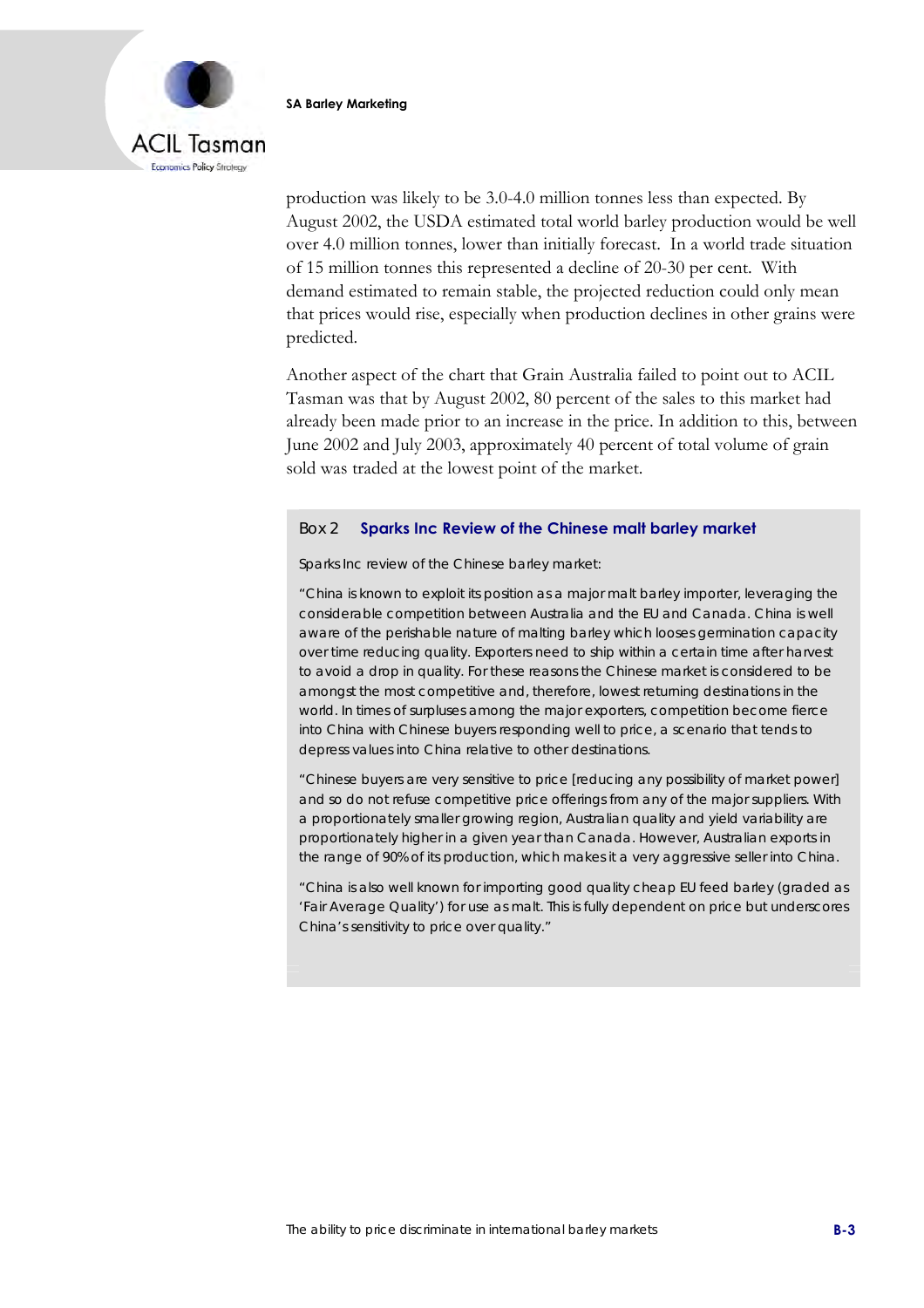

# C Compulsory Pools and Pooling

The confounding of price signals to producers and the cross subsidisation that occurs as a result is described in the following comment on barley marketing in Australia, reproduced from a paper written by Professor Gordon MacAulay and Rosemary Richards in 1997.

'The marginal return, which is the appropriate return to consider in economic decisions by a producer, and reflects the price signal to a grower, is confounded in a complex way by the actions of all the other growers contributing to the pool.2 In simple terms, a grower who produces a high-priced component as a contribution to the pool receives a lower per unit average return than might otherwise be the case while the grower contributing the lower-valued component to the pool receives a higher price than would otherwise be the case. Thus, the high value producer is in effect subsidising the low value producer.' (MacAulay and Richards, 1997).

This cross subsidisation, particularly where there are no or few grain marketing alternatives creates production distortions as growers respond to distorted prices signals. For the producer, distorted price signals lead to inappropriate production decisions than can lead to inefficient resource allocation at the farm level. Inefficient resource use has implication for the entire state economy as resources are diverted from higher value uses.

Inaccurate or inefficient production decisions create problems for the pool manager, adding to problems due to the pool manager having limited control over the amount of grain that may be grown. For instance, as indicated by MacAulay and Richards in the quotation above, if too much of the variety is grown, a pool manager has three options:

- try and clear the surplus at a discounted price;
- blend the grain with other varieties; and/or
- hold the grain until demand increases or into the next season.

Let the revenue for a single producer be indicated as R1 and written as:

$$
R_1 = y_1 AR
$$
  
=  $y_1 (p_1 y_1 + p_2 y_2) / (y_1 + y_2)$ 

The marginal revenue can be derived by differentiating with respect to y1 and equating to marginal cost and rearranging, then:

 $MC = MP (p_1 y_1 + AR y_2)/(y_1 + y_2)$ 

where  $MC =$  marginal cost,  $MP =$  marginal product for the producer,  $AR =$  average return from all growers,  $p_1$  = product price and  $y_1$  = sales by the individual producer,  $y_2$  = sales by all other producers. Without pooling and under standard conditions

$$
MC = MP p = VMP
$$

where VMP is the value of the marginal product.

Compulsory Pools and Pooling **C-1**

 $2$  Under a system of pooling, the basic marginal rule for a producer changes from marginal cost equals the product price to the marginal product multiplied by a weighted average price for the product plus the average return from all growers weighted by the share of output.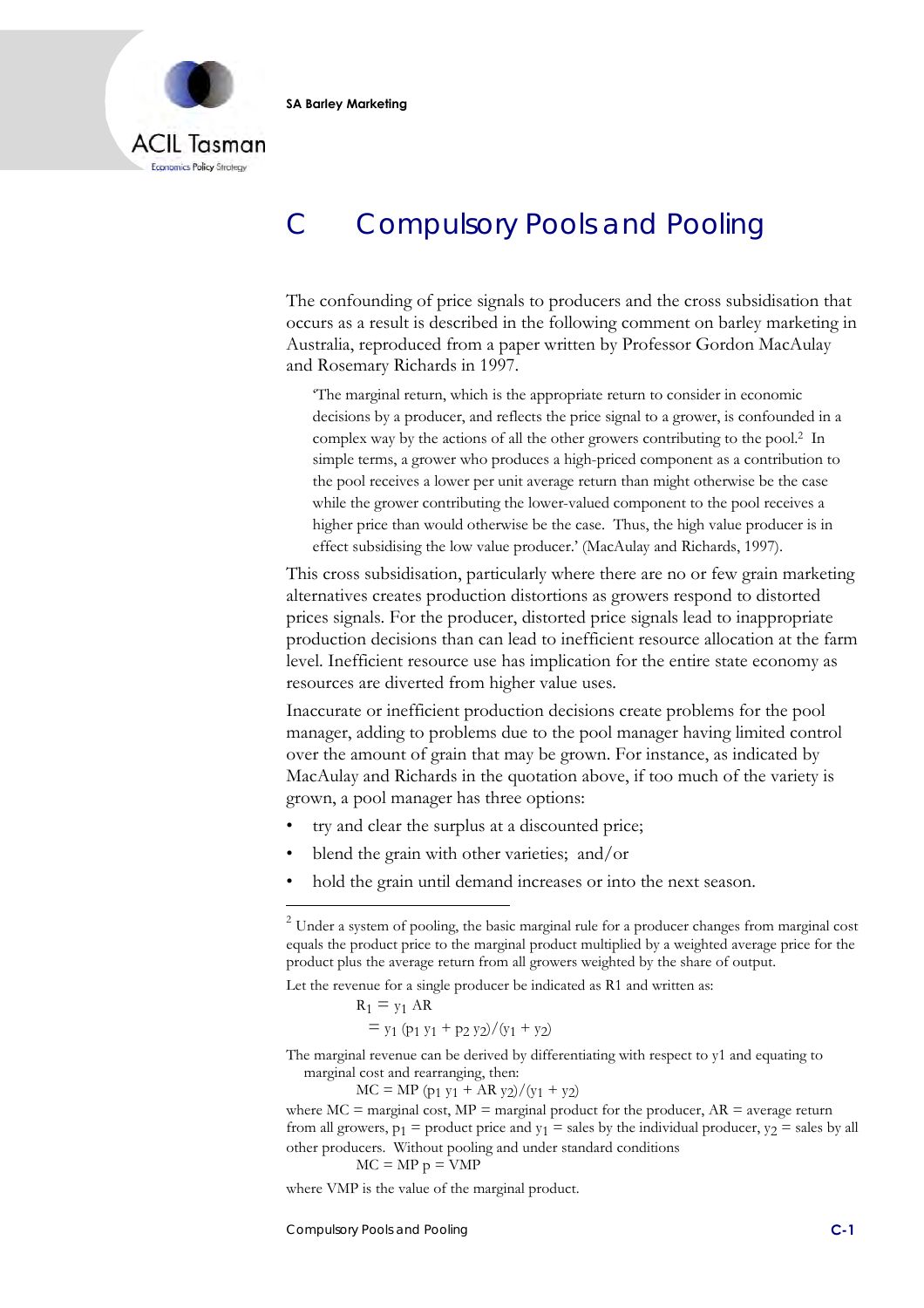

All of this indicates that the pools are not efficient in managing an increasing differentiated grain supply. This problem was raised in a report prepared by ACIL Tasman for the Pastoralists and Graziers Association (PGA) on the effects of the wheat export monopoly on the Western Australian wheat industry. This report found that compulsory pools were not well placed to deal with specialty wheat varieties for the reasons cited above. The report also raised some additional problems that may arise from the introduction of specialty grain varieties under a compulsory pool. They are:

- there are limited price risk management options using traditional pool strategies as the basis risk (the price variation between the specialty variety and the futures market) is likely to be high; and
- pool performance assessments become difficult due to the same problems that arise in price risk management – that is, the price of the specialty grains diverge from the price of benchmark grains.

Another important feature of pools is that the growers are the residual claimants to the revenue that flows from them. This means that the growers bear all of the risks associated with the pool including pricing, hedging and financial risks and receive a return after all of the costs of managing the pool are deducted. The risk borne by growers is clearly pointed out to ABB shareholders in the company's 2005 annual report:

The consolidated entity operates grain pools on behalf of growers and has legal title over the pool stocks however, the majority of the risks and benefits associated with pools, principally price risk and benefit, together with credit risk, are attributable to growers.5

The regulation of the grains industry also exposes pool participants to other risks, which has been highlighted by the recent revelations in the Cole Inquiry into the activities of AWB. South Australian barley growers, as export grain growers are dependant on the strategic marketing decisions of one company; and the consequences of those decisions are borne by all export barley growers.

### Box 3 **Discussions with the ABB on how pools have accommodated change**

There is still demand for pools from growers due to several factors apart from price which includes:

- loyalty to the organisation running it and the principles of collective marketing;
- growers view the organisation as having a high credit worthiness and offering high security of payment; and
- a preference for the risk management function of the pools.
- In discussions with ABB, while not providing any substantive evidence, they assert that

<sup>5</sup> ABB Grain Ltd Annual Report 2005 Notes to the Financial Statements Page 62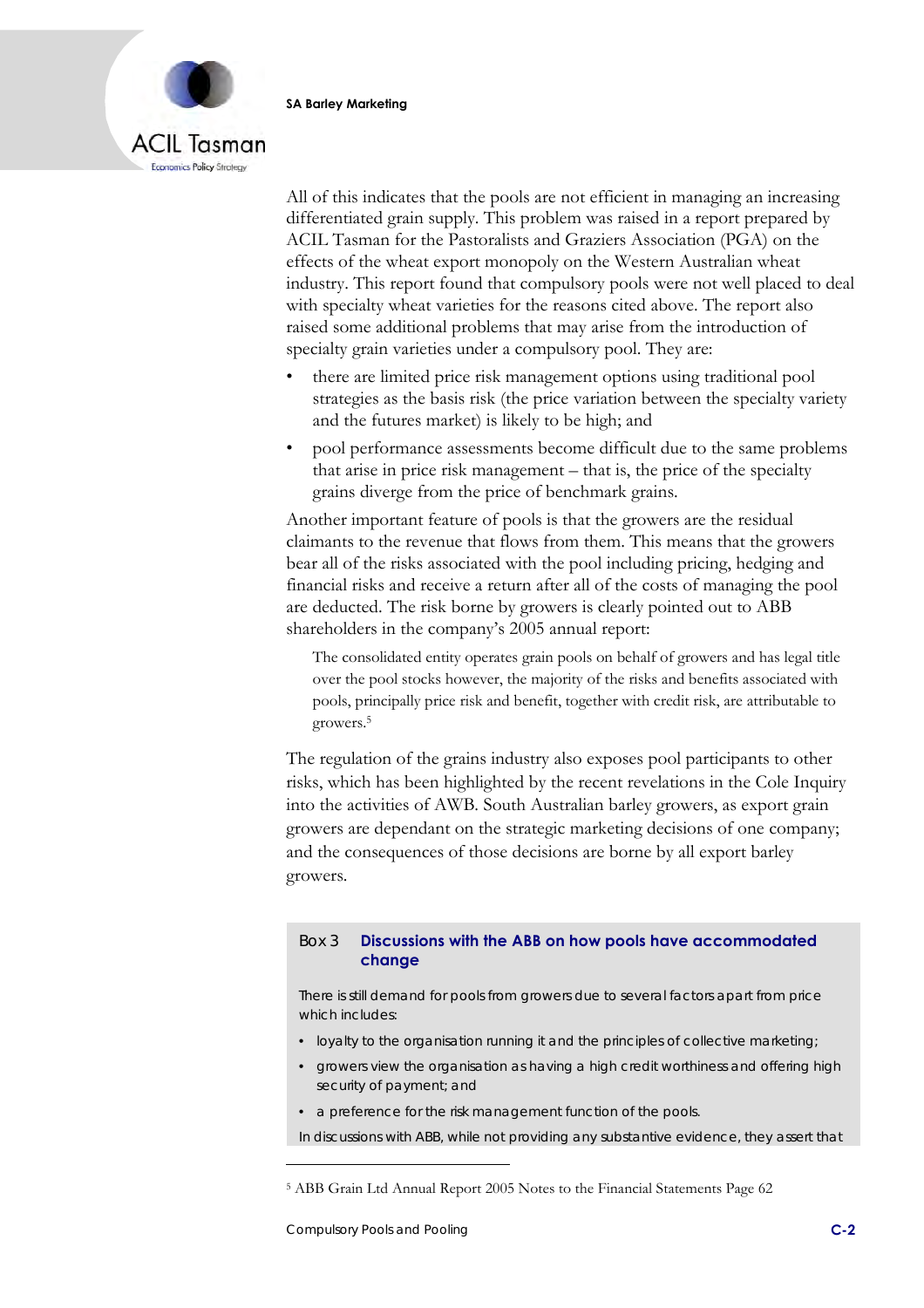

there has been a return by growers to the pools this year.

They also point out that if a GLA-type system is introduced into the SA pool they will no longer be able to run the pool as they currently do. They believe that they will have to break the pool up into a series of smaller pools to secure returns at different levels. This has been their experience in Victoria where a number of pools have been developed for various grades and for various marketing opportunities.

An example of this is the Victorian Number 1 feed barley pool in 2003. The ABB indicated that they opened this pool as a direct result of the deregulation of Victorian barley exports. The Victorian No 1 pool opens during the growing season and closes before harvest. This type of pool management gets growers to commit to pools during the season rather than wait until harvest.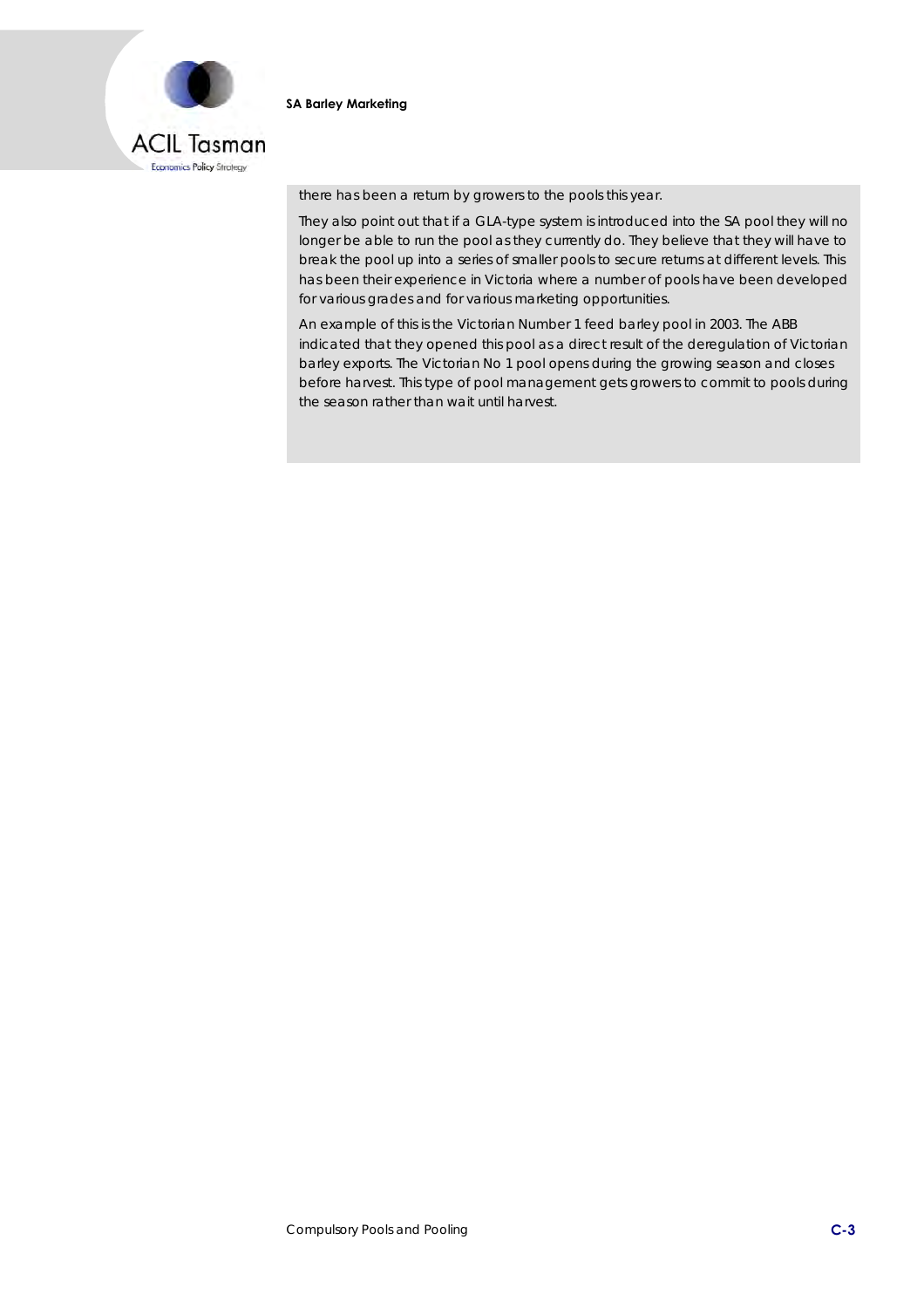

# D Price comparisons between SA, WA and Vic

There is a substantial body of work that has been commissioned to analyse the price differences between the regulated, partially competitive and fully competitive barley markets in Australia. A summary of the major reports is listed below.

## Feed Barley Price Assessment, 2003. Produced by Farm Horizons for the Australian Grain Exporters' Association

A price comparison report of feed barley prices between different states between 2000-03. The report makes the following observations:

- an increase in cash prices offered for feed barley was discovered in Geelong relative to other states after deregulation in Victoria (2001) despite the drought conditions in 2002; and
- WA export bids can be higher due to freight and fobbing advantages in the west.

….and concludes that:

- despite these two countering factors the differences in marketing arrangements between states have contributed to price variations;
- in particular the introduction of special Export Licences in WA has been the major factor contribution to a increase in Fremantle feed barley prices in December 2003; and
- it was too early to conclude whether the GLA had affected pool prices.

### Feed Barley Price Assessment, 2004. Produced by Farm Horizons for the Australian Grain Exporters Association

A follow up price comparison report of feed barley prices between different states between 2003-04 and 2004-05 that seeks to compare cash prices estimate actual and estimated pool returns. The report makes the following conclusions:

• Grain Pool of WA final 2003-04 feed barley pool return was equivalent to the average cash bids on the same basis and location but a farmer that sold at harvest time would be \$2.25 per tonne better off;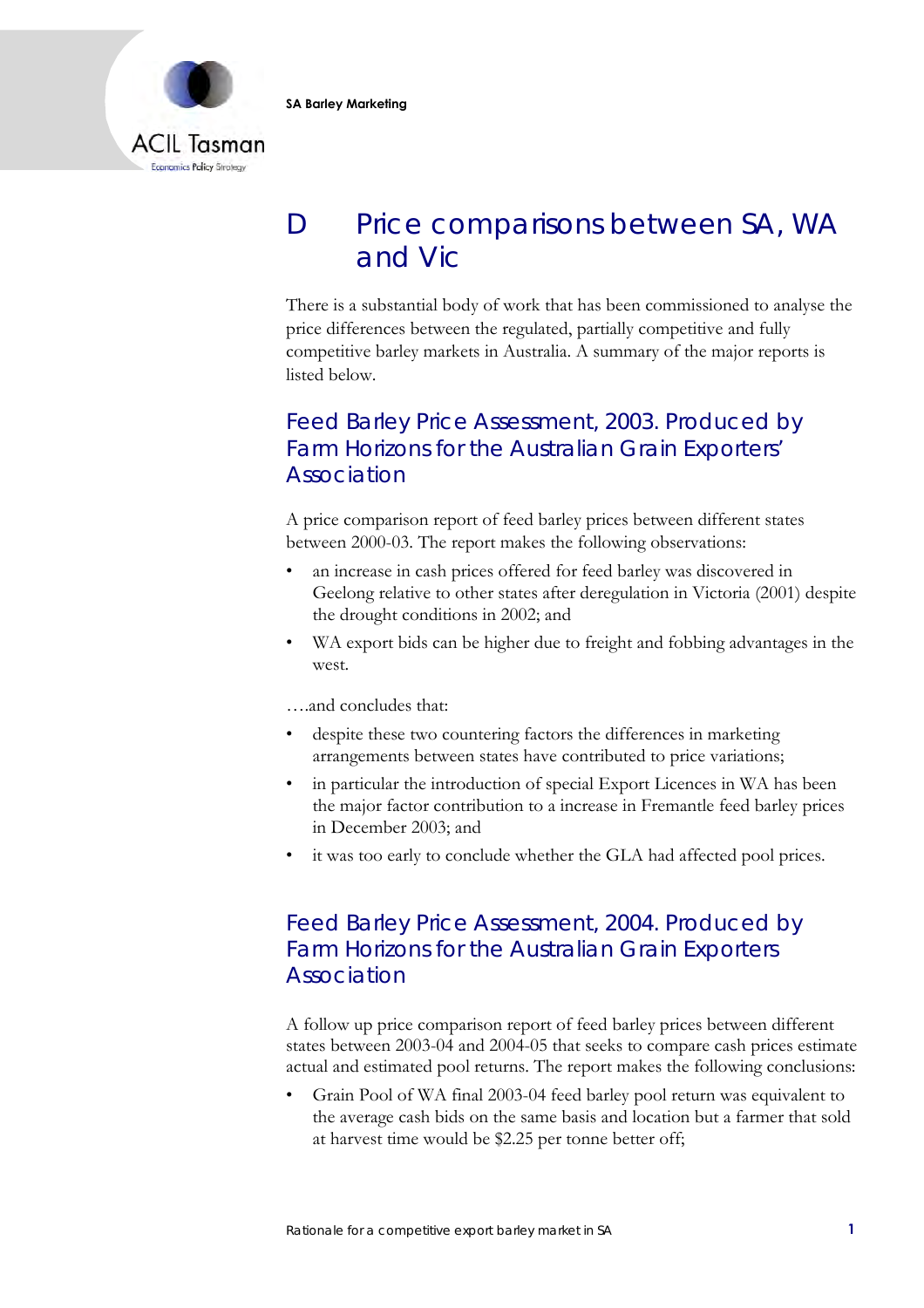

- ABB No 1. SA feed barley pool was \$12.79 per tonne below the average cash prices for Port Adelaide;
- both pools were lower than the average cash price in Geelong for the same period;
- estimated pool returns for 2004-05 appear to be giving similar trends to the 2003-04 price results.

Grain Marketing in Western Australia. "An assessment of the existence and extent of price premiums which result from market power available to the main export license holder", August 2005. Prepared for the GLA by Storey marketing Services.

The report's Term of Reference are reflected in the title of the report and in summary it concludes that; the exertion of market power to raise prices in very competitive global grain markets is highly unlikely. It comments that there is an opportunity to capture freight premiums through withholding grain but little supporting evidence is available mainly due to the secretive nature of single desks and commercial-in-confidence data. It qualifies this statement further by saying the core question of the report "…..an assessment of the existence and extent of price premiums which result from market power…." is unable to be assessed against 'hard' sales contract data

Of interest, the report investigates premiums being paid by buyers of grain to a WA single desk and states that these premiums are non-existent, except for feed barley into Japan. It also concludes that a reality check is needed in relation to the beneficial operation of the single desk in WA in respect to barley as other eastern states have deregulated and the GPPL faces competition from Australian grain exporters, e.g. feed barley into Saudi Arabia/Japan and malt barley into China/Korea/Japan.

Analysis on the impact of special export licences on prescribed grain cash prices in Western Australia, June 2006. Department of Agriculture and Food. Government of Western Australia.

This report assesses the affect on the introduction of the GLA (Commissioned Nov 2002, commenced operations August 2003) on WA barley prices (malt and feed). The methodology looks at weekly port barley prices at various locations and attempts to take out seasonal and extraneous factors (Ausbulk-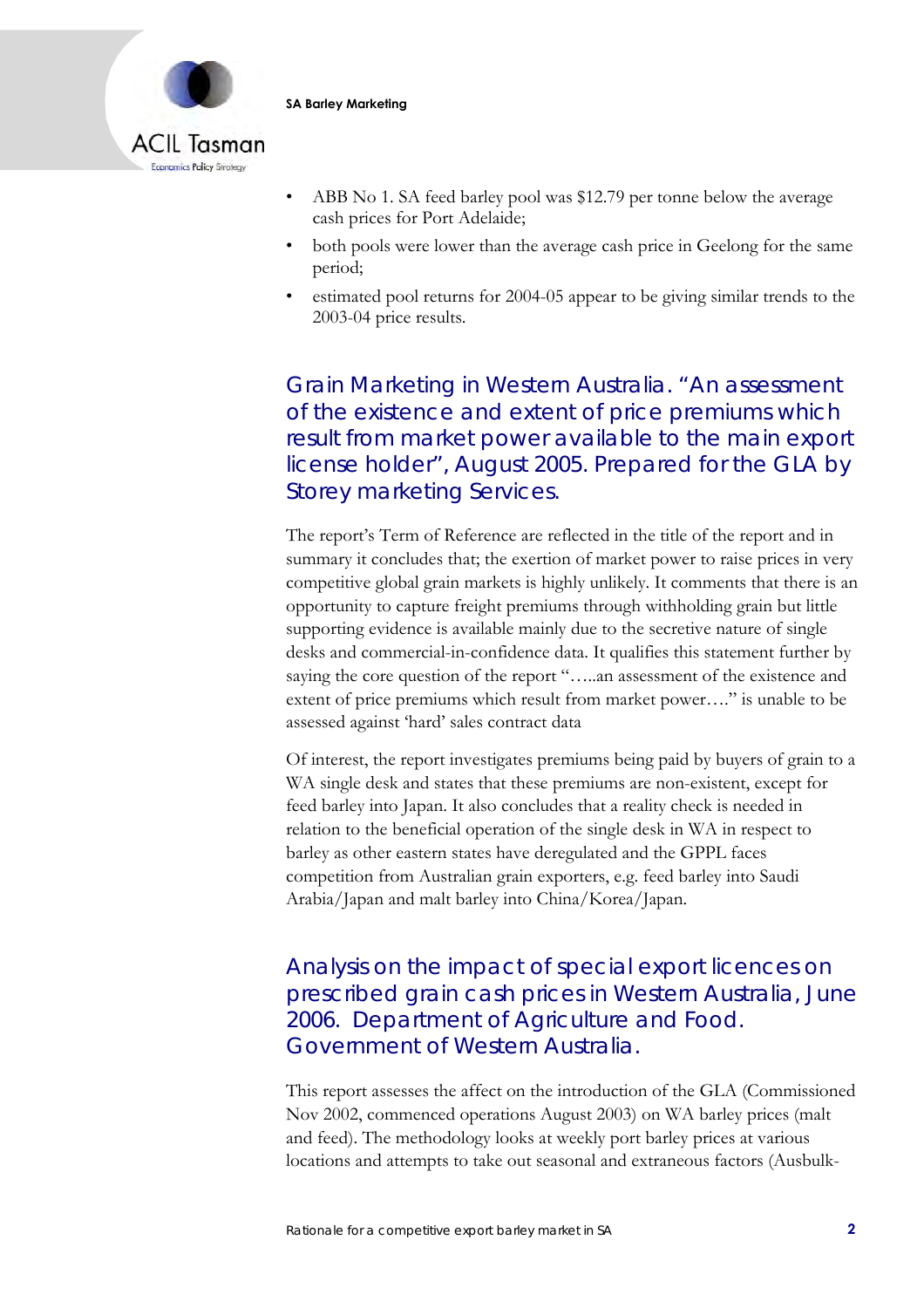

ABB merger Sept 2004 and merger of Vicgrain and Graincorp Oct 2004 etc) to make a like-with-like comparison.

The results are inconclusive for both feed and malt barley - the analysis states that WA barley prices have fallen the least compared to other states but when taking into account annual production figures all markets have shown similar price fluctuations.

## The price impact of partial deregulation in the Western Australian grain export market, 2005 Bruce Layman, Assistant Director, Economic Policy Division, Department of Treasury and Finance.

This report uses the same price data set as used in the above study but uses specific time series statistical techniques to analysis the affect of the GLA on barley prices. It concludes that there is evidence to state that a relative price premium has emerged after the introduction of a partially competitive market in WA , particularly for feed barley. It also states there is some evidence of a malting barley premium, but this can not be confirmed with any certainty. The report comments that a premium for WA barley would come from two sources: 1. private marketers finding new high priced opportunities for WA barley, 2. a compression of barley marketers' margins due to increased competition (12 traders compared to the original) which are then passed on to the farmer through improved cash prices.

# E Competition policy

## Why do we have national competition policy?

In 1995 COAG (the Council of Australian Governments) agreed that economic reform was essential to ensure that Australia remained globally competitive in order to deliver sustainable improvements in living standards. Since the benefits would be shared by the community as a whole, the reforms required a national approach. Hence NCP (National Competition Policy) was introduced. Every state government signed up.

The central feature of National Competition Policy is the public good, as distinct from private interests. The focus is on making changes that benefit the broad community rather than allow special treatment for certain groups at the expense of consumers generally.

The success of NCP is seen in community gains from: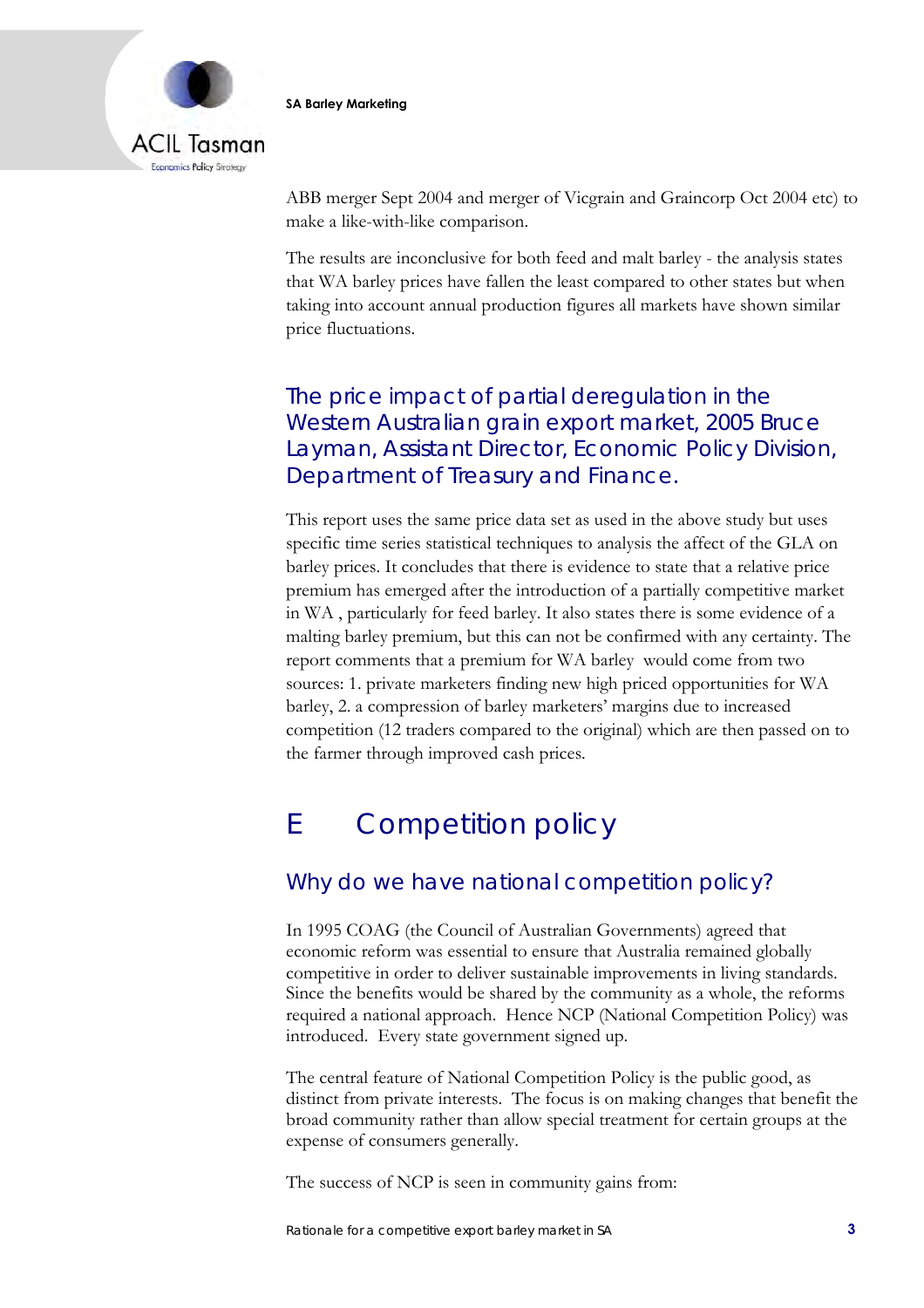

- high and sustained economic growth;
- substantial increases in personal wealth;
- some 2 million more jobs created and a correspondingly low unemployment rate;
- cheaper airfares;
- a wider range of financial services; and
- removal of the legal profession's monopoly on conveyancing.

After only five years of reforms the Productivity Commission conservatively estimated that progress to the year 2000 had seen 2.5 per cent added to Australia's GDP growth, or some \$20 billion.

Ten years after the NCP reforms began, COAG endorsed the need to maintain momentum and to lock in the substantial benefits achieved. In June 2005 it stated that:

It is important not to be complacent about the continued performance of the Australian economy. Resting on the achievements of the past decade will cost the Australian community opportunities for greater prosperity

Australia's productivity performance is under threat, with further reform essential if the economic expansion of the last (sic) 14 years is to continue.

The Australian economy is operating in an intensely competitive international environment. As a small trading nation, Australia will drive its economic growth by minimising barriers to trade and maximising its business flexibility. The case for continuing reforms on a collaborative basis is clear6.

## National Competition Payments …

A key feature driving reforms in Australia has been the principle that jurisdictions which remove impediments to greater competition and choice receive immediate benefit in the form of National Competition Payments (NCPs). For example, in 2005-06 \$800 million was available to the states provided they met their competition reform obligations. It is important to note that the NCC does not place commitment on governments to which they do not agree. It simply assesses a government's performance against its (the government's) undertaking.

 $6$  Source: NCC, Assessment of government progress in implementing the national Competition Policy and related reforms: 2005.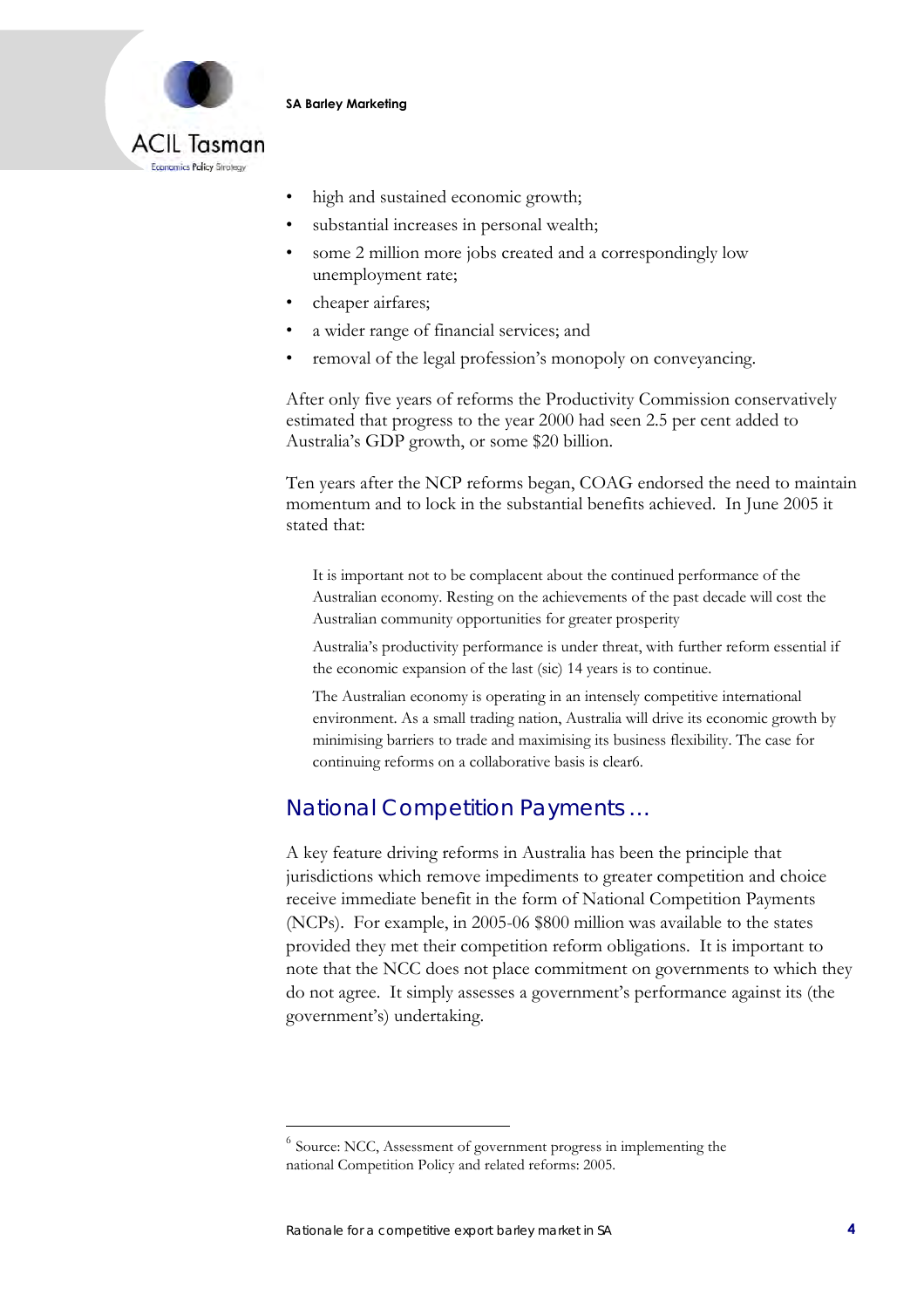

## … depend on reform progress

In its 2005 Assessment Report (October 2005) the National Competition Council found that two reviews of the South Australian Barley Marketing Act had failed to produce credible public interest evidence to support the monopoly marketing arrangement

Following the 2003 NCP assessment, the Australian Government imposed a suspension of 5 per cent of 2003-04 competition payments until South Australia provided details of a complying reform implementation program.

After the imposition of the suspended penalty, the South Australian Government made a concerted effort to introduce a reform package in the public interest. However, the legislation did not have sufficient support to pass through Parliament. Accordingly, the Australian Government permanently deducted the suspended competition payments and imposed a suspension of 5 per cent of 2004-05 competition payments until South Australia instituted a complying reform implementation program.

There has been no further progress, so the NCC recommended a permanent deduction of 5 per cent of 2005-06 competition payments for continued noncompliance. The NCC noted that the lack of progress in this area was disappointing, given the demonstrable benefits afforded the Western Australian community (particularly grain growers) from that state's reforms.

The government commissioned a new review of the barley export monopoly in November 2002. The review was conducted by a three-member panel, led by Professor David Round of the University of South Australia, and included a former senior State Government official and the deputy chair of the S A F F Grains Council.. It was charged with determining whether the barley single desk was clearly and credibly in the public interest. In June 2003 the review panel reported that:

…it has not demonstrated to the Panel's satisfaction in any convincingly rigorous way that the single desk delivers benefits to the Australian community as a whole that outweighs the costs, and that the objectives of the legislation in granting single desk powers to ABB can only be achieved by restricting competition. (Round et al. 2003, p. 73)

The panel recommended 'controlled deregulation' in which the single desk is exposed to competitive challenge through reform – along the lines of Western Australia's Grain Marketing Act – whereby ABB Grain Ltd would retain a principal barley export licence and, a year after the passage of reform legislation, an independent authority would license barley exports by other